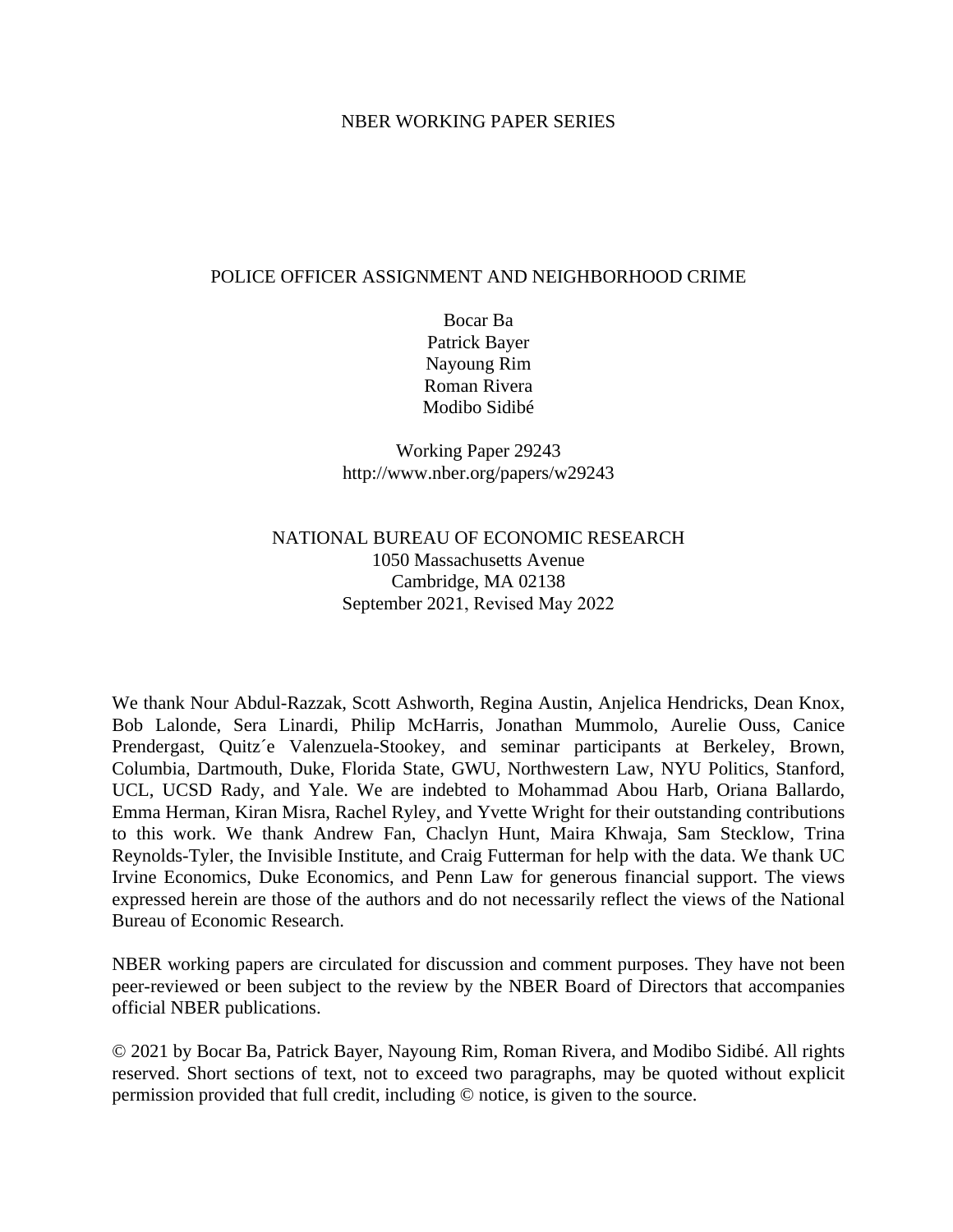Police Officer Assignment and Neighborhood Crime Bocar Ba, Patrick Bayer, Nayoung Rim, Roman Rivera, and Modibo Sidibé NBER Working Paper No. 29243 September 2021, Revised May 2022 JEL No. H4,H72,J3,K4,K42

#### **ABSTRACT**

We develop an empirical model of the mechanism used to assign police officers to Chicago districts and examine the efficiency and equity of alternative allocations. Chicago, like most major US cities, uses a bidding process that grants priority based on seniority, resulting in the assignment of the least experienced officers to the most violent and lowest-income neighborhoods. Our empirical model combines estimates of heterogeneous officer preferences underlying the bidding process with causal estimates of officer experience on neighborhood crime and policing. We find that more experienced officers are more effective at deterring violent crime while also being much less likely to use force in comparable policing contexts. We estimate that equalizing officer seniority across districts would reduce Chicago's overall violent crime rate by 4.6 percent and officer use of force by 10 percent. Inequality in crime, and officer use of force across neighborhoods would also decrease sharply. Given officer preferences, we show that this assignment can be achieved in a revenue-neutral way while resulting in small welfare gains for police officers, implying that it is both more equitable and more efficient.

Bocar Ba Department of Economics Duke University 213 Social Sciences Durham, NC 27708 bocar.ba@duke.edu

Patrick Bayer Department of Economics Duke University 213 Social Sciences Durham, NC 27708 and NBER patrick.bayer@duke.edu

Nayoung Rim US Naval Academy Michelson Hall, Department of Economics 572 Holloway Road Annapolis, MD 21402 rim@usna.edu

Roman Rivera Department of Economics Columbia University 1022 International Affairs Building 420 West 118th Street New York, NY 10027 United States rgr2122@columbia.edu

Modibo Sidibé Department of Economics Duke University 213 Social Sciences Building Durham, NC 27708 modibo.sidibe@duke.edu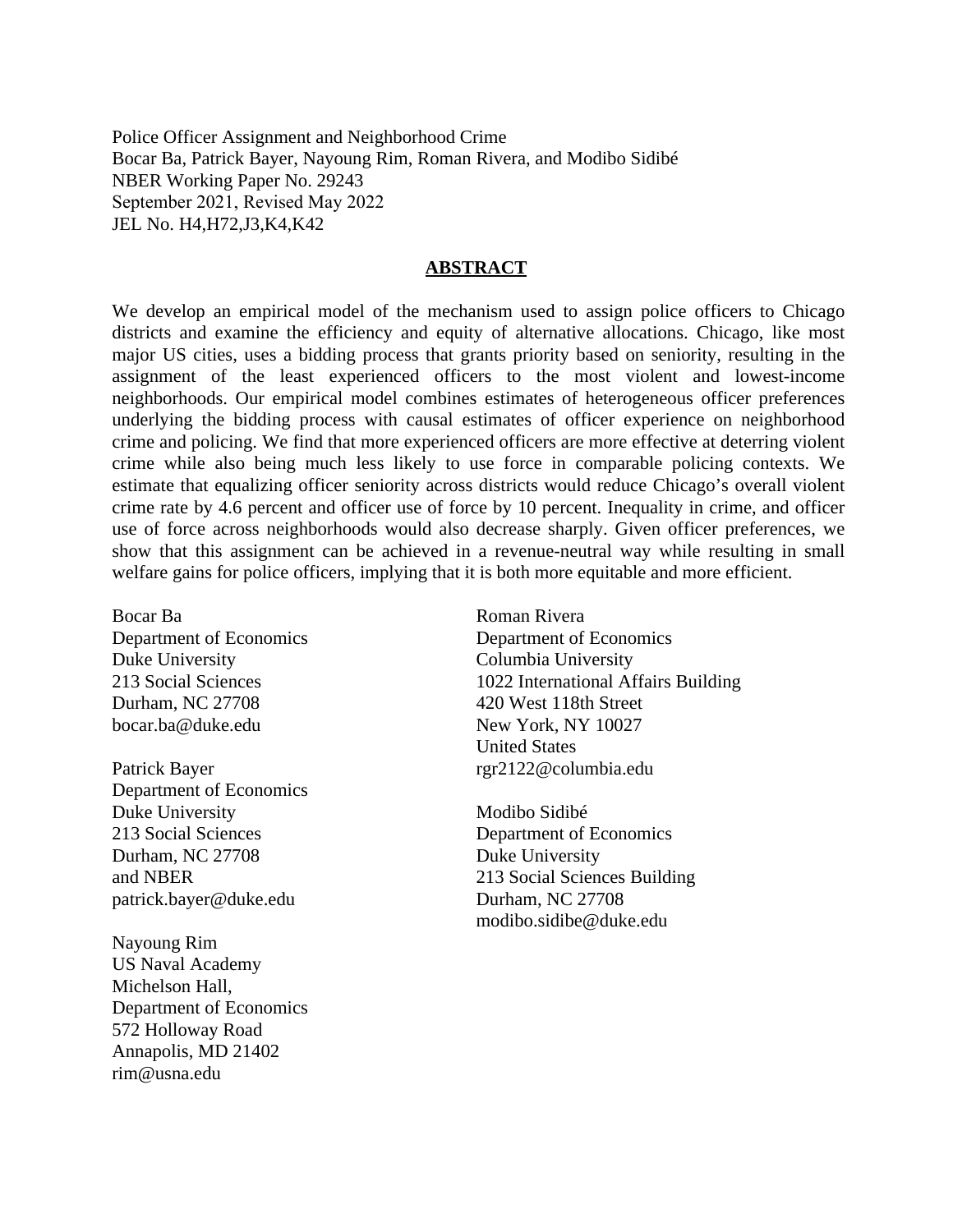One of the challenges for police is that the people dealing with the public are often your most inexperienced workers, the people who have the least experience in policing. It's the person with one, two years on the job who is dealing with the customer.

*Philip Banks III, Former NYPD Chief of Police (The Black and the Blue, pg. 207*)

## **Introduction**

In most major American cities, police officers are assigned to neighborhoods through a bidding process that grants priority based on seniority.<sup>[1](#page--1-0)</sup> If officers prefer to work in safer neighborhoods, such seniority-based mechanisms naturally give rise to an equilibrium in which officers with the least experience patrol the poorest and most dangerous neighborhoods. The purple line in Figure [1](#page-3-0) shows how stark this pattern is in Chicago, where, on average, officers with 15-30 years of experience self-select into districts with 35 percent less violent crime than those patrolled by the least experienced officers.

This allocation of police officers to neighborhoods raises several closely-related efficiency and equity concerns, especially if there are substantial returns to experience in policing. In particular, efficiency losses may arise due to the misallocation of the most effective officers to the neighborhoods where they are needed the least. Further, the assignment of less experienced (and less expensive) officers to lower-income, predominantly Black neighborhoods may lead to significant inequities not only related to the effectiveness of policing but also in officer interactions with the community.<sup>[2](#page--1-0)</sup> The green line in Figure [1](#page-3-0), in particular, shows how sharply officer use of force declines with experience.[3](#page--1-0)

In this paper, we develop an empirical model of the bidding process that assigns police officers to neighborhoods in Chicago and use it to study the economic implications of the current and alternative mechanisms. We use detailed Chicago Police Department (CPD) personnel data from 2007 to 2017, which provides a continuous record of the assignment of officers. The parameter estimates characterize the heterogeneity in police officer preferences for districts, allowing us to predict officer choices under alternative mechanisms and evaluate the associated welfare gains or losses. The results reveal clear officer preferences for districts with lower rates of violent crime, which naturally gives rise to the equilibrium allocation of more experienced officers to safer neighborhoods shown in Figure [1](#page-3-0).

<sup>&</sup>lt;sup>1</sup>In a comprehensive analysis of the collective bargaining agreements governing officer assignment in the 138 largest police departments in the US, we found that 116 explicitly include some form of seniority preference. See [this spreadsheet](https://docs.google.com/spreadsheets/d/1r3lAm3f-4bEZVQ3kEB1VNwFOq0EBtF4USMZZwZg7y6Y/edit?usp=sharing) for a full list.

 ${}^{2}$ [Ba](#page-35-0) ([2018](#page-35-0)) documents that residents of low-income and predominantly Black neighborhoods are more likely to file formal complaints against the Chicago Police Department both for excessive use of force and for the failure to provide adequate service (e.g., to respond to 911 calls in a prompt manner).

<sup>&</sup>lt;sup>1</sup>In our empirical analysis, we separate the causal effect of officer seniority on use of force from a component of the observed decline in use of force with officer seniority due to differences in district and beat assignments.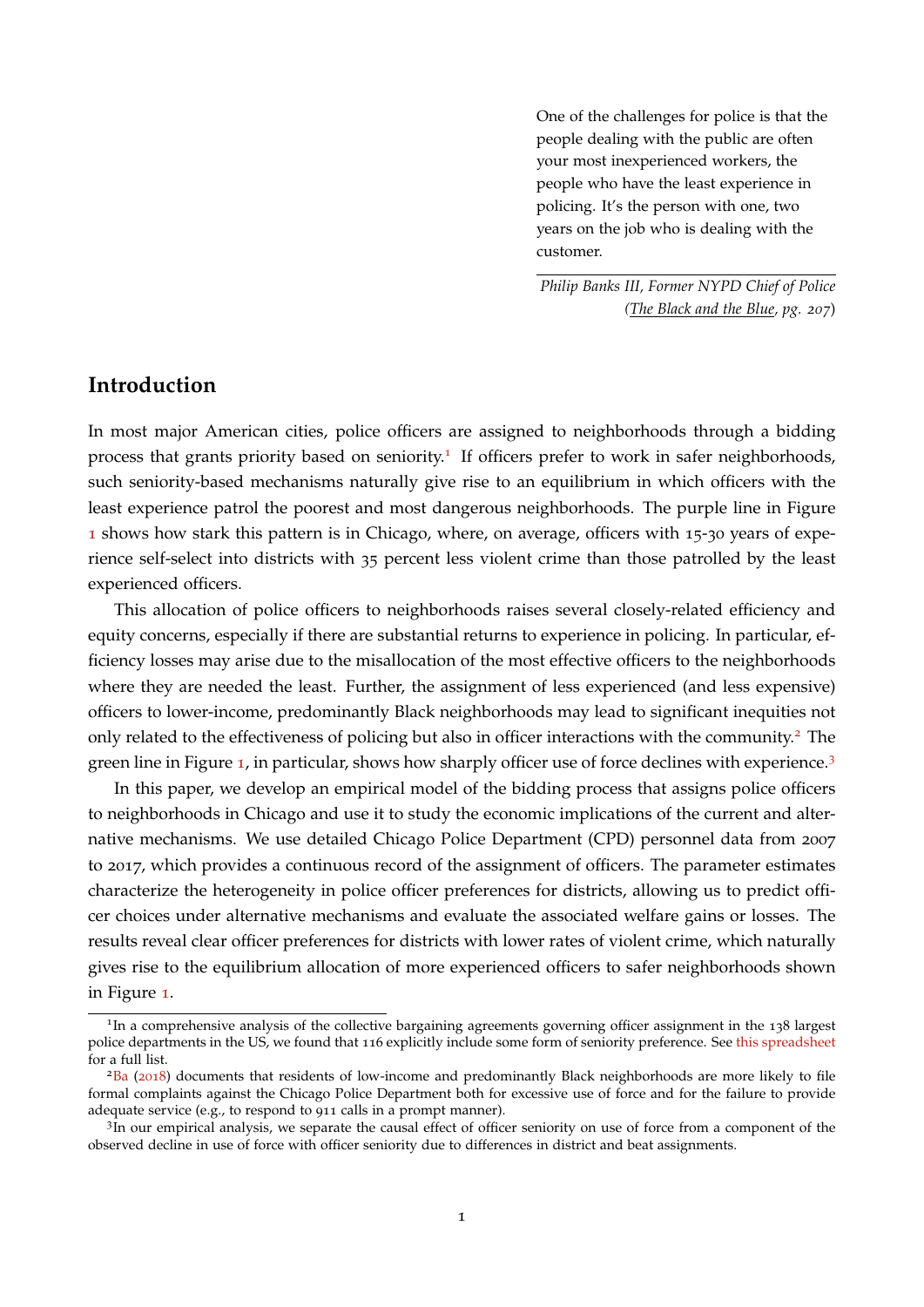<span id="page-3-0"></span>

Figure 1: Base Salary, Crime Exposure, and Use of Force by Officer Seniority

**-B** Property Crime  $\rightarrow$  Salary  $\rightarrow$  Use of Force  $\rightarrow$  Violent Crime

Notes: This figure depicts the evolution of base salaries, officer use of force, and average violent and property crime rates in officers' assigned districts in the Chicago Police Department by officer tenure.

The most critical parameters for our analysis are causal estimates of officer seniority on neigh-borhood crime and police-civilian interactions.<sup>[4](#page--1-0)</sup> In general, more senior officers might use different strategies to deter crime (e.g., build stronger community relations, more accurately identify neighborhood hot spots) and different tactics when engaging with civilians (e.g., less aggressive interactions, less use of force). Estimating the causal impact of officer seniority on crime and civilian interactions requires dealing with the systematic selection of more senior officers into safer neighborhoods. We take three complementary approaches to isolate quasi-experimental variation in the seniority of officers working under the same conditions in the same environment.

First, building off [Ba et al.](#page-35-1) ([2021](#page-35-1)), we perform an individual officer-level analysis using daily data on each officer's assignment, reported arrests, and use of force. For this analysis, we include detailed fixed effects that allow us to compare officers working in almost identical circumstances—the same beat assignment (geographic location and/or task) and shift on the same day of the week in the same month of the same year. This analysis exploits quasi-random variation in who is scheduled to work on, for example, the second Tuesday of the month vs. the third Tuesday of the month. This variation is driven by the CPD's rigid rotational "four-days-on/two-days-off" work calendar, which is set in place at the start of each year. We find that more senior officers make significantly fewer arrests for low-level crimes, such as drug or traffic offenses, and use force much less often. Seniority does not affect property crime arrests, but more experienced officers make fewer violent crime arrests.

<sup>4</sup>For the purposes of our analysis, it does not matter whether the effect of seniority is due to increased experience, age, or a combination of the two. Therefore, we use the terms "seniority" and "experience" interchangeably throughout the paper to refer to the length of time an officer has served in the CPD.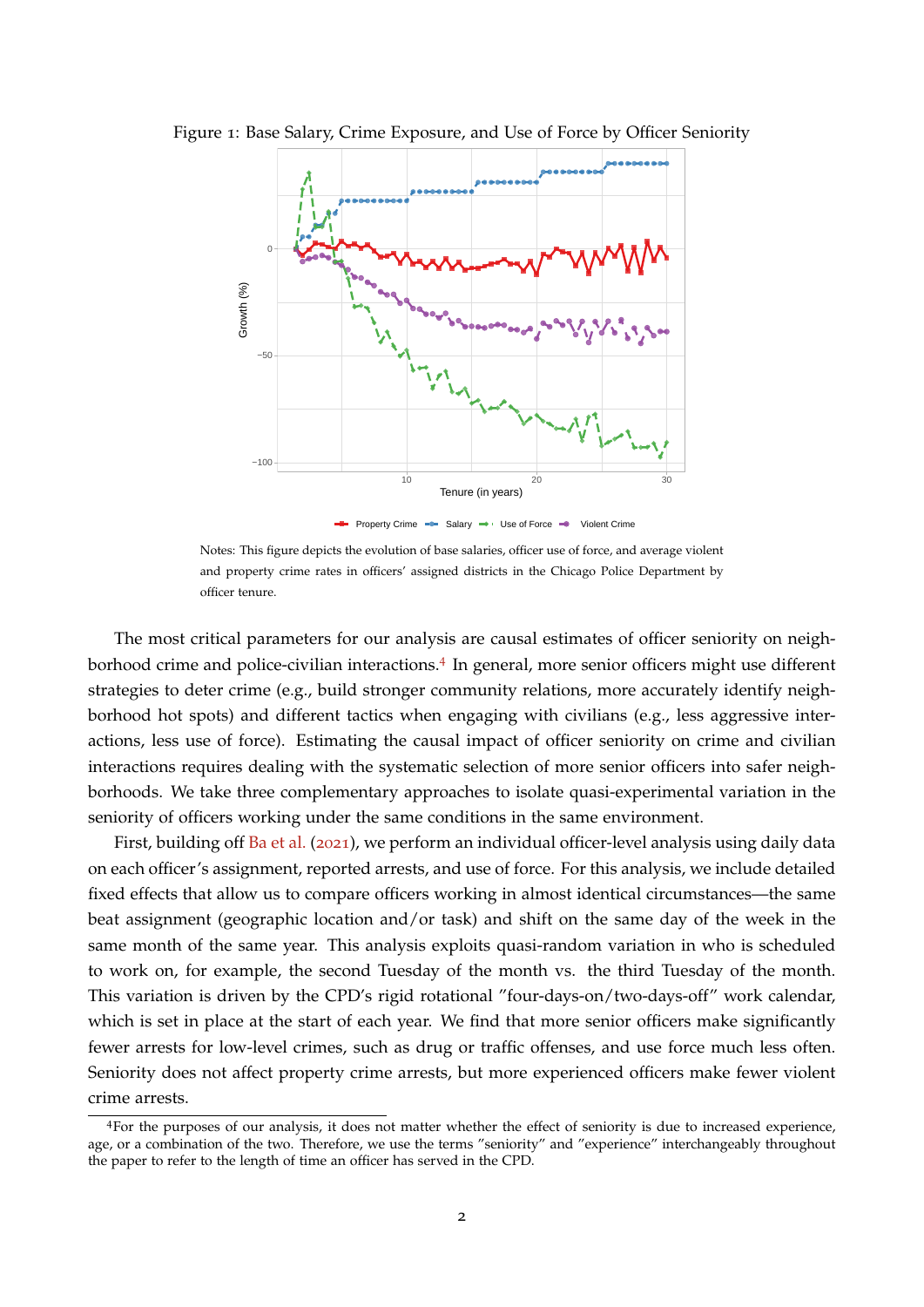This officer-level analysis allows us to study outcomes linked directly to the officer, such as arrests and use of force. To study the effects of officer seniority on neighborhood crime, we next examine how daily crime outcomes vary with the experience of the officers working in that district on that day. The variation that we exploit for this analysis is again driven by quasi-random variation in the rotational work schedule (aggregating to the district level), and these findings are very similar to the arrest outcomes: more experienced beat officers reduce violent crime while having little or no effect on property crime.

Our third approach examines how monthly district-level crime outcomes vary with the experience distribution of the officers working in the district that month. To deal with the non-random selection of officers into districts, we develop an IV approach that exploits the structure of the seniority-based bidding process directly. In particular, we use the estimated officer assignment model to predict how the composition of each police district would have been expected to evolve over the study period due only to aggregate personnel changes (e.g., retirements) in the Chicago police force. In essence, these simulated instruments eliminate any component of the actual change in a district's officer composition that might have been driven by endogenous officer responses to district-level changes in crime patterns or other factors over the study period. The resulting IV estimates again imply a significant causal impact of officer seniority on neighborhood violent crime, with little impact on property crime.<sup>[5](#page--1-0)</sup> Putting the three analyses together that exploit both within and across districts variations, the results show a clear and consistent pattern: more experienced officers appear to deter violent crime while making fewer low-level arrests and using less force.

With the estimated officer preferences and crime production function in hand, we compare the current allocation of officers in Chicago to counterfactual alternatives. We focus throughout our analysis on revenue-neutral mechanisms that use district-level subsidies to induce more experienced officers to choose districts with higher violent crime rates in equilibrium (relative to the current equilibrium).<sup>[6](#page--1-0)</sup> We show that equalizing officer seniority across districts through this alternative assignment mechanism would reduce the overall violent crime rate in Chicago by 4.6 percent, while also sharply reducing the number of low-level discretionary arrests and instances of use of force by police officers. The allocation of officers under this alternative design is more efficient, as significant reductions in violent crime and use of force are achieved without diverting any additional public resources toward policing and there is a small *increase* in the overall welfare of police officers.[7](#page--1-0) This combination of significant reductions in violent crime without an accom-

<sup>5</sup>The IV estimates differ from those estimated using a simple OLS specification in two important ways. First, the overall magnitude of the estimated return to officer experience is much smaller in magnitude—only about 10 percent of simple OLS estimates—in line with the expectation that selection of more senior officers into safer neighborhoods leads to a severe upwards bias in OLS estimates. Second, the results reveal an interesting non-linear relationship between seniority and neighborhood crime, with returns increasing over the first ten years of experience and then remaining largely flat thereafter. This pattern is also reflected in the officer-level arrest and use of force results.

 $^6$ Importantly, while not the main focus of our analysis, equalizing officer experience across districts through the use of district-specific subsidies also results in a better match of officers and civilians on the basis of race and ethnicity. In segregated Black districts, for example, inexperienced white officers are replaced by more senior Black officers in the equitable allocation counterfactual.

<sup>7</sup>Some police officers gain and others lose welfare under the alternative design, but the net effect is negligible because total officer pay is constant. In essence, the new equilibrium simply exchanges pay between officers and officers between districts. As we explain in more detail below, officers actually gain a small amount of welfare, on average, under the equitable assignment mechanism because officers with strong idiosyncratic preferences are better able to satisfy their preferences early in their careers.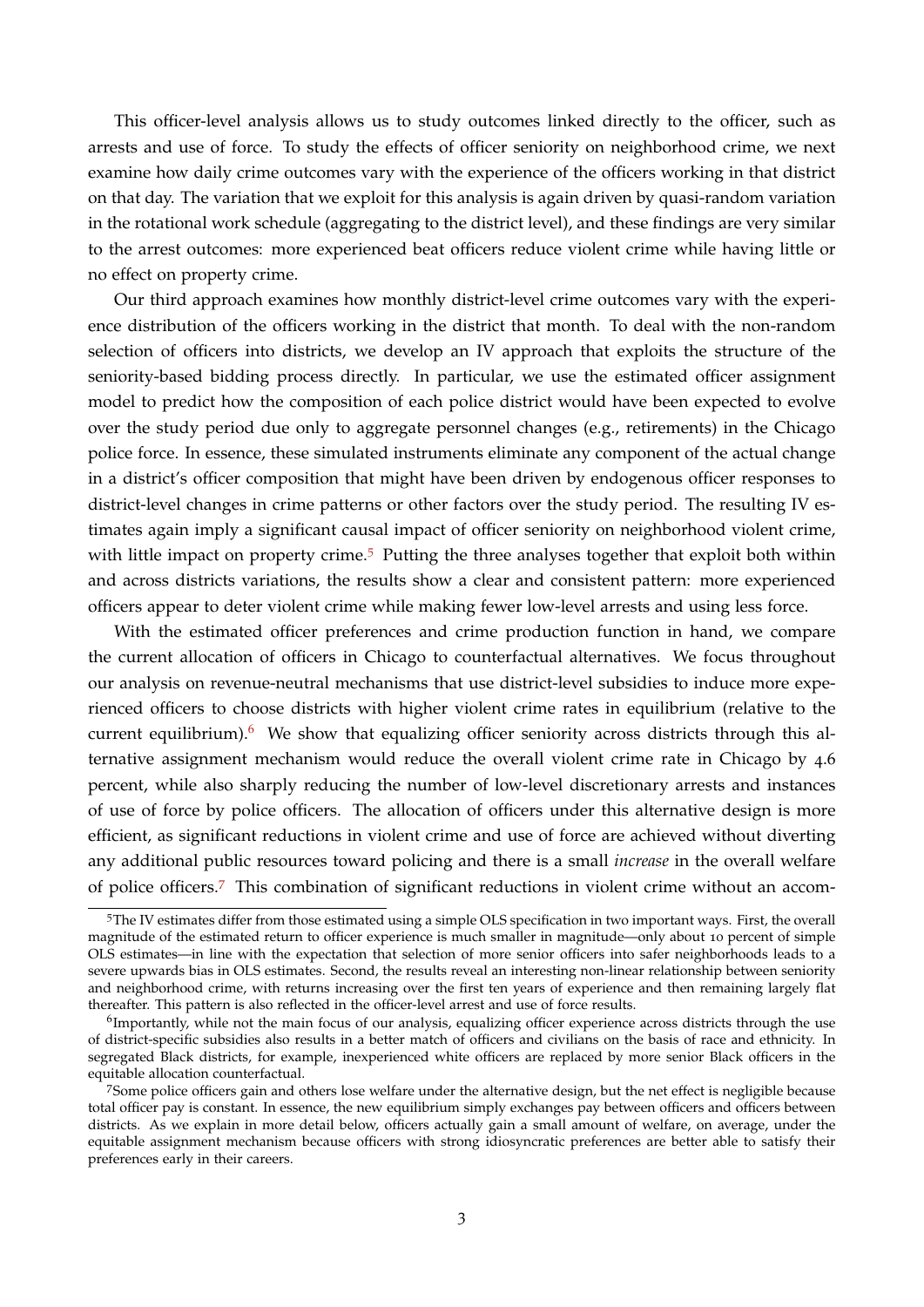panying increase in the number of police officers, more aggressive policing tactics, or additional public funding for the police officers is rare among proposed law enforcement interventions and attractive from a society-wide perspective. This more efficient allocation also has important equity implications: the inequality in exposure to violent crime rates, discretionary arrests, and officer use of force declines across police districts under the alternative assignment mechanism. In particular, the spatial inequality in exposure to crime declines significantly, as violent crime falls sharply in the highest crime and poorest districts.

As far as we know, our paper is the first to examine the economic implications of police officer assignment mechanisms empirically and provide causal estimates of the effect of police officer experience on neighborhood crime, arrests, and use of force. That said, our paper builds directly on three important branches of the literature in economics.

First, the efficiency and equity implications of allocating personnel within political jurisdictions is a general problem in public finance with practical implications for cities and neighborhoods that extend beyond policing. Almost identical issues arise, for example, in studying mechanisms for assigning teachers to schools within public school districts [\(Hanushek et al.,](#page-36-0) [2004](#page-36-0); [Boyd et al.,](#page-35-2) [2005](#page-35-2); [Clotfelter et al.,](#page-35-3) [2006](#page-35-3); [Jackson,](#page-36-1) [2009](#page-36-1)), where recent descriptive evidence documenting withinjurisdiction disparities in personnel and their associated salary discrepancies has prompted a substantial policy debate. More generally, the need to subsidize individuals to select under-served communities is an issue that arises in many settings, including schools, hospitals, the legal system, and other forms of public service. For example, qualified teachers in North Carolina used to receive bonuses of \$1,800 for teaching in a set of low-performing and/or high-poverty secondary schools [\(Clotfelter et al.,](#page-35-4) [2008](#page-35-4)). $8$ 

Second, mechanism design has inspired real-world changes in many allocations problems (e.g., FCC spectrum auctions, redesigning the American hospital-intern market). Since the seminal work of [Abdulkadiroglu and Sonmez](#page-35-5) ([2003](#page-35-5)), the empirical mechanism design literature has recently exploded in economics, with applications to school choice, medical school assignments, organ transplantation, and more.[9](#page--1-0) Our paper builds on the recent literature developing demand estimation methods in school choice environments [\(Agarwal and Somaini,](#page-35-6) [2018](#page-35-6); [Combe et al.,](#page-36-2) [2018](#page-36-2); [Fack et al.,](#page-36-3) [2019](#page-36-3)). We extend this literature to study the assignment of police officers to districts, and in turn, explore how different allocation mechanisms may impact urban crime.

Finally, our paper contributes to the literature on the causal impact of policing on crime. While most of the economics literature has focused on crime responsiveness to the number of police officers [\(Levitt,](#page-36-4) [1997](#page-36-4); [McCrary,](#page-37-0) [2002](#page-37-0); [Di Tella and Schargrodsky,](#page-36-5) [2004](#page-36-5); [Evans and Owens,](#page-36-6) [2007](#page-36-6); [Fu](#page-36-7) [and Wolpin,](#page-36-7) [2017](#page-36-7); [Mello,](#page-37-1) [2019](#page-37-1)), we study crime response to officers' assignment mechanism holding staffing constant. Hence, our work contributes to the strands of research that focus on the deterrent effect of police deployment and tactics [\(Eeckhout et al.,](#page-36-8) [2010](#page-36-8); [Adda et al.,](#page-35-7) [2014](#page-35-7); [Mastrobuoni,](#page-36-9) [2020](#page-36-9)).<sup>[10](#page--1-0)</sup>

<sup>8</sup>Additionally, the "golden handcuffs" program in the UK provides a *£*10,000 subsidy to teachers who stay in secondary schools in deprived areas, and the "prime REP" program in France offers €3,000 to teachers in deprived areas. As another example, doctors are incentivized to practice in underserved areas in the US using "Health Professional Shortage Area" payment bonuses (see [HPSAP program\)](https://www.cms.gov/Medicare/Medicare-Fee-for-Service-Payment/HPSAPSAPhysicianBonuses).

<sup>&</sup>lt;sup>9</sup>See [Pathak](#page-37-2) ([2011](#page-37-2)) and papers therein for a survey.

<sup>&</sup>lt;sup>10</sup>[Chalfin and McCrary](#page-35-8) ([2017](#page-35-8)) provides an extensive review of the literature on criminal deterrence. Also, see [Draca](#page-36-10) [et al.](#page-36-10) ([2011](#page-36-10)); [Blanes i Vidal and Kirchmaier](#page-35-9) ([2017](#page-35-9)); [Weisburd](#page-37-3) ([2019](#page-37-3)).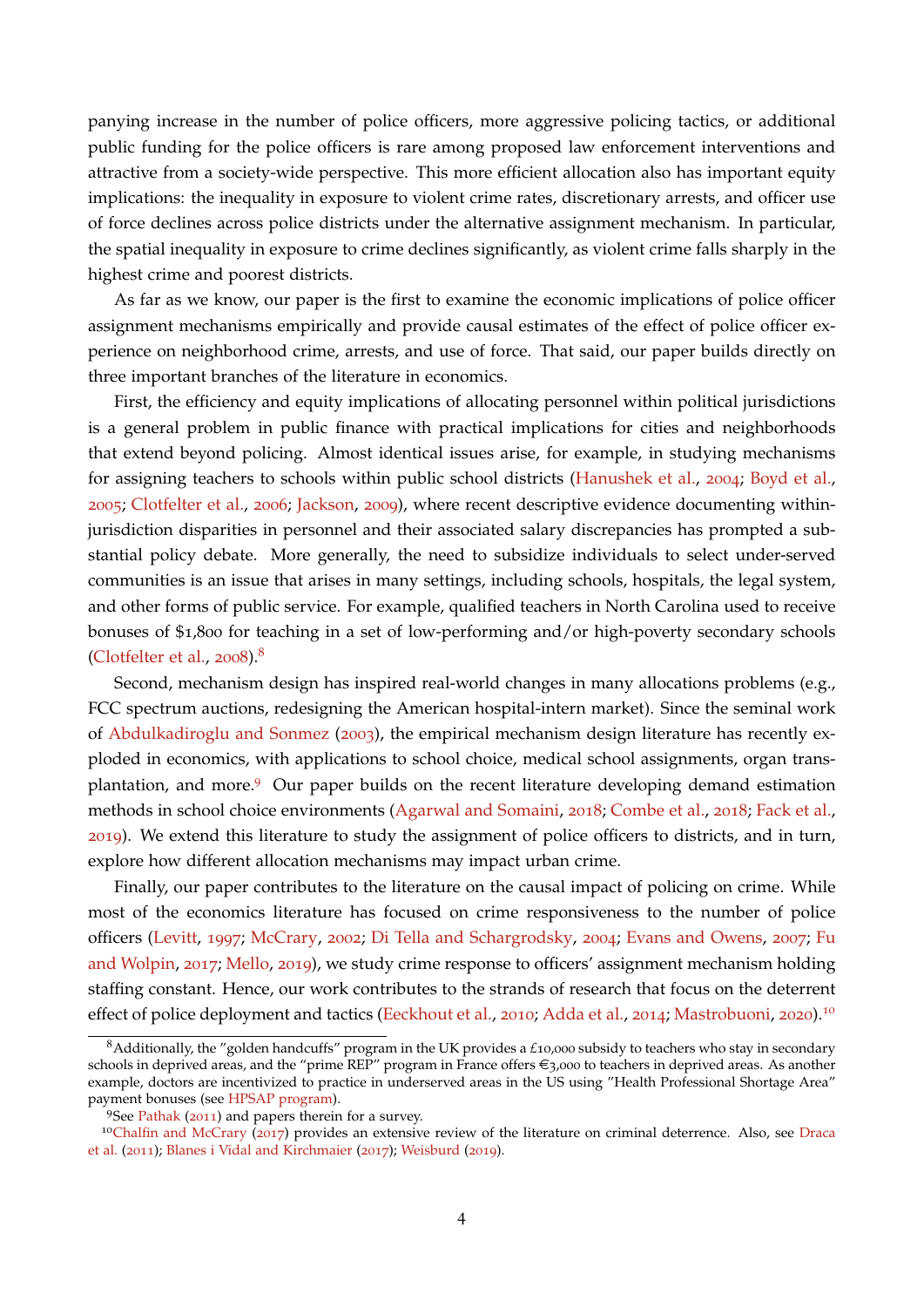We document that experienced officers prevent crime without increasing the intensity of arrests for minor infractions.<sup>[11](#page--1-0)</sup> Finally, by focusing on how officer seniority impacts crime, our paper is closely related to recent research focused on how the composition of the police force affects crimes, arrests, and police-civilian interactions [\(Donohue and Levitt,](#page-36-11) [2001](#page-36-11); [McCrary,](#page-37-4) [2007](#page-37-4); [Miller and Segal,](#page-37-5) [2018](#page-37-5); [Ba et al.,](#page-35-1) [2021](#page-35-1)).

The rest of the paper is organized as follows: in Section [1](#page-6-0), we present the data and document some key empirical regularities. Section [2](#page-10-0) uses the quasi-random variation in officer schedule to quantify the causal effect of tenure on enforcement and deterrence. Section [3](#page-16-0) develops the empirical model of assignment, and the estimation strategy is detailed in Section [4](#page-21-0). Estimation results are presented in Section [5](#page-24-0), and counterfactual analyses are discussed in Section [6](#page-27-0). Finally, Section [7](#page-33-0) concludes.

## <span id="page-6-0"></span>**1 Crime and Policing in the City of Chicago**

#### **1.1 Background**

Major metropolitan police departments in the United States, including New York, Chicago, Los Angeles, Houston, Miami, and Philadelphia, assign police officers to districts using a seniority based mechanism. We focus our analysis on the Chicago Police Department for two main reasons. First, we have been able to assemble unusually detailed data on police officers and their assignments to districts, beats, and shifts in Chicago over a long study period, 2007-2017.<sup>[12](#page--1-0)</sup> Second, the mechanism used to assign officers to districts in Chicago is straightforward, well understood by officers, and followed rigorously in practice.

Second, Chicago is a large, racially diverse, and heavily segregated city. The police department is the second-largest in the United States, consisting of more than 10,000 officers. The city is currently divided into 22 geographical police districts managed by commanders who supervise about 65% of the entire CPD.<sup>[13](#page--1-0)</sup> The remaining officers are assigned to specialized units, such as detectives, canine, marine, and helicopter.

#### **1.1.1 Assignment Mechanism**

For the first 18 months of their careers, CPD officers start as probationary employees. They are in the police academy for their first six months and then are assigned to and rotate between districts under the supervision of field training officers based on departmental discretion. At the end of the probationary period, new officers are generally assigned to initial districts based on departmental needs and available vacancies.

After the initial assignment, officers can request a transfer from one district to another. CPD directive E04-01-04 specifies the procedures for assignment and personnel transfer. Transfers occur

<sup>&</sup>lt;sup>11</sup>For more information, see the literature on proactive and disorder policing from [Kelling and Wilson](#page-36-12) ([1982](#page-36-12)) and discussion in [Lum and Nagin](#page-36-13) ([2017](#page-36-13)).

<sup>&</sup>lt;sup>12</sup>High-quality shift and beat data exist for 2010 through 2017.

 $13$ Figure [B.](#page-41-0)1 in Appendix [B](#page-41-1) shows the geographical boundaries of the Chicago police districts and characterizes the racial and economic composition of each district based on 2009 boundaries. Prior to 2013, there were 25 districts; three small districts were absorbed into larger ones in 2012, leaving 22.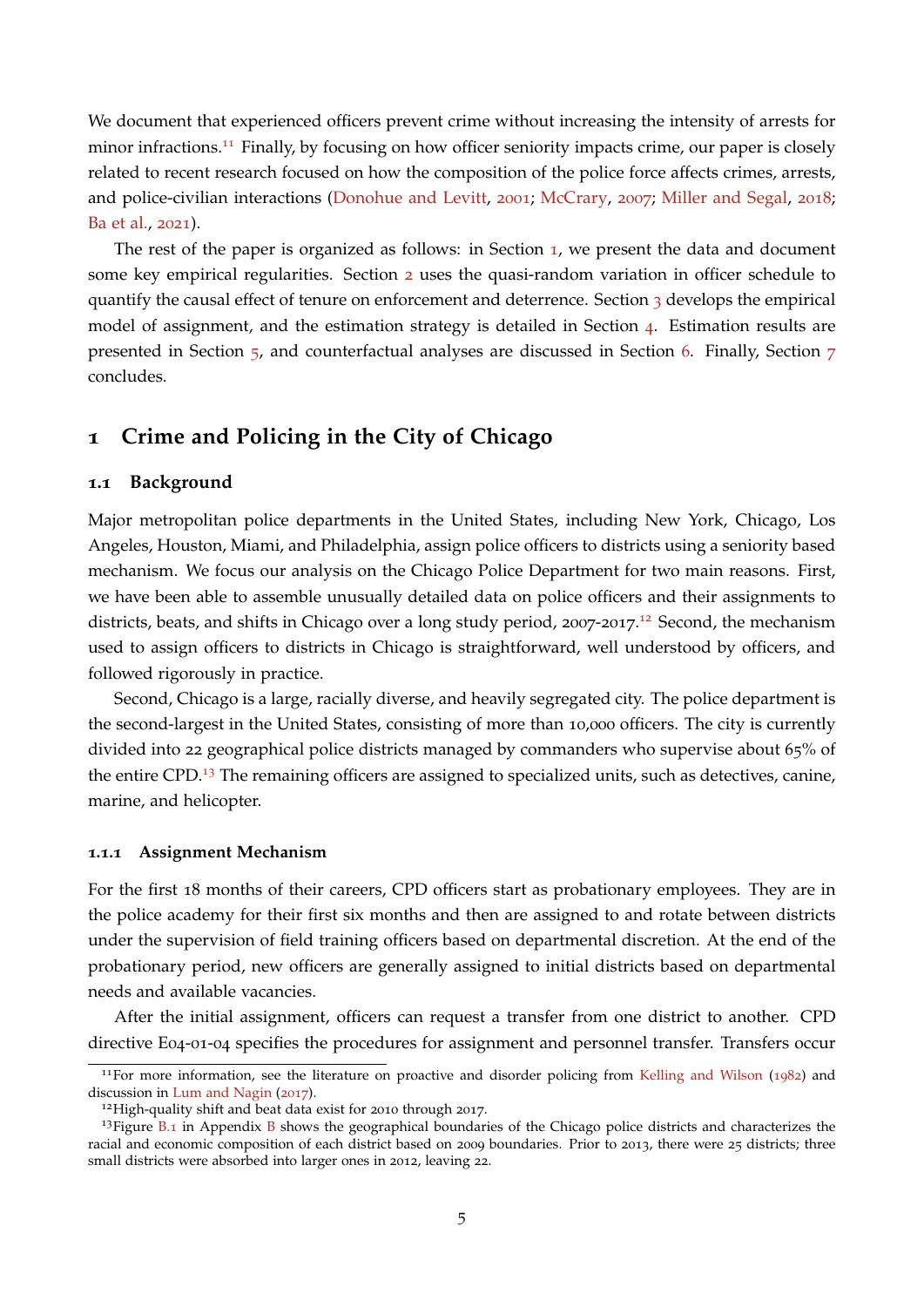through a process that allows officers to bid for open positions in other districts. The winning bid goes to the most senior officer. Importantly, this directive also provides detailed instructions that govern how information about vacancies must be made available: on Fridays, in each district, available vacancies are posted on bulletin boards and read-off at roll call by unit commanding officers for three days, ensuring there is no asymmetric information across officers.

#### **1.1.2 Assignment within Districts and Police Activity**

Within districts, officers are assigned to beat assignments. Geographically, districts are divided into (usually 3) sectors, which are themselves divided into (usually 3 or 4) beats. On a given day, a subset of officers in a geographic unit are assigned as "beat officers", who comprise around 40% of police officer assignments, and work within a specific geographic beat. These beat officers perform roles that are commonly thought of as policing: they are visible in their squad cars, interact with civilians, and respond to calls for service (usually non-emergency).<sup>[14](#page--1-0)</sup> Other types of beat assignments are desk duty, tactical teams, rapid response, squadron, and school officers. For these, a beat assignment maps to a specific task or role and is not directly tied to a specific geographic beat.[15](#page--1-0)

#### **1.2 Data**

Our empirical analysis is based on multiple data sources that characterize the composition and assignment of the police force, crime, and officer-civilian interactions in Chicago. Appendix [A.](#page-38-0)1 provides a detailed description of the data sources. Our main dataset consists of all available officers from 2007 to 2017, and includes demographic information (race, gender, and birth year), appointment date, unit assignment, and salary. In addition, daily shift and beat assignment his-tories, arrests, and incidents of use of force are available from 2010 to 2017.<sup>[16](#page--1-0)</sup> For the portion of our analysis based on daily officer-level data, our final sample includes 7 million officer-day observations for almost 10,000 unique officers. These data detail the starting and ending times of the officer's shift on a given day, whether they were present, and their beat assignment (an assignment code which relates to a geographic location or task/role).

We supplement our Chicago police personnel dataset with crime data at the beat and district levels. The primary outcomes for our district-level analysis are the monthly district crime rates, which we compute as the number of crimes in a month-year per 1,000 residents. We distinguish between violent and property offenses starting with the standard FBI classifications and then add additional crimes not tracked by the FBI during our period of study. In this study, violent offenses include murder, manslaughter, rape, assault and battery (aggravated and simple), and robbery; property crimes include burglary, arson, larceny (theft), motor vehicle theft, and other propertyrelated crimes. Detailed information about crime data is provided in Appendix [A.](#page-39-0)4, while Figure

<sup>14</sup>Rapid response officers, about 7% of assignments, work in districts as well and generally respond to emergency calls for service and supporting beat officers.

<sup>15</sup>See https://home.chicagopolice.org/community-policing-group/how-caps-works/beat-officers/ and https://home.chicagopolice.org/community-policing-group/how-caps-works/rapid-response-officers/ for more information.

<sup>&</sup>lt;sup>16</sup>The precise steps to derive our final sample are provided in Appendix [A.](#page-38-2)2 and A.3.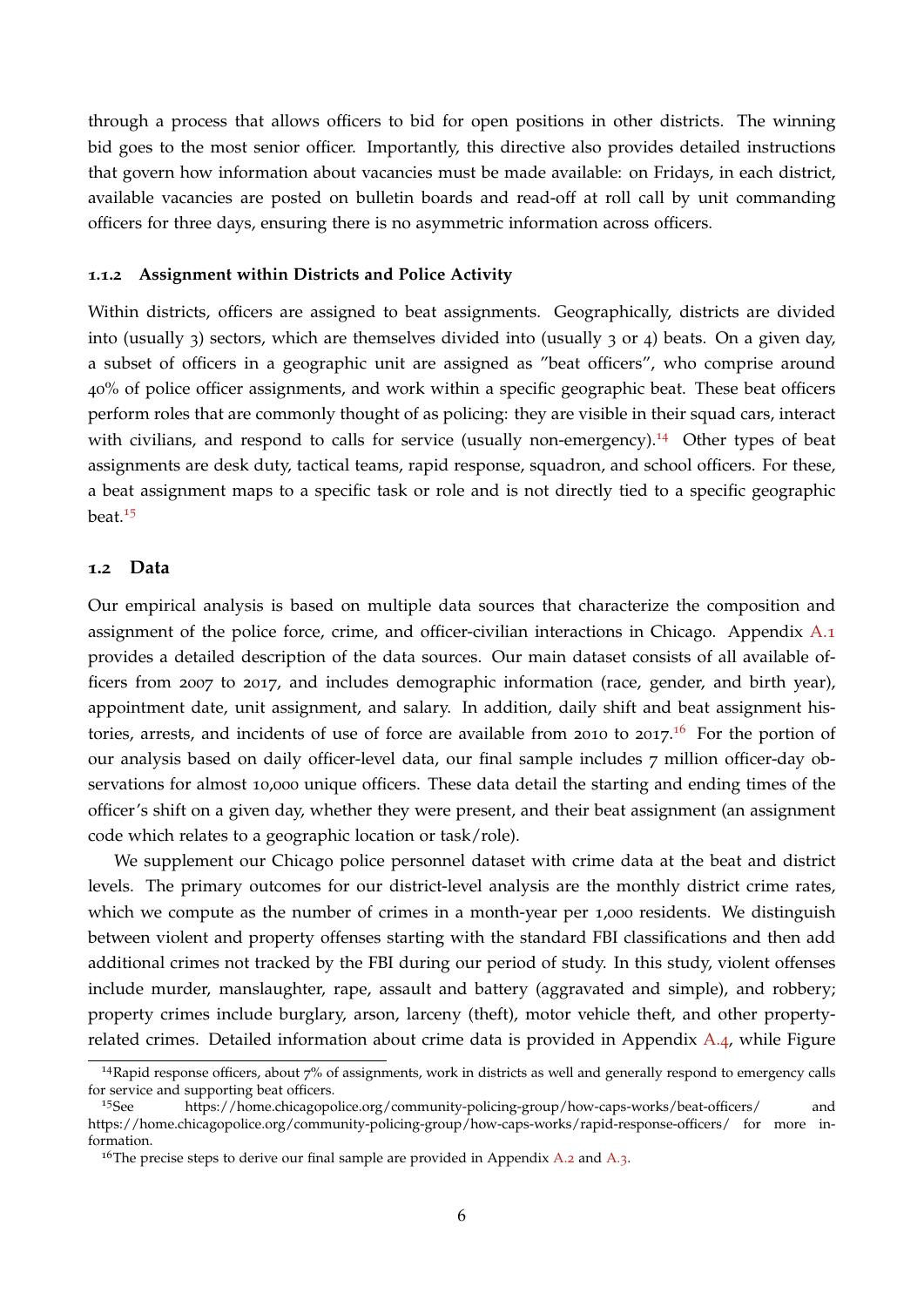[B.](#page-42-0)2 in Appendix [B](#page-41-1) documents the geographic distribution of crime in the city of Chicago.

#### **1.3 Descriptive Patterns**

In Appendix [C,](#page-43-0) we document three salient facts about crime and policing in Chicago over our study period: i) the size of the police force declined at just under one percent per year, ii) the police force grew consistently older, and iii) crime rates declined sharply, with the largest drops in neighborhoods with initially higher levels of violent crime.<sup>[17](#page--1-0)</sup> In the rest of this section, we document several important aspects of officer mobility that inform our analysis.

#### **1.3.1 Choices and Matching Patterns**

The key empirical regularity that motivates our analysis is the systematic sorting of more senior officers into neighborhoods with lower violent crime rates, as shown for the police force as a whole in Figure [1](#page-3-0) in the introduction. Figure [2](#page-9-0) displays scatter plots of the per capita violent and property crime rates in districts in which Black, white, and Hispanic officers work by tenure. Black officers tend to work in higher crime districts, both property and violent, over their entire careers relative to hispanic and white officers. Nevertheless, all officers see declines in violent crime rates in the districts in which they work as their tenure increases. This is due primarily to the fact that officers start their careers working in districts with relatively high violent crime rates and gradually move to districts with less violent crime as they gain experience and more discretion over where they work.<sup>[18](#page--1-0)</sup> However, the decline in violent crime rates is significantly larger for white and Hispanic officers relative to Black officers. Table [7](#page-45-0) in the appendix shows the characteristics of districts before and after a move.

#### **1.3.2 Career Transitions**

Our analysis focuses on the way patrol officers are assigned to neighborhood districts. This section describes several key patterns related to the career dynamics of patrol officers. We begin by characterizing the ways that officers can exit the sample: (i) by being promoted to detective or sergeant, (ii) by joining a specialized unit, or (iii) by leaving the Chicago Police Department. Figure [3](#page-9-1) displays the cumulative hazard rates by officer tenure for (i) promotion to sergeant, (ii) promotion to detective, and (iii) exit, meaning retirement, termination, or other exit from the CPD.

The annual hazard rates for all of these career transitions are very low. Less than 10% of officers have been promoted to sergeant or detective after 20 years of service. And only about 10% of officers exit the CPD before 20 years of experience. At 20 years of tenure, the slope of the exit rate begins to increase sharply as officers move to the highest tier of retirement benefit replacement rate and begin to retire. Since salary and other benefits max out after 30 years of service, many officers continue to work up to 30 years.<sup>[19](#page--1-0)</sup>

<sup>&</sup>lt;sup>17</sup>It is worth noting that while the violent crime rate fell more in districts with initially high rates, the relative ranking of districts by the violent crime rate is essentially constant over the full study period.

<sup>&</sup>lt;sup>18</sup>The combination of the increase in average officer experience level and the fall in violent crime rates over our study period also contributes a small amount to this observed pattern.

<sup>19</sup>See https://chipabf.org/members/ for more details on retirement tiers for CPD officers. We attempted to use the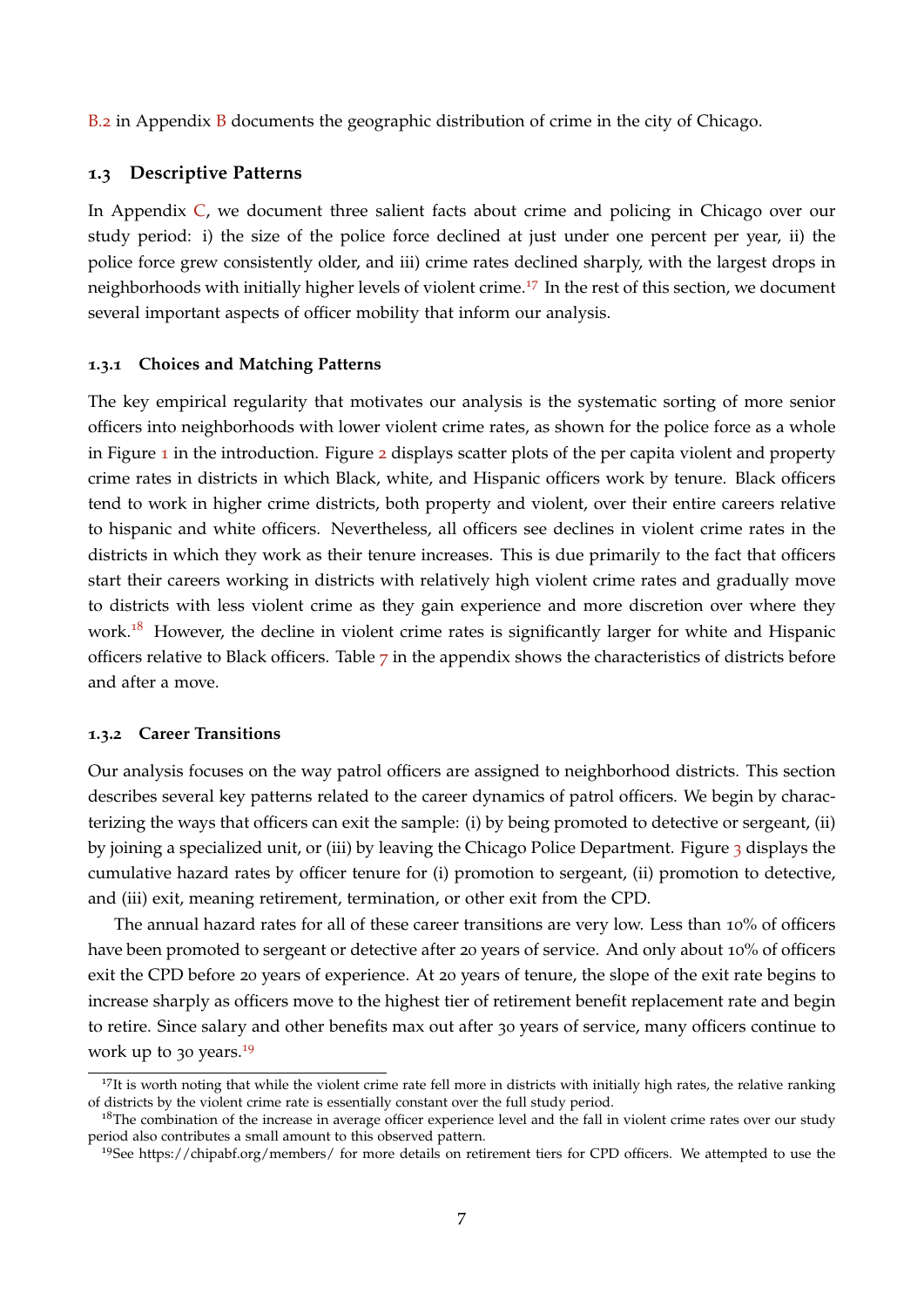<span id="page-9-0"></span>

Figure 2: District Crime Exposure by Officer Seniority and Race

**Notes:** These figures displays scatter plots of the per capita crime rates of assigned districts by officer race and tenure. The figure on the left depicts property crime rates, and the figure on the right depicts violent crime rates.



<span id="page-9-1"></span>Figure 3: Cumulative Promotions and Exits by Officer Seniority

 $\rightarrow$  Detective\*  $\rightarrow$  Exit  $\rightarrow$  Sergeant

**Notes:** This figure depicts the cumulative hazard rate for promotion to sergeant, promotion to detective, and exit/retirement from the department.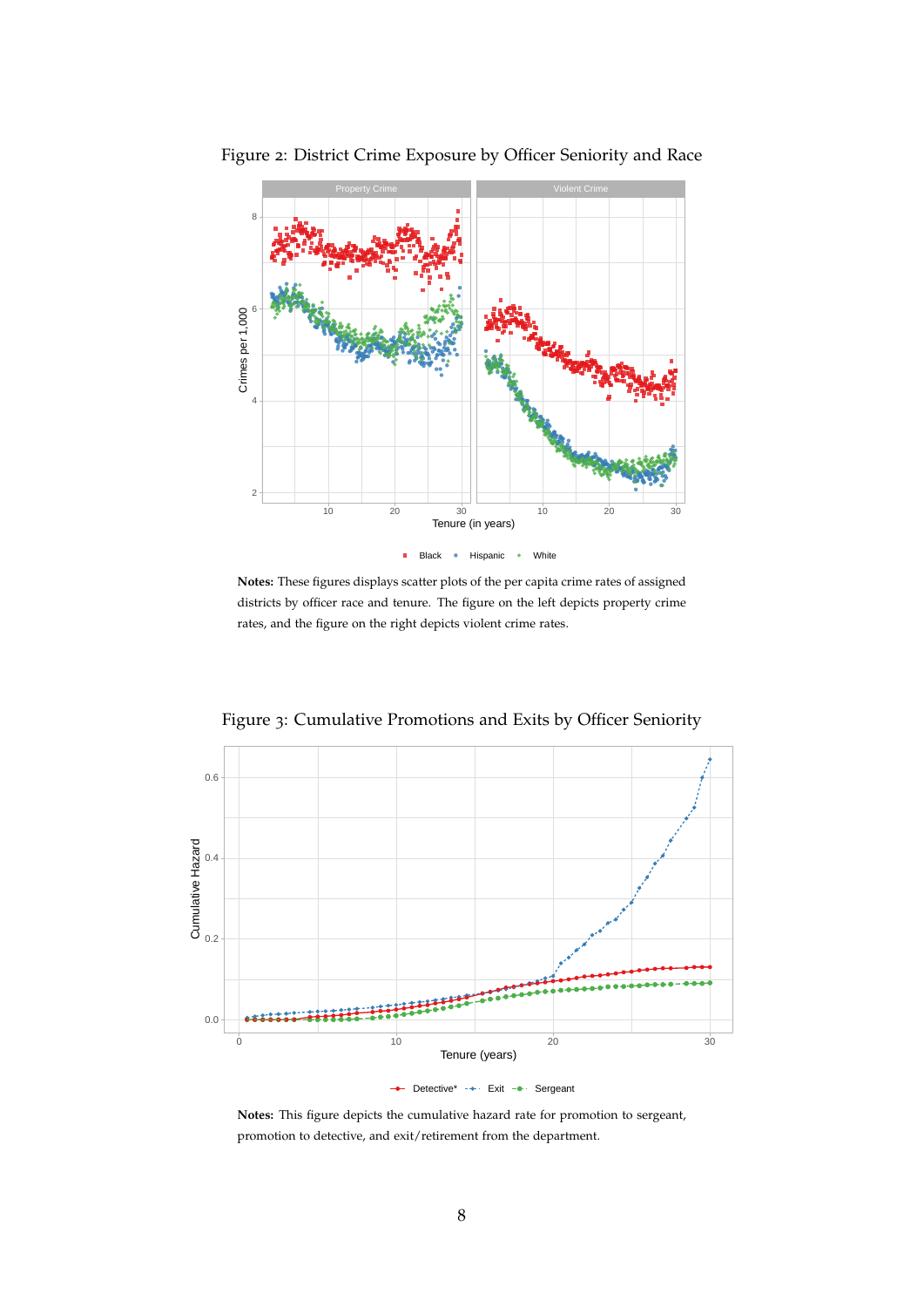We next document the rate at which patrol officers move between districts. Figure  $\frac{4}{7}$  $\frac{4}{7}$  $\frac{4}{7}$  plots the monthly average transition rates to another district by officers' tenure. Overall, there is an inverse U-shape between seniority and the rate of transition. The transition rate increases sharply during the first six years of tenure, peaking at a monthly rate of just over 0.7 percent. The transition rate then declines for the remainder of officers' careers. This dynamic pattern of moves is consistent with a seniority-based assignment mechanism that makes it difficult to move at the very beginning of the career and leaves little reason for late-career transitions once the majority of senior officers have been able to sort into their preferred locations.



<span id="page-10-1"></span>

Table  $8$  in Appendix  $D$  summarizes the total number of district moves we observe for the set of patrol officers we see at any point in the sample. About two-thirds of our sample do not change districts during the study period, due in part to the fact that some officers only enter (exit) the sample late (early) in the study period. Male and white officers are slightly more likely to change districts at least once. Overall, 21% of officers move once, 7% move twice, and only 4% of the sample change districts more than twice.

## <span id="page-10-0"></span>**2 Effect of Officer Experience on Policing Outcomes**

Police officers fulfill multiple functions in our society, including not only identifying and capturing offenders but also deterring individuals from participating in illegal activities in the first place. Police officers also hold a great deal of power and have considerable discretion over how they carry out these functions and interact with the public. In estimating the causal effect of officer seniority on crime and civilian interactions, our main goal is to identify differences in the ways that senior

<sup>20</sup>-year kink in retirement propensity as an instrument for average unit tenure. However, given that there is no significant level shift and only a change in slope, this proved to be a very weak instrument in our application.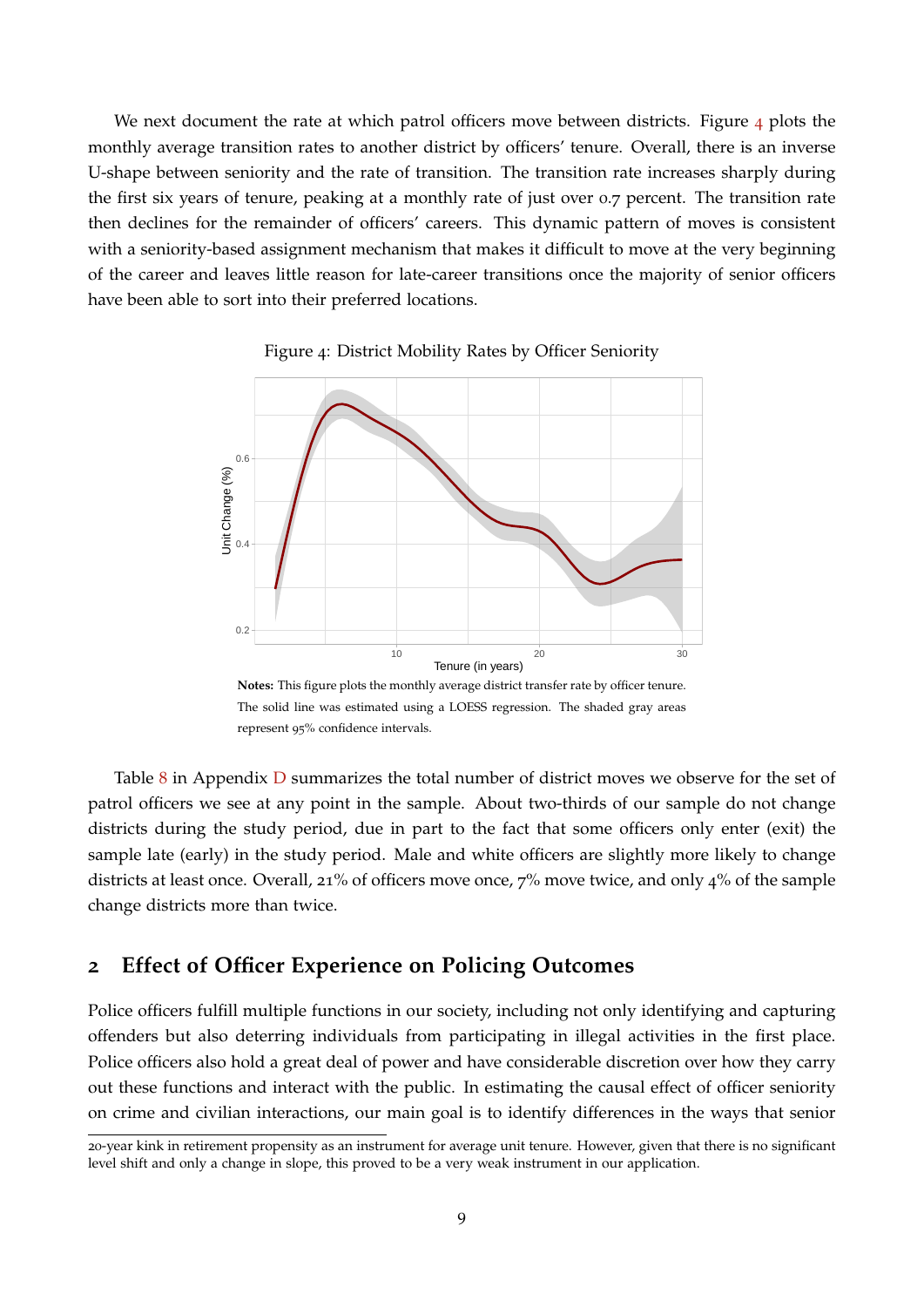and junior officers engage in policing and the impact that this has on the community.

In general, identifying the effect of seniority is challenging because of the potential selection of experienced officers into safer districts, as documented in Figure [2](#page-9-0), and the potential for officers to be non-randomly assigned to heterogeneous beats and shifts within a district. In this section, we present two analyses that exploit day-to-day variation in assigned officers to identify causal effects of officer seniority on arrests, use of force, and crime. This section proceeds in three steps. First, we describe a source of quasi-random variation in officer assignment that allows us to mitigate several potential sources of selection. Then, we analyze the effect of tenure on the enforcement decision of officers using the most detailed data available on arrests and use of force at the officer level. Finally, we study the effect of officer seniority on crime using daily violent and property crime data matched to each district.

#### **2.1 Quasi-Random Variation in Officer Daily Assignment**

The analysis presented in this section exploits variation in the composition of officers working on the same day of the week within the same month (e.g., variation across the Tuesdays in February 2010), as in [Ba et al.](#page-35-1) ([2021](#page-35-1)) and [Rivera](#page-37-6) ([2022](#page-37-6)). The rigid rotational structure of the CPD operations calendar ensures that the set of officers who are scheduled to work on a specific day is as good as randomly assigned. Within a unit, an individual officer's rotation is determined by a bidding process before the beginning of each calendar year, after which they are assigned to a specific watch/shift and their day off group (DOG), which also determines how long their regular shifts are. The most common type of rotation in our data is the 4-2 rotation which map to 8.5 and 9 hour shifts (depending on the year), meaning the officer works 4 days in a row "on" and 2 days in a row "off". This also means that the days of a week (e.g., Sunday, Monday, Tuesday) that each officer is working will differ from week to week.<sup>[20](#page--1-0)</sup> In this way, the CPD calendar structure ensures that officers cannot generally choose which specific days they will work and that the composition of officers is uncorrelated with the days of the week.

The key implication of the rotational structure is that the probability of working on a specific day is unrelated to the tenure of the officer conditional on the watch and rotation an officer is assigned to for that year. Table [1](#page-12-0) reports estimates for three specific days taken at random Monday, Wednesday and Friday.

<sup>&</sup>lt;sup>20</sup>Other rotations include 8 hour and 10/10.5 hour rotations which follow slightly different patterns (such as involving extra days off around weekends) and are far less common, though crucially, all schedules are fixed and determined in advance by the annual operations calendar. Figure [F.](#page-51-0)1 in the appendix displays the schedule for 2015. For example, according to the calendar, DOGs 65 and 66 (bottom left, corresponding to 8.5 hour 4-2 DOGs) are off on January 1st, then DOGs 66 and 61 are off on January 2nd, and DOGs 61 and 62 are off on January 3rd.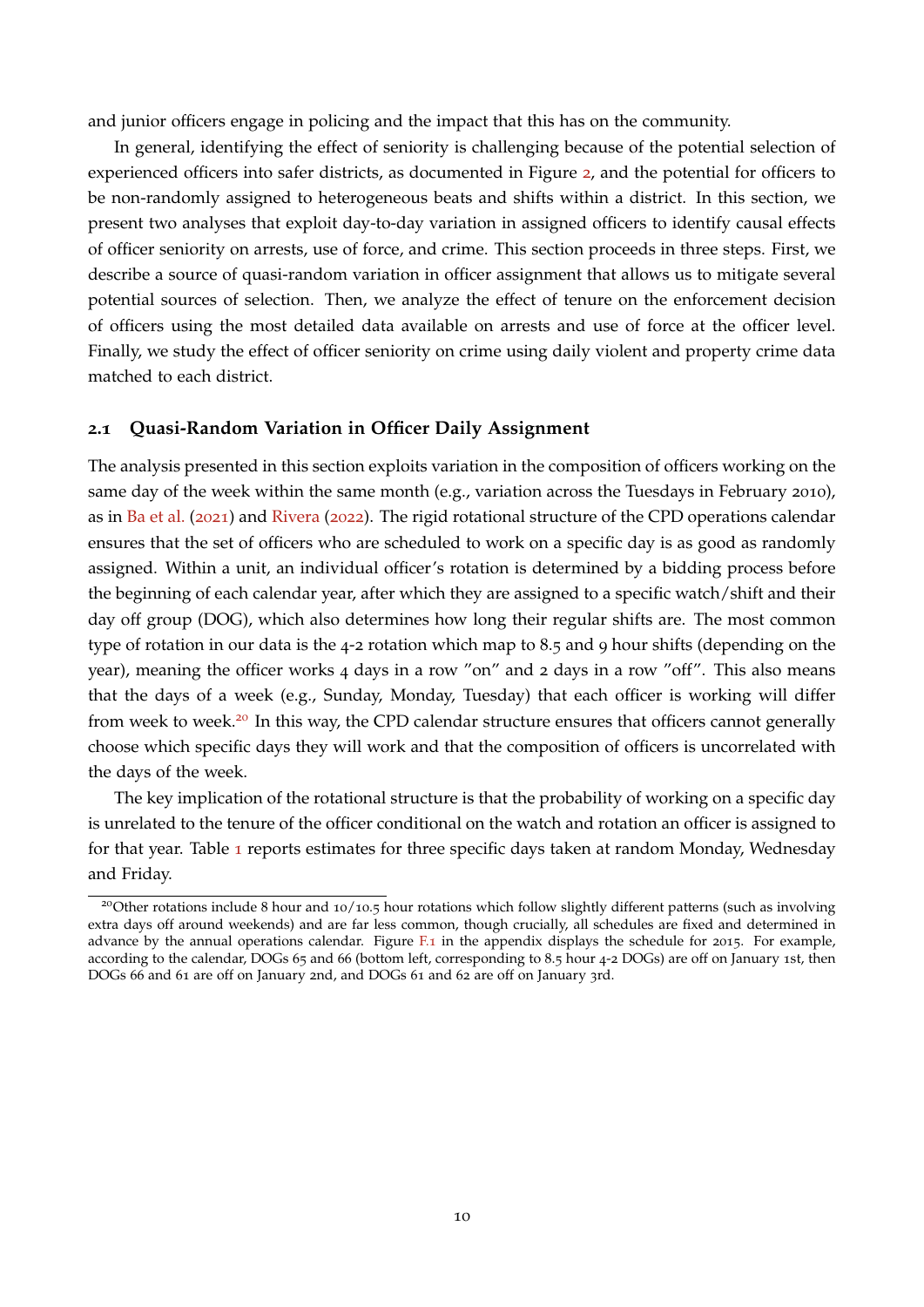|                        | Monday      | Wednesday   | Saturday    |
|------------------------|-------------|-------------|-------------|
| Tenure = $[5,10)$      | 0.000387    | $-0.000483$ | $-0.001495$ |
|                        | (0.000505)  | (0.000376)  | (0.000737)  |
| Tenure = $[10,15)$     | 0.001315    | $-0.000325$ | $-0.001417$ |
|                        | (0.000761)  | (0.000471)  | (0.000834)  |
| Tenure = $[15,20)$     | 0.001789    | $-0.000609$ | $-0.001999$ |
|                        | (0.001686)  | (0.00031)   | (0.001467)  |
| Tenure $= 20+$         | $-0.000243$ | 0.000661    | 0.001263    |
|                        | (0.002259)  | (0.00075)   | (0.001914)  |
| Mean DV                | 0.144855    | 0.147178    | 0.124944    |
| Number of Observations | 7409284     | 7409284     | 7409284     |

<span id="page-12-0"></span>Table 1: Testing for the Quasi-Random Variation

Notes: This table displays the effect of officer tenure on the probability of working a specific day. All estimates control for officer watch and shift length.  $***\,p$  < 0.01,  $**\,p$  < 0.05,\*  $p$  < 0.1.

All coefficients in  $\bf{1}$  $\bf{1}$  $\bf{1}$  are precisely estimated to be zeros. Appendix [F](#page-49-0) provides additional information and tests. Overall, the data are consistent with the CPD's official assignment calendar. As a consequence, by isolating variation across the same days of the week in the same month, we can compare officers working in the same place, role, and time and, importantly, with the same opportunity to take enforcement action.

#### **2.2 Effect of Officer Seniority on Enforcement**

Our first analysis focuses on the effect of tenure on the enforcement decisions of officers working the same beat and shift on the same day of the week within the same month.<sup>[21](#page--1-0)</sup> For expositional simplicity, we refer to the fully interacted Month-Year (M)  $\times$  Day-of-Week (D)  $\times$  Shift (S)  $\times$  Beat (B) fixed effects with the acronym *MDSB*. Our estimating equation relates each outcome *Yijt* for officer *i* assigned to MDSB *j* on day *t* to individual officer fixed effects  $\alpha_i$ ,<sup>[22](#page--1-0)</sup> MDSB fixed effects  $\gamma_j$ , and a flexible function of officer experience *τit*:

$$
Y_{ijt} = \alpha_i + \gamma_j + \beta \tau_{it} + \epsilon_{ijt} \tag{1}
$$

where  $\tau_{it}$  is the tenure of the officer *i* at time *t*. In practice, we break the tenure variable into one-

<sup>&</sup>lt;sup>2[1](#page-6-0)</sup>This analysis is based on a subset of the full set of officers described in Section 1. In particular, we consider the daily assignments of all patrol officers working in watches 1-4 (i.e. morning, afternoon, night, and specialized shifts) between 2010 and 2017 in the geographic units. The resulting daily panel contains over 8 million officer-day observations on almost 10,000 officers, which is about 78% of officers in the primary analyses. These data are also supplemented with records on adult arrests. An arrest is counted only for officers listed as primary or secondary officers on the arrest and not for assisting officers.

<sup>&</sup>lt;sup>22</sup>The inclusion of officer fixed effects implicitly controls for an officer's starting age. So while an additional year of tenure means an officer is one year older, using individual fixed effects means we can compare officers who are, for example, 45 at 20 years of tenure to those that are 55 at 20 years of tenure.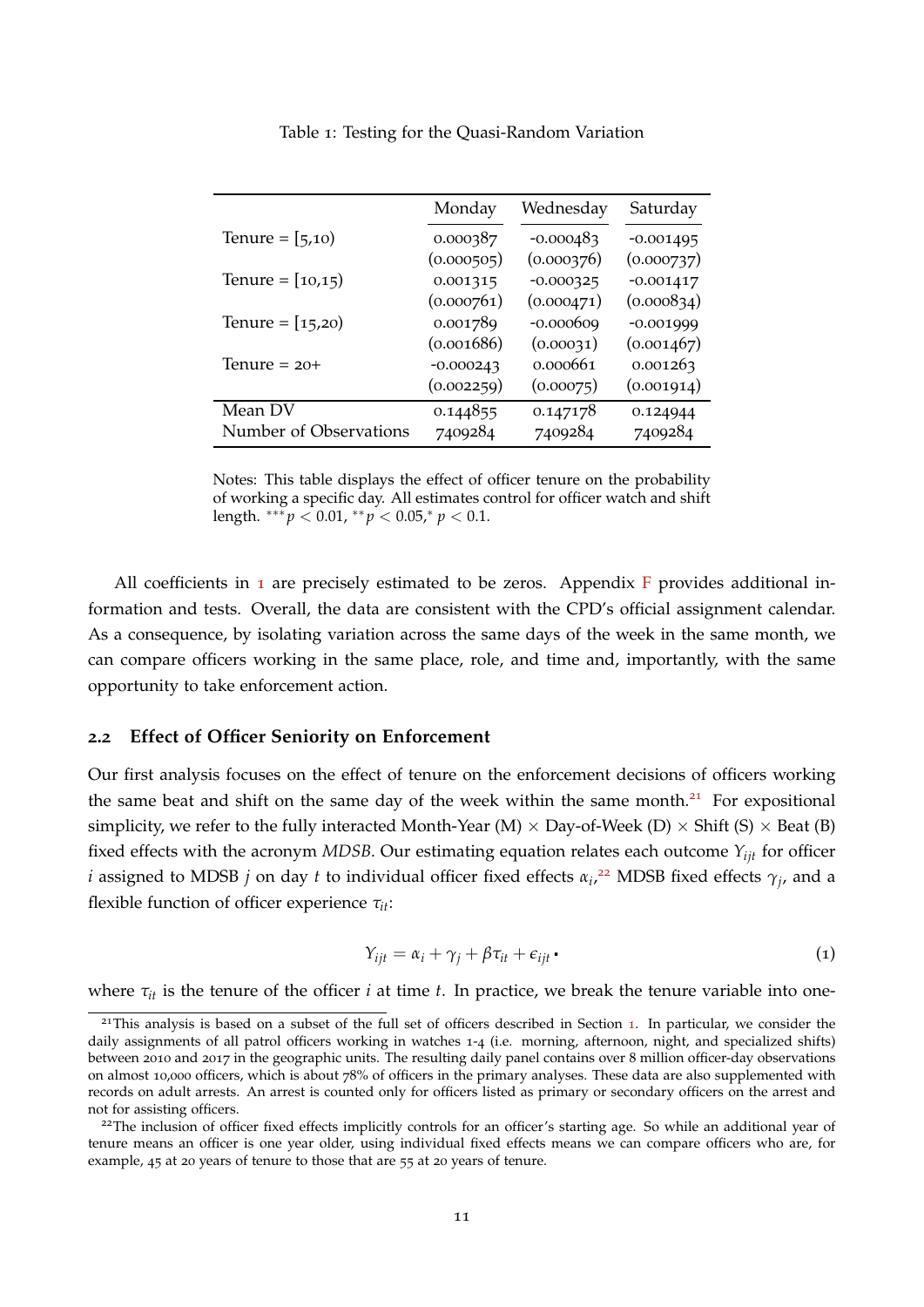year bins. The reference category is non-probationary officers (more than one and a half years of experience) with less than three years of experience ("new officers"), meaning all estimated effects are the impact of more senior officers relative to the average outcomes for new officers.

The inclusion of MDSB fixed effects allows for comparisons of officers essentially working in the same place/role and time and, notably, with the same opportunity to take enforcement action. The outcomes of interest are violent, property, non-index crime arrests and officer use of force.<sup>[23](#page--1-0)</sup> Non-index crimes, which are often referred to as "victimless" offenses, tend to be misdemeanors or violations of special laws (e.g., traffic violations, drug, municipal code violations), and as such, are more sensitive to officers' enforcement discretion [\(Lum and Nagin,](#page-36-13) [2017](#page-36-13)). Violent and property crime arrests made by officers, in contrast, are typically made as part of an immediate response to an offense with an identifiable victim and, as such, are generally less discretionary.



<span id="page-13-0"></span>Figure 5: Effect of Officer Seniority on Arrests and Use of Force

**Notes:** These figures depict average within-MDSB differences in arrests and use of force by officer tenure after controlling for officer fixed effects. MDSB is a unique combination of monthyear, day of the week, shift time, and assigned beat. Gray shaded areas depict 95% confidence intervals.

For every 100 shifts, officers with less than three years of experience make about 3.7 violent,

<sup>&</sup>lt;sup>23</sup>Violent and property crime categories include official index crimes and related non-index crimes. For example, index violent and property crimes include murder, robbery, motor vehicle theft, and burglary, while non-index violent and property crimes include domestic violence, simple battery and assault, manslaughter, fraud, and vandalism. We define non-index refers to all other non-index crimes. See Section [A.](#page-39-0)4 for more details.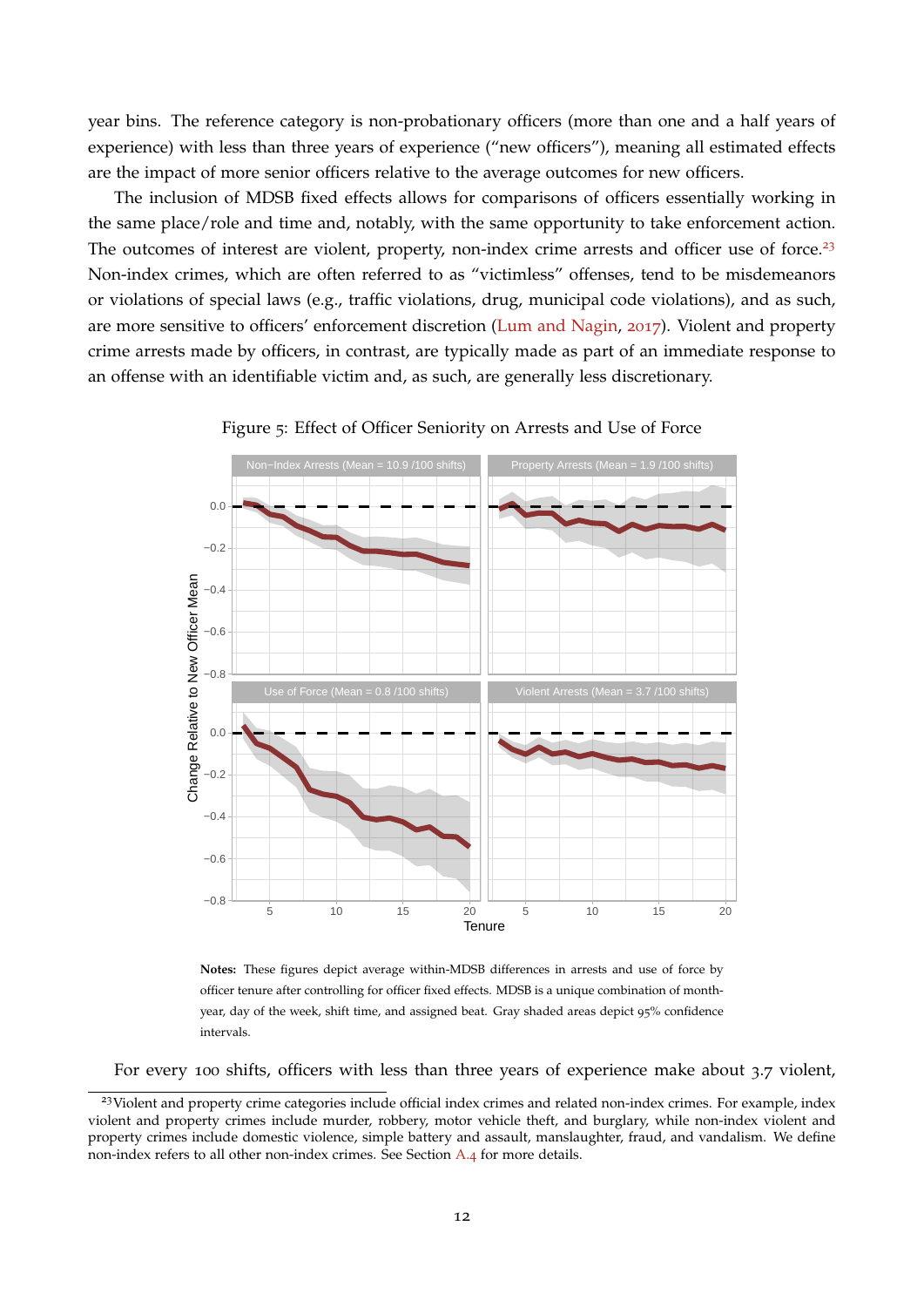1.9 property, 10.9 non-index arrests and report using force about 0.8 times. Relative to these least experienced officers, our findings imply that arrests and use of force decline sharply with officer experience over their first 10 years and more gradually between 10 and 20 years. There is a negligible and imprecise effect of experience on property crime arrests and a relatively minor effect on violent crime arrests (a decline of about 0.5 arrests per 100 shifts). The most important dimensions of differentiation between officers of different seniority levels are related to arrests for non-index crimes and use of force, with declines of about 20% and 30% within the first 10 years and up to 30% and 50% at 20 years, respectively, relative to the mean of new officers. Taken as a whole, the results presented in Figure  $\frac{1}{2}$  imply that officers significantly change the way that they perform their duties and interact with civilians as they gain more experience, in a manner that suggests less discretionary and aggressive interactions with civilians.

#### **2.3 Effect of Beat Officer Seniority on Crime**

While quantitatively important, the economic significance of arrests for violent and property crime may be relatively limited in practice. Beat officers (as opposed to detectives) do not usually work to 'solve' past crimes but instead focus on crime prevention, active deterrence, engagement, and enforcement. In fact, most crimes with victims (violent and property) are never cleared with an arrest. In Chicago, the majority of violent crimes are not cleared (e.g., only 37% of aggravated assaults), and the vast majority of property crimes are not cleared (less than 15% of all index property crimes), see the CPD's 2017 [annual report]( https://home.chicagopolice.org/wp-content/uploads/2019/03/Chicago-Police-Department-Annual-Report-2017.pdf) for more details.<sup>[24](#page--1-0)</sup> The key implication is that the incapacitation of potential offenders through arrests for past offenses is relatively rare and not necessarily socially desirable: an arrest means the crime has already occurred. Instead, crime reduction mechanisms are generally divided between deterrence –would-be criminals choose not to commit a crime due to increased likelihood of detection or punishment – and incapacitation – would-be criminals are incapable of committing a crime due to being in custody. Existing research indicates that deterrence is the one of the main mechanisms through which police forces reduce crime [\(Chalfin and](#page-35-8) [McCrary,](#page-35-8) [2017](#page-35-8)). Notably, it is well-documented that violent crime is more responsive to deterrence (e.g., police presence/manpower) than property crime.

To estimate the relationship between tenure and crime, we again exploit the quasi-random variation provided by the CPD's rotational calendar to examine how violent and property crime varies with the tenure profile of the beat officers working in a district on a given day. In particular, our estimating equation relates crime  $c$  in-district d on day  $t$  to the tenure distribution  $\tau_{dt}$  of the beat officers assigned to work on that day:

$$
c_{\mathrm{d}t} = \beta \tau_{\mathrm{d}t} + \gamma Z_{\mathrm{d}t} + \rho_{MDD(\mathrm{d},t)} + \varepsilon_{\mathrm{d}t} \,.
$$

Additional controls, *Zjt*, include the total number of officers and shares of Black, Hispanic, and female officers working in the district that day. We break the tenure variable into 5-year bins. The reference category is officers with less than five years of experience, i.e., "new officers", meaning all

<sup>&</sup>lt;sup>24</sup>Chicago is not an outlier - according to data from the FBI in 2017, less than 50% of violent crimes and less than 20% of property crimes were cleared by an arrest.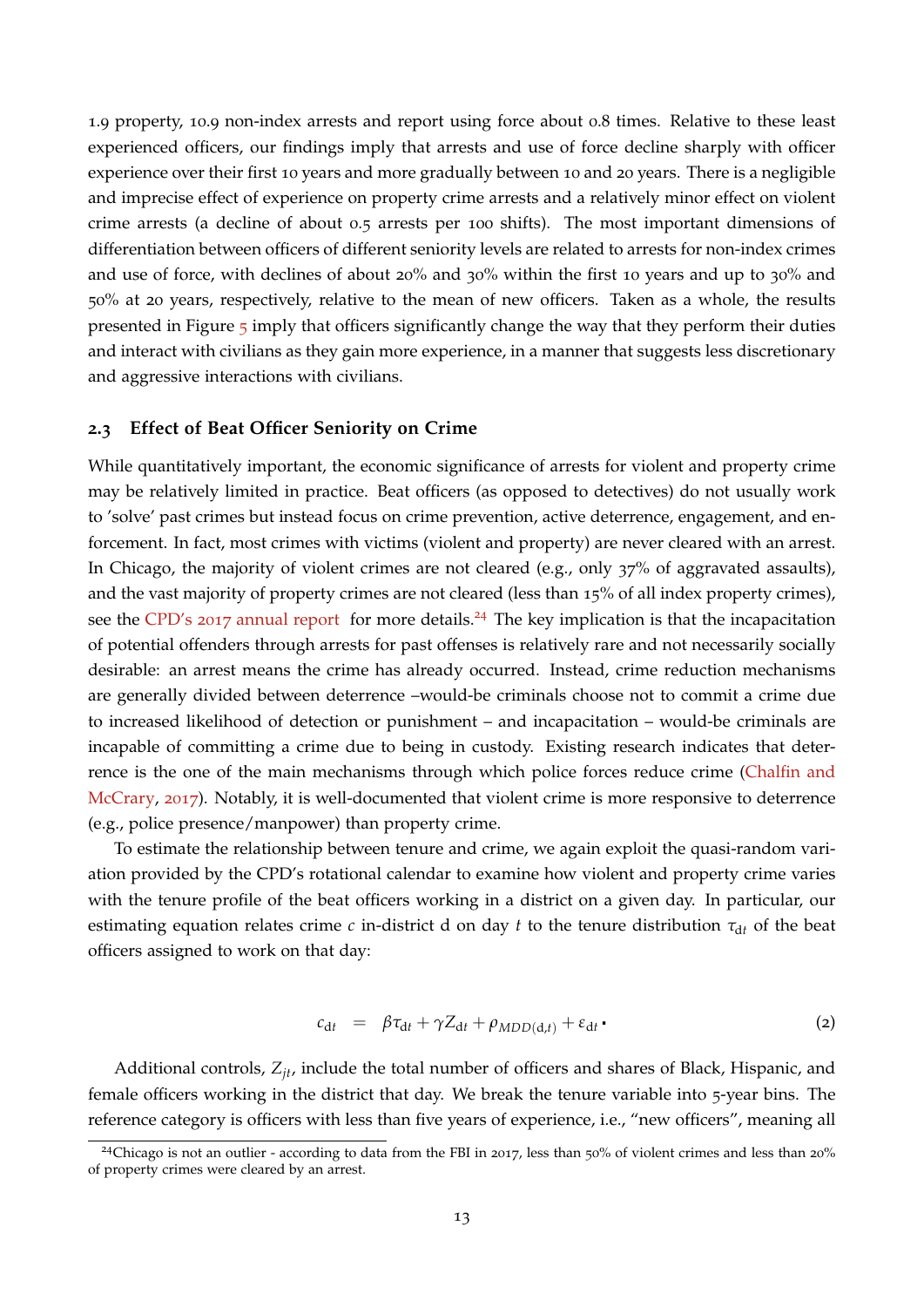estimated effects are the impact of more senior officers relative to mean outcomes for new officers.<sup>[25](#page--1-0)</sup> Similar to the officer-level analysis, we control for month-year by day-of-week by district (MDD) fixed effects,  $\rho_{MDD(d,t)}$ , so that the variation in officer tenure is derived from which officers work on, for example, the first versus second Thursday of a given month-year (e.g., January 2011) in a given district. Standard errors are clustered at the MDD level.

|                               |                   | <b>Violent Crimes</b>         |             |             | <b>Property Crimes</b>                                                                           |           |
|-------------------------------|-------------------|-------------------------------|-------------|-------------|--------------------------------------------------------------------------------------------------|-----------|
|                               | $\left( 1\right)$ | (2)                           | (3)         | (4)         | (5)                                                                                              | (6)       |
| Share Tenure = $[5,10)$       | $-1.345***$       | $0.663***$                    | $-1.094**$  | $10.201***$ | $-6.509***$                                                                                      | $-0.613$  |
|                               | (0.159)           | (0.229)                       | (0.478)     | (0.222)     | (0.474)                                                                                          | (0.601)   |
| Share Tenure = $(10,15)$      | $-14.617***$      | $-4.945***$                   | $-1.103**$  | $6.289***$  |                                                                                                  | $-0.956$  |
|                               | (0.166)           | (0.301)                       | (0.464)     | (0.268)     | (0.503)                                                                                          | (0.614)   |
| Share Tenure = $[15,20)$      | $-15.666***$      | $-4.106***$                   | $-1.305***$ | $-0.716**$  | $-5.078***$<br>$-2.755***$<br>(0.667)<br>$0.045***$<br>(0.003)<br>17.786<br>66745<br>X<br>X<br>X | 0.745     |
|                               | (0.199)           | (0.288)                       | (0.523)     | (0.281)     |                                                                                                  | (0.747)   |
| Share Tenure $= 20+$          | $-10.946***$      | $-2.86***$                    | $-1.07*$    | $-1.974***$ |                                                                                                  | $2.342**$ |
|                               | (0.278)           | (0.378)<br>(0.649)<br>(0.336) |             | (0.971)     |                                                                                                  |           |
| Mean DV                       | 10.516            | 10.516                        | 10.516      | 17.786      |                                                                                                  | 17.786    |
| Number of Observations        | 66745             | 66745                         | 66745       | 66745       |                                                                                                  | 66745     |
| Controls                      | X                 | X                             | X           |             |                                                                                                  | X         |
| Districts (D)                 |                   | $\chi$                        |             |             |                                                                                                  |           |
| Month-Year-Day-District (MDD) |                   |                               | X           |             |                                                                                                  | X         |

<span id="page-15-0"></span>Table 2: Effect of Beat Officer Seniority on Crime

Notes: This table displays the effect of beat officer tenure on the number of violent (Columns (1)-(3)) and property crimes (Columns  $(4)-(6)$ ) reported on a day within a geographic district. Tenure shares are computed as the share of beat officers (relief and non-relief) who reported working in a given unit on that day at any time. The excluded group is the share of officers with less than 5 years of experience, and probationary officers (less than 1.5 years) are excluded from the data. Controls include the number of beat officers and the shares of Black, Hispanic, and female beat officers. Day fixed effects refer to the day of the week. Standard errors clustered at the MDD level are in parentheses. ∗∗∗ *p* < 0.01, ∗∗ *p* < 0.05,<sup>∗</sup> *p* < 0.1.

Estimates are presented in Table [2](#page-15-0). The first three columns of the table report results for violent crime. Column (1) includes only controls for other officer characteristics, while Column (2) adds district fixed effects and Column (3) adds the fully interacted MDD fixed effects - i.e., month-year by day-of-week by district. Columns (4)-(6) show comparable specifications for property crime.

The specifications shown in Columns (3) and (6) are our main results for violent and property crime, respectively. The coefficients measure the change in the number of crimes in a district on a given day resulting from an increase in the share of officers in a given tenure bin relative to those with less than 5 years of experience. Focusing on Column (3) for violent crime, replacing 10 percent of a district's least experienced officers on a given day with a comparable number of officers who have 10-15 years of experience would reduce the number of violent crimes in that district by 0.11, or a little more than 1 percentage point relative to the mean. These estimates for violent crime reductions are similar in magnitude to the reduction in violent crime arrests in the officer-level analysis reported in Figure [5](#page-13-0).<sup>[26](#page--1-0)</sup> There also appears to be a non-linear effect of tenure on violent

<sup>&</sup>lt;sup>25</sup>Again, we exclude probationary officers from our sample.

 $26$ In Appendix [G,](#page-52-0) we investigate the possibility that the returns to experience might vary with whether an individual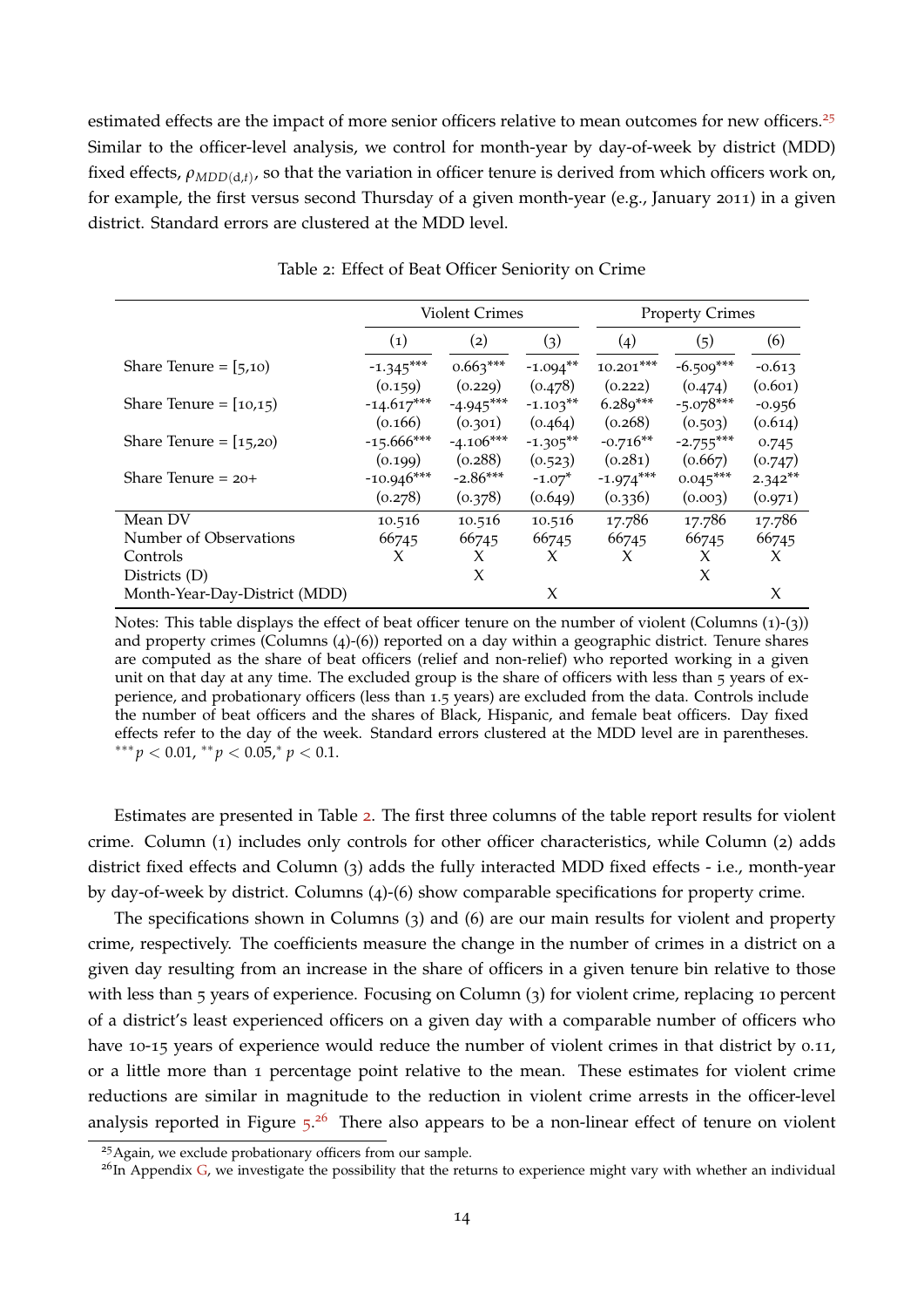crime: relative to new officers (less than 5 years), beat officers with higher tenures significantly reduce violent crime, though the additional effect of more experience (e.g., moving from 10-15 to 15-20 years) is small relative to the  $<$  5 to 10-15 difference. The results presented in Column (6) for property crime are generally smaller in magnitude, statistically less precise, and show no clear monotonic pattern.

Comparing the results across Columns (1)-(3) illustrates the importance of controlling for the systematic selection of senior officers into districts with lower violent crime rates. In particular, naively examining the correlation of officer seniority and violent crime without any controls for district fixed effects, as in the specification shown in Column (1), would overstate the effects of officer seniority on violent crime by 8-10 fold. Interestingly, including only district fixed effects, as shown in Column (2), would reduce this bias but still yield a substantially overstated effect size relative to including district by year-month by day-of-week fixed effects. This suggests that officer selection into districts likely responds to changing crime rates and other conditions over the study period.

Overall, we view the results presented in these first two analyses based on daily variation in officer assignment as indicating that experienced officers are more effective at preventing violent crimes by deterring them (and, therefore, making fewer violent crime arrests). They also appear use of force far less often and reduce pro-active (low-level) arrests. As a consequence, arrests may be a misleading measure of police productivity [\(Mas,](#page-36-14) [2006](#page-36-14); [Prendergast,](#page-37-7) [2021](#page-37-7)), in line with [Lum and](#page-36-13) [Nagin](#page-36-13) ([2017](#page-36-13)), who state that "arrests also signify a failure of prevention; if crimes are prevented in the first place, so are arrests and all of the ensuing costs of punishment".

Having shown that experienced police officers more effectively deter violent crime, we now consider whether incentive-compatible matching mechanisms can be developed, which would induce their mobility to the districts where they are needed the most. Doing so requires working at the district level, where the main assignment mechanism operates.

## <span id="page-16-0"></span>**3 An Empirical Model of Police Assignment and Crime**

In this section, we construct and estimate a model of the mobility of police officers across districts, as governed by the seniority-based bidding process. We use the model to quantify officer preferences for working in various geographical districts across the city as a function of the composition of the community and crime rates. We then estimate neighborhood crime production functions using a simulated IV strategy based on predicting how the officer tenure distribution of each district would have been expected to evolve over the study period due only to aggregate personnel changes (e.g., officer retirements).

#### **3.1 Basic definitions**

Consider a problem in which a finite set of officers  $\mathcal{I} = \{1, \ldots, I\}$  are to be assigned to a set of districts  $\mathcal{D} = \{1, \ldots, D\}$ . Police officers are heterogeneous according to  $\vartheta$ , which captures officer

officer was initially assigned to a high-crime district. While the results are somewhat noisy, they imply that, if anything, initial assignment to a high-crime district is associated with lower returns to experience in deterring violent crime.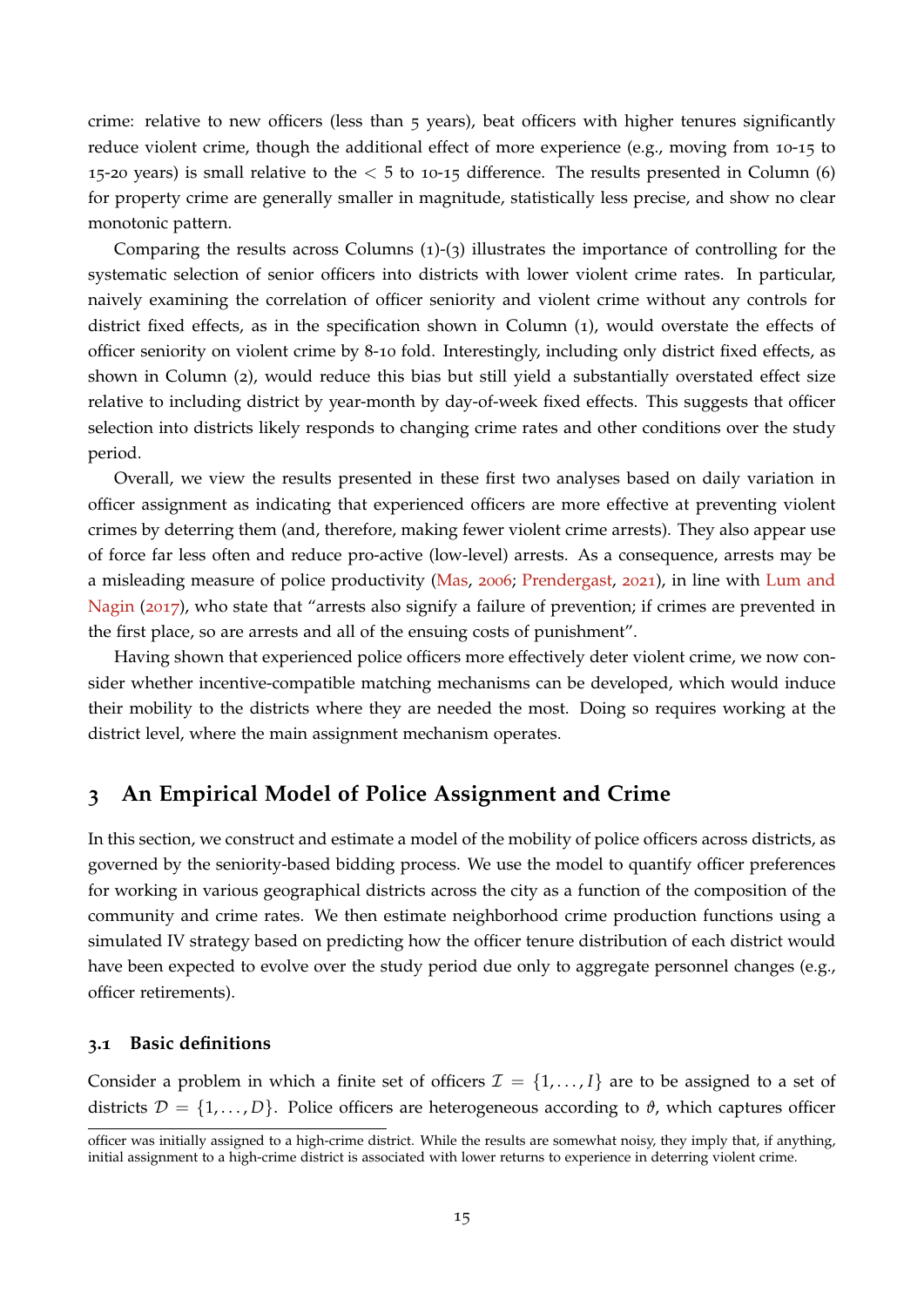attributes (e.g., age, gender, race, education), preferences, and work experience. Two aspects of *ϑ* are especially important for our analysis: (i) officer preferences for working in districts with different characteristics such as crime rates, location, and racial composition, which we denote by *v*, and (ii) an officer's tenure with the Chicago Police Department, *τ*, which affects priorities for district assignments. Let *Θ* denote all officer types *ϑ*. An officer *i* has a strict preference relation *<sup>i</sup>* over the set of districts and being outside of the police force (denoted by  $\varnothing$ ). We write d  $\succ_i$  d' if officer *i* prefers district d to district d'.

Police districts are endowed with strictly positive and exogenous size (i.e., number of assigned officers)  $Q = (Q_1, \ldots, Q_D)$ . Each district d has a strict preference relation  $\succ_d$  over officers. While police districts in Chicago do not play an active role in the bidding mechanism, the district's preference relation can be used to model the priorities built into the mechanism.

**Matching** We consider the matching between officers and districts. Formally, a matching is defined as follows:

**Definition 1.** A matching  $\mu$  is a mapping from  $\mathcal I$  into  $\mathcal D \cup \{\emptyset\}$  such that (i)  $\mu(\vartheta) \in \mathcal D \cup \{\Theta\}$  ii)  $d \in \mathcal D$ ,  $\mu_d(\theta) \subseteq \Theta$  *is countable, and*  $\mu_d(\theta) \leq Q_d$  *and iii*)  $d = \mu(\theta)$  *iff*  $\theta \in \mu(d)$ *.* 

Part (i) of the definition states that each police officer is matched to a district or to the outside option. Part (ii) ensures that the number of police officers in a district  $\mu_d(\cdot)$  can not exceed its size. Finally, part (iii) is a consistency condition, requiring that an officer is matched to a district only if the district is matched to the officer.

This definition of matching is similar to the standard college admission problem and many other two-sided matching problems in the literature. The interesting economic patterns are driven by the rules governing the reallocation of officers, which continuously reassign existing and new officers to vacancies. This reassignment process requires two key inputs: (i) the dynamics of vacancies and (ii) priorities built into the district preference relation.

**Vacancies** Vacancies can open in a district in each period for three reasons: (i) an existing patrol officer leaves due to retirement, exit, promotion, or move to specialty unit, (ii) an existing patrol officer transfers to another district, or (iii) the CPD changes the number of officers assigned to the district,  $Q_d$ . Formally, the number of vacancies in district d is denoted by  $\mathcal{V}_d = ||\emptyset||$ . Vacancies that stem from retirements are likely to be filled by younger officers eager to move to a more desirable district. Positions vacated when patrol officers transfer to another district are sometimes less desirable. Any unwanted positions are ultimately assigned to new officers as their initial placement following their probationary periods.

**Priorities** For Chicago's current mechanism, the priorities determining patrol officer district assignment can be summarized as: (i) prefer any officer who worked in the district in the prior period to any officer who worked elsewhere, then (ii) prefer an officer with more seniority to one with less. Formally, this can be written as: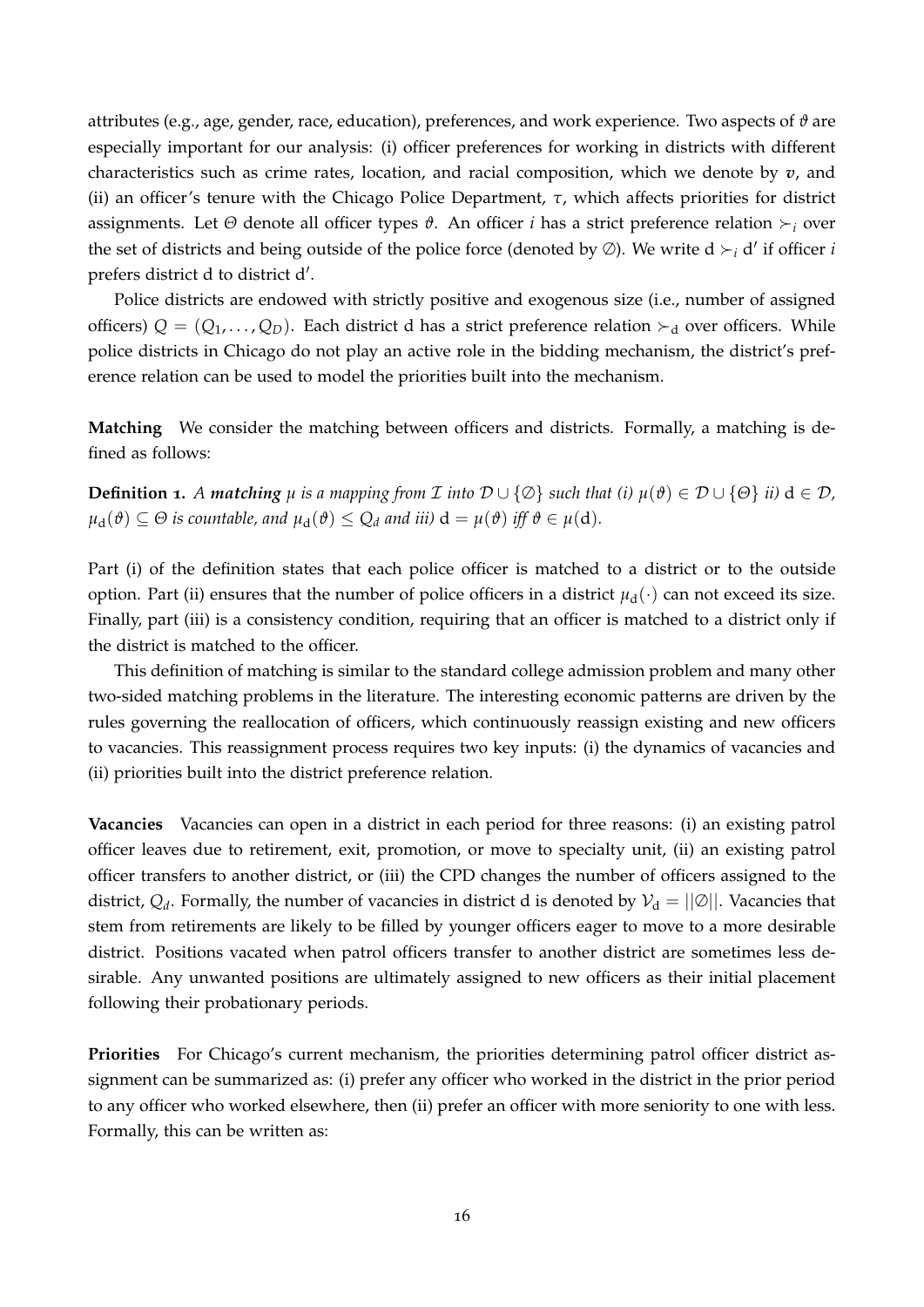**Definition 2.** The Chicago bidding mechanism is characterized by the district preference relation,  $\succ_d$ , as *follows. If an officer i is assigned to district*  $d$  *in period t − 1, while officer i' is not, then i*  $\succ_d$  *i' even if*  $\tau_i < \tau_{i'}$ . Otherwise,  $i \succ_d i'$  iff  $\tau_i > \tau_{i'}$ .

While priorities are defined by seniority, prior assignment trumps priorities when it comes to filling positions. This is in contrast with many assignment mechanisms, where tenured civil servants may claim the position of an untenured agent. Because almost all officers are initially assigned to districts based on need, sorting emerges in the Chicago mechanism over time, as officers gain experience and can better actualize their preferences. We can express this sorting property in the form of a proposition. In particular, let  $m<sub>\mu</sub>$  denote a set of moments characterizing the matching  $\mu$ .

#### <span id="page-18-0"></span>**Proposition 1.** *Sorting*

Assume there exists a set of district characteristics  $c_d$  such that

$$
d \succ d' \quad \forall \quad c_d \geqslant c_{d'} \qquad \qquad (3)
$$

*Assume*  $V_d > 0$ *; then, any matching*  $\mu$  *implies* 

$$
m_{\mu}(\mathbf{d}) \geqslant m_{\mu}(\mathbf{d}') \qquad (4)
$$

This sorting result is general and applies in many different contexts, such as the allocation of teachers to schools. Its generality does not hinge on the specific allocation mechanism considered here but simply on the dynamic property of the allocation. A constructive proof of proposition [1](#page-18-0) is as follows. For simplicity assume preferences are unidimensional, given by  $\dot{v}e_{d} = \alpha - c_{d}$ . Consider an initial allocation where officers are randomly assigned to districts. As vacancies open up, senior officers who were randomly assigned to high crime districts move to lower crime districts and are replaced by new officers. As time progresses and more vacancies open, the matching gets less uniform, as the senior officers get reassigned to lower crime districts. The ensuing sorting is a byproduct of the choice-based mechanism, and comes from the fact that agents apply only to more desirable districts.

The sorting of public servants in a single jurisdiction, where all residents are subject to the same taxation, raises two types of issues related to equity and efficiency. While issues related to inequities have been largely ignored in the literature, recent literature in the education market analyses ways to restore efficiency. First, one could change the **allocation mechanism**. For example, [Combe](#page-35-10) [et al.](#page-35-10) ([2021](#page-35-10)) design matching mechanisms with the explicit objective of improving the balance of inexperienced teachers across schools. In this case, an improvement on the status quo is achieved thanks to choice restrictions. However, it is important to note that these restrictions may weaken the sorting patterns but not reverse them, as more desirable locations will remain oversubscribed.

As a consequence, in the rest of the analysis, we introduce transfers that modify preferences and, as such, introduce an **incentive to work** in disadvantaged areas. As transfers become a crucial component of the matching, our goal is to develop an empirical strategy to quantify the financial incentives required to achieve more desirable allocations. To that end, we develop an empirical model of the reallocation of officers to districts.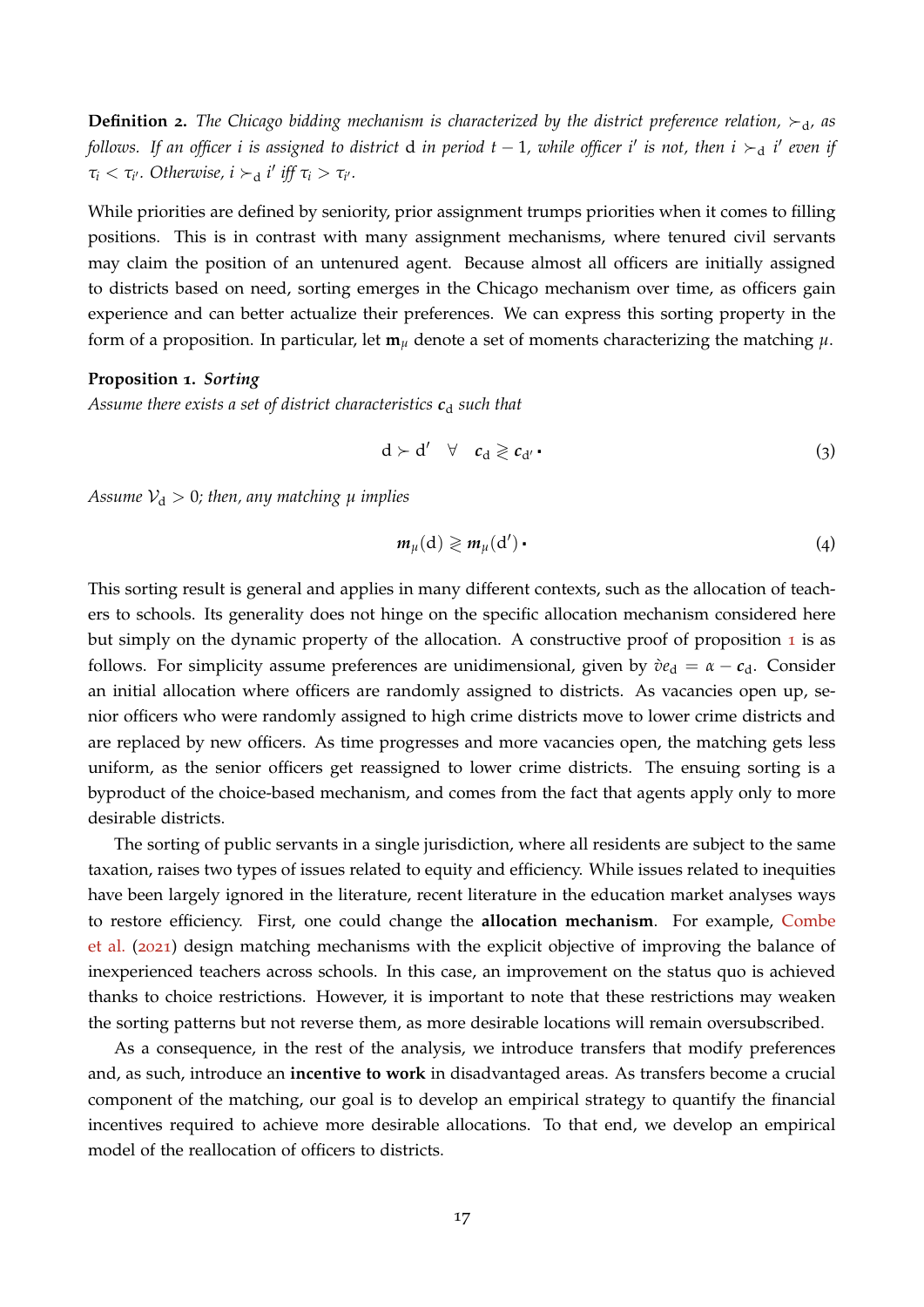#### **3.2 Preferences**

In this section, we develop an empirical model to study the allocation of officers to police districts. Each period, risk-neutral officers choose districts to maximize their lifetime utilities. As the law of motion of our main state variable - seniority - does not vary across alternatives, we focus on the sequence of static decisions.<sup>[27](#page--1-0)</sup> Our formulation of the problem also abstracts from any consideration of the first of district assignment on potential promotions as in reality, serving in a difficult district does not increase the likelihood of promotion.<sup>[28](#page--1-0)</sup> Table [10](#page-52-1) in the appendix shows that the location of the first assignment does not have any effect on the probability of promotion to sergeant and detective.

The preferences of police officers are specified using a random utility model. The (indirect) utility for assignment to a district d for officer *i* is given by  $v_{id}$ . Let  $v_i = (v_{i1}, \ldots, v_{iD})$  be the random vector of indirect utilities for police officer *i*. The objective is to identify and estimate the the vector of random utilities  $v_i$  for all officers  $i \in \mathcal{I}$ .

The indirect utility an individual *i* derives from an assignment to district d depends on officer attributes *x*, crime in the district *c*, and other district attributes *z*. Police officers are heterogeneous in observed attributes *x*, including fixed variables (gender, ethnicity) and time-varying characteristics such as tenure in the police force, *τ*. Tenure affects preferences through wages, which are exogenously given by  $w_d(\tau)$ . In practice, base wages are set through bargaining between the city and the police union. However, other factors, such as overtime opportunities, vary across districts which allows us to use this component of wages as numeraire.

Districts are contiguous geographic units, which are heterogeneous in observed attributes *z* (e.g., racial/ethnic composition of the population and police force), and crime rates *c*. The utility function is specified as:

$$
v_{idt} = v(x_{it}, c_{dt-1}, z_{dt-1}, \delta_d, \epsilon_{idt}) + w_d(\tau_{it}),
$$
  
\n
$$
v_{i0} = 0.
$$
 (5)

where  $\delta_d$  is the unobserved district characteristics, and  $\epsilon$  captures idiosyncratic tastes for districts. The fundamental identifying assumption is that  $\epsilon \perp \perp (w_{i1}, \ldots, w_{iD})$ , which implies that any unobserved characteristics that affect the taste of police for districts are independent of wages. This scale normalization is embedded in the coefficient of wages. As a consequence, the parameters of the utility function measure the willingness to pay for district attributes.

<sup>&</sup>lt;sup>27</sup>In characterizing the problem as a sequence of static decisions, we implicitly assume that there are no adjustment costs between districts. We abstract from moving costs because they would not have much impact on our economic analysis, while greatly increasing the computational complexity.

<sup>&</sup>lt;sup>28</sup>The promotion process is relatively complex and it is unclear *a priori* whether serving in, for example, a more dangerous district makes an officer more likely to be promoted. In general, in order to be eligible for promotion to sergeant, officers must have "received 60 semester hours (90 quarter hours) of credit from an accredited college or university prior to the date the member is ordered to report for pre-service training". As such, education attainment acts as the first barrier to promotion. Then, police officers must follow a two-pronged examination system. Based on these results, a descending rank-order listing of candidates is compiled. Two thirds of positions are filled based on the performance on the test, while the remaining third is based, in part. on recommandations from previous supervisors. It is not clear that commanders from more dangerous districts are more likely to submit positive recommandations.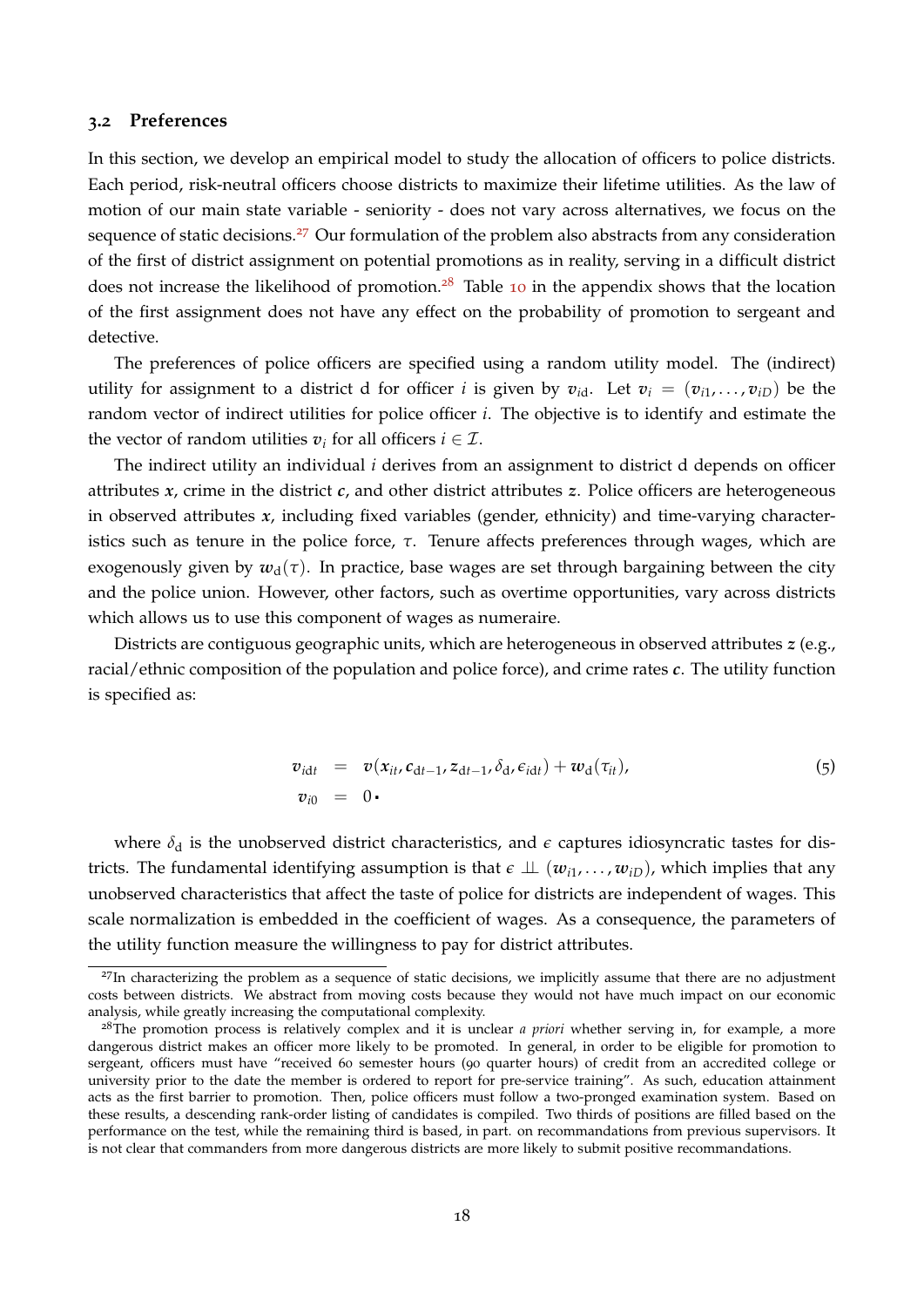Each period of time, a district may have openings as police officers retire, die, resign from the force, or are fired. Information about vacancies is provided in "unit bulletin boards" and during roll calls. Upon learning about a vacancy, an interested police officer may submit a "bid". We assume that an officer *i* currently working in district d submits a bid for a vacancy in district  $\ell$  if:<sup>[29](#page--1-0)</sup>

$$
v_{i\ell t} > v_{i\mathrm{d}t} \quad \forall \quad \mathrm{d} \in \mathcal{D} \tag{6}
$$

The winning bid is that of the most senior officer among the qualified bids. In the case of a tie, the date of birth is used.

#### **3.3 Neighborhood Crime Production Function**

The economic content of officer preferences is limited without a causal statement on the effect of tenure on crime and police-civilian interactions. If, in the extreme, officer experience has no effect on the outcomes, the allocation of senior officers to safer neighborhoods is likely to result in limited efficiency losses. If, on the other hand, there are important returns to officer experience, the selection of senior officers into safer neighborhoods may result in substantial welfare losses due misallocation and there will be important equity considerations.

Formally, we are interested in the relationship between the composition of the police force and crime at the district level. We specify the production function as

$$
c_{dt} = m(\tau_{dt}, z_{dt}, \psi_{dt}, \xi_{dt}) \tag{7}
$$

where *c*<sub>dt</sub> denotes the crime per capita at district d and time *t*. *τ*<sub>dt</sub> are a set of statistics characterizing the experience of officers in district  $j$  at time  $t$ . The notation  $\tau_{\mathrm{d}t}$  is left unrestricted for now but should be general enough to account for nonlinearities in the effect of experience on crime. An assumption implicit in this specification of the crime production function is that the technology of experience accumulation  $τ_{dt}$  is similar no matter where an officer gains that experience. We explore this assumption empirically for the beat-level analysis in Appendix [G.](#page-52-0) While the results are statistically insignificant, they suggest that, if anything, the returns to experience in deterring violent crime are smaller for officers who begin their careers in especially high-crime districts. More generally, there is not a clear reason to expect *ex ante* that being exposed to high levels of violent crime early in their career would improve an officer's ability to deter crime or to interact with civilians in a more productive or less aggressive manner.

There are two econometric unobservables,  $\psi$  and  $\xi$ . The terms  $\xi_{dt}$  are either measurement error or crime shocks that are not observable by officers before making their location decisions. In contrast,  $\psi_{dt}$  are district and time unobserved effects and potentially observed or predicted by officers. In practice, we specify the district effect as being additive and separable between district and time fixed effects  $\psi_{\mathrm{d}t} = \psi_{\mathrm{d}}^{(0)} + \psi_{t}^{(1)}$  $t^{(1)}$ .

The assignment mechanism implies non-random matching between officers and districts in a

<sup>&</sup>lt;sup>29</sup>This assumption abstracts from a few technical rules governing the bidding process. In particular, each officer can bid for a single vacancy per period, and after submitting a successful bid, the officer cannot bid again for the next year. Given our estimation procedure, which is based on moment inequality conditions, we think abstracting from these technical rules has a negligible effect on our analysis.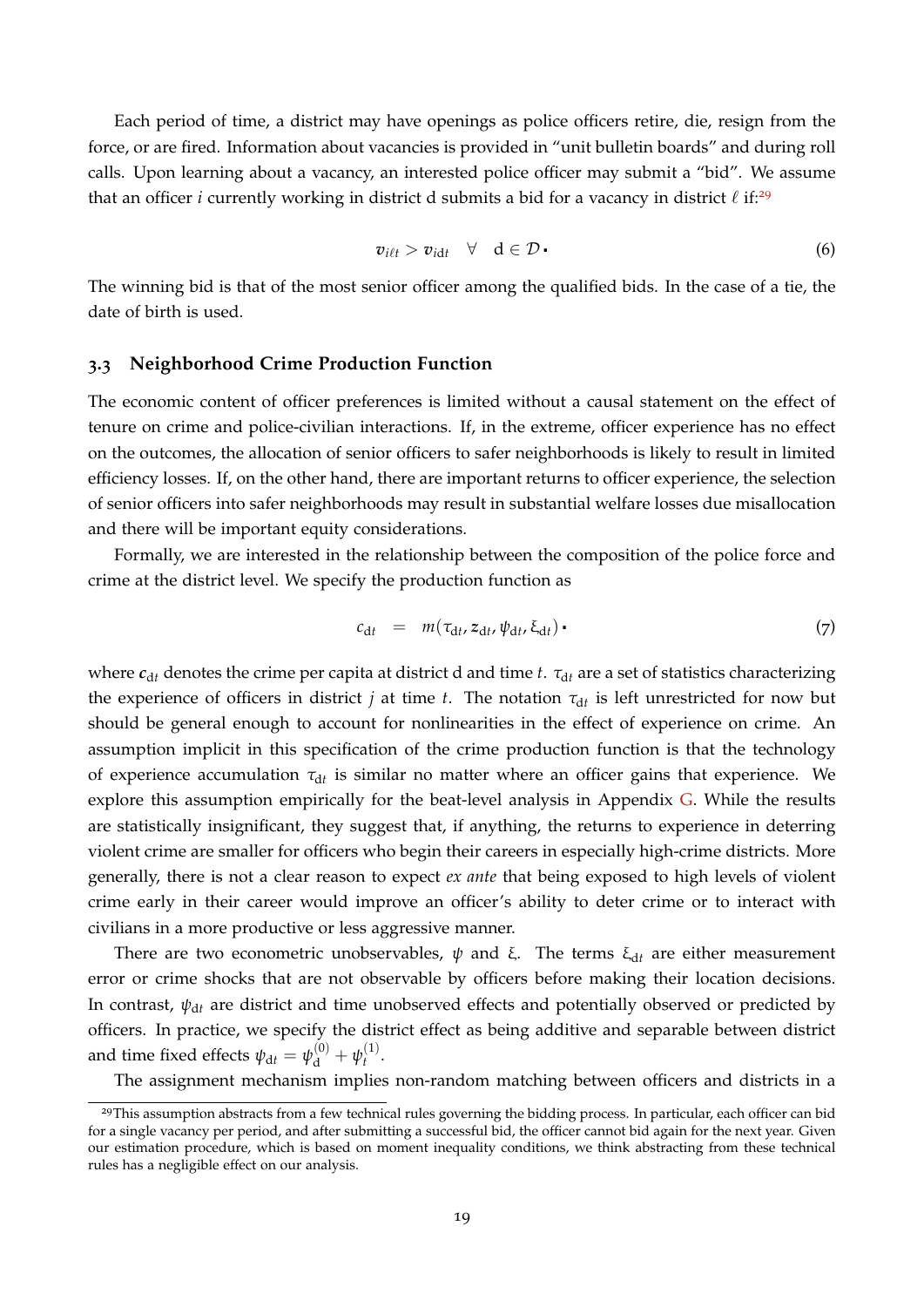way that may violate the traditional conditional independence assumption  $\mathbb{E}(\xi_{dt}|\tau_{dt}, z_{dt}, \psi_{dt}) = 0$ . Failure to account for this selection process will tend to provide upwardly biased estimates of the effect of tenure on crime. We discuss our identification strategy in the next section.

## <span id="page-21-0"></span>**4 Estimation and Identification**

Having specified a model of officer assignment and its impact on neighborhood crime, we now turn to a description of our empirical implementation. Estimation proceeds in three steps. We first focus on recovering the officer preferences underlying Chicago's current assignment mechanism and then turn to a discussion of identifying the causal impact of officer experience in the neighborhood crime production function. We conclude by describing our officer-level analysis, which uses detailed daily data on beat and shift assignments to study the effect of officer experience on arrests and use of force.

#### **4.1 Officer Preferences**

We use data on the identities of the officers that fill each vacancy to estimate the model of officer assignment and identify officer preferences over police districts. Identification follows from a standard application of revealed preferences.

Let  $\theta$  be a set of parameters to be estimated with parameter space  $\Theta$ , *P* is the true distribution of the data, and  $P = \{P_\theta : \theta \in \Theta\}$  denotes our model for the distribution of the observed data. Let  $P_{\theta}^{\mathbf{m}}$  $\theta^{\mathbf{m}}_{\theta}(y_{\mathrm{d}l}|\mathbf{x},\mathbf{z},\mathbf{c})$  describe mobility patterns such that

$$
P_{\theta}^{\mathbf{m}}(y_{\mathrm{d}l}|\mathbf{x},\mathbf{z},\mathbf{c})=\int P_{\theta}(v_{il}(\theta)>v_{i\mathrm{d}}(\theta))\times P_{\theta}(\tau_{i}>\max(\tau_{-i}^{\star}))\,\mathbf{.}
$$
\n(8)

where  $v_\theta$  is the utility evaluated under parameter values  $\theta$ ,  $\tau_{-i}^*$  is the tenures of the set of individuals who apply to the vacancy in *l*, and *y*d*<sup>l</sup>* indicating mobility from d to *l*. The integration is on the support of the unobserved determinants, which have been left out for notational convenience. Similarly, let *P* **c**  $P_{\theta}^{\mathbf{c}}(c|\mathbf{x}, \mathbf{z})$  denote the probability of a crime realization, and  $P_{\theta}$  the joint realization of crime and mobility patterns. Assume the model is correctly specified in the sense that there exists  $\theta \in \Theta$  such that  $P_{\theta} = P$ . Formally, the identification problem consists of determining under which conditions the solution to  $P_{\theta} = P$  is unique.

Standard results in the discrete choice literature [Matzkin](#page-37-8) ([1992](#page-37-8), [1993](#page-37-9)), based on revealed preferences, show that preference components are nonparametrically identified. Relative to a standard discrete choice model, the main difficulty in estimating preferences here is that mobility depends not only on preferences but also on matching constraints, namely the probability that the agent is the most senior bidder among interested officers. As such, likelihood-based methods may be impracticable, as they require to derive applications for each officer (which are not observed in the data), solve the allocation of officers given those applications, and finally simulate mobility patterns.

We use the *stability* property of the assignment mechanism to estimate the preferences of officers. Stability or *justified-envy-freeness* [\(Abdulkadiroglu and Sonmez,](#page-35-5) [2003](#page-35-5)) implies that each officer is matched to their favorite feasible district. We derive two main implications that apply when each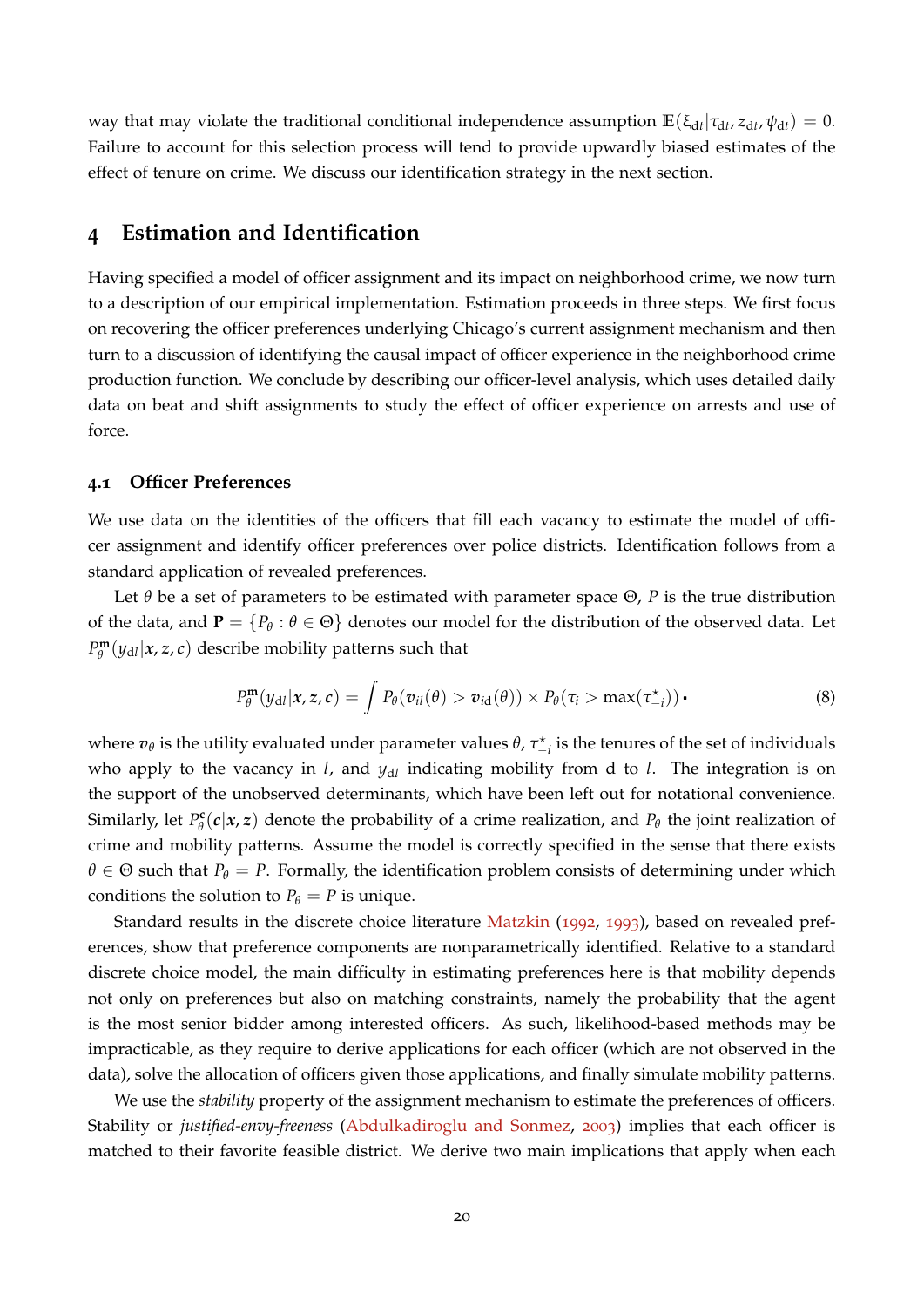vacancy in a district d' is filled and use these to create moment conditions:

1. Officer who fills vacancy. Any officer *i* who moves from district d to d' prefers the new district. Thus,  $v_{id't} > v_{idt}$ .

2. **Officers who decline vacancy.** Any officer currently in district d who was senior enough to move to district d' but chooses not to relocate prefers d to d'. Letting  $\tau_{dt}$  denote the minimum tenure required to move to district d' at time *t*, this implies:  $v_{idt} > v_{id't}$  if  $\tau_{it} > \tau_{dt}$ .

These moment conditions can be used to estimate preferences, similar to [Pakes et al.](#page-37-10) ([2015](#page-37-10)). An attractive feature of this set of conditions is that they capture all of the information provided by the data on filled vacancies. In total, there are 3,739,546 moment conditions, which are all used in the estimation. To facilitate the analysis, we make parametric assumptions. That is, the utility function is additive and separable:

<span id="page-22-1"></span>
$$
v_{\text{id}t} = \alpha_c c_{\text{d}t-1} + \beta_c x_i c_{\text{d}t-1} + \delta_{\text{d}} + \epsilon_{\text{id}t} \tag{9}
$$

where  $\alpha_k$  is a  $||k||$  dimensional vector of parameters to be estimated. We further assume that:

$$
\epsilon_{\rm idt} \sim \mathcal{N}(0, \sigma_{\epsilon}^2) \tag{10}
$$

where the error term  $\epsilon_{idt}$  is independent across officers, districts and time. Additionally, the unobserved district effects  $\delta_d$  are assumed fixed.<sup>[30](#page--1-0)</sup> In practice, under these sets of assumptions, the model can be estimated just as a binary discrete choice model, as each decision to move (or not) by an officer provides a binary outcome, and the preference parameters are point-identified.<sup>[31](#page--1-0)</sup>

#### **4.2 Neighborhood Crime Production Function**

We turn next to the identification of the neighborhood crime production function. Formally, consider the identification problem of the effect of tenure on crime in a district:

<span id="page-22-0"></span>
$$
c_{\mathrm{d}t} = m(\tau_{\mathrm{d}t}, z_{\mathrm{d}t}, \psi_{\mathrm{d}t}, \xi_{\mathrm{d}t}) \tag{11}
$$

where, again, τ<sub>dt</sub> is a set of statistics characterizing the experience of officers in the district. The main challenge in estimating equation [11](#page-22-0) is that the assignment mechanism implies non-random matching between officers and districts in a way that is very likely to violate the traditional conditional independence assumption. If, for example, the systematic selection of more experienced officers into safer districts will result in a negative correlation between average officer tenure and ξd*<sup>t</sup>* . Failure to account for this selection process will tend to overstate the magnitude of the effect of officer experience on crime.

<sup>&</sup>lt;sup>30</sup>We implemented a version of the model with random coefficients; however, preferences seem relatively uniform across officers such that the standard deviations of the random coefficients were close to 0.

 $31$ As the model is estimated using almost 4 millions moments, we could estimate the effect of any preference component. However, as we use administrative data, we have access to few officer characteristics. Consequently, we estimate the model separately by officer race/ethnicity, allowing preferences for crime rates, district characteristics, and district fixed effects to vary by officer race/ethnicity.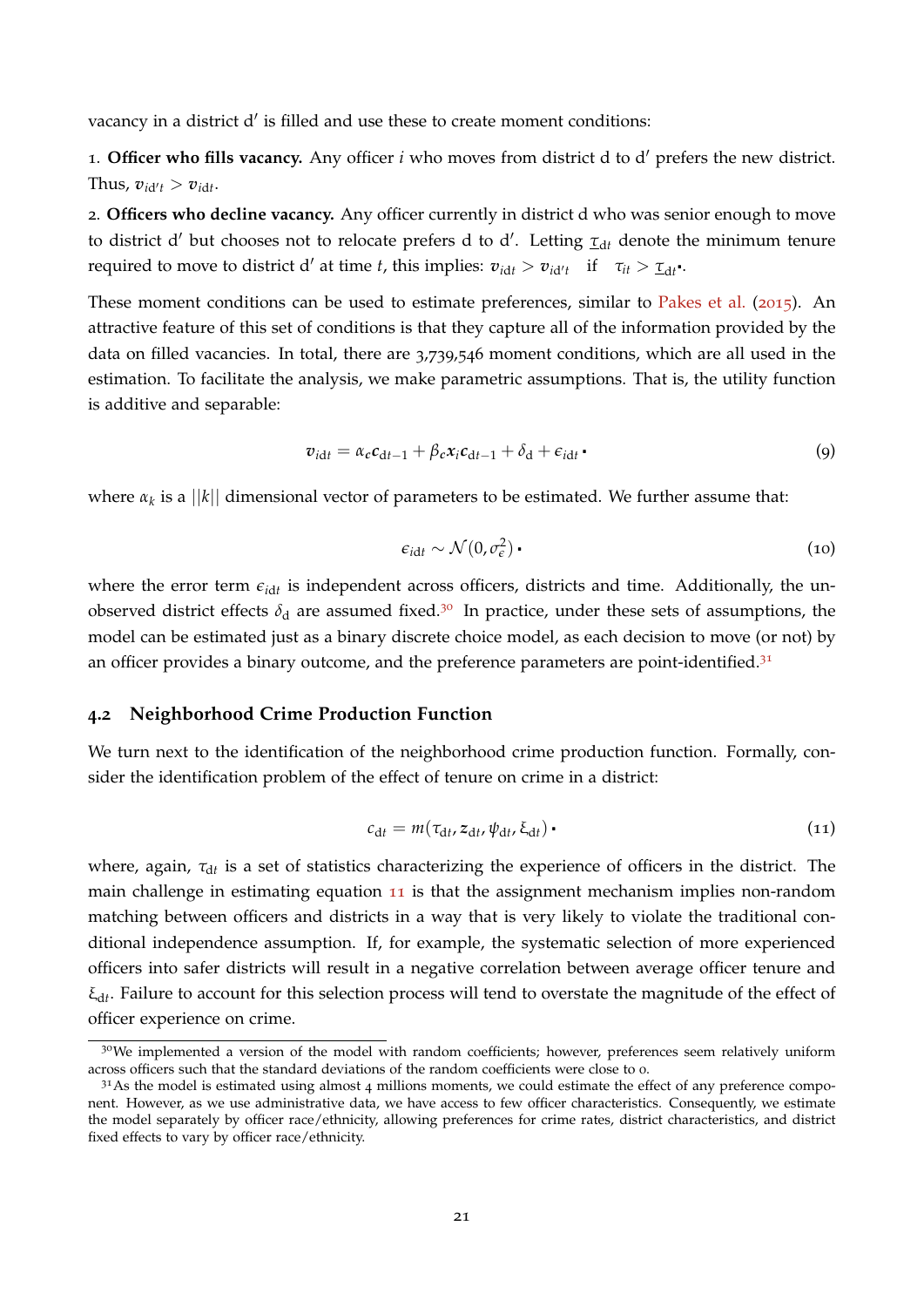The inclusion of district fixed effects in equation [11](#page-22-0) can help to mitigate much of this officerdriven selecion bias, but if officers respond to changes in crime rates over the study period, the potential for some selection bias remains. In order to correctly identify the effect of officer experience on neighborhood crime outcomes, therefore, we develop a simulated IV strategy motivated directly by the structure of the officer assignment problem. In particular, with estimates of the officer preferences in hand, we use a restricted version of the officer assignment problem to predict how each district's officer composition would have evolved if all district attributes (including crime rates) were held fixed at their initial levels and all vacancies were filled as predicted by the model. By construction, this simulated IV approach eliminates any change in district composition driven by the endogenous responses of officers to changing neighborhood crime patterns or any other timevarying neighborhood factors. The idea is inspired by [Borusyak and Hull](#page-35-11) ([2020](#page-35-11)), who argue for the importance of understanding whether there is non-random exposure to exogenous shocks in one's research design and suggest a solution based on simulating counterfactual shocks according to the valid data-generating process.

Formally, the identification requires  $E(\tau_{dt}^{\dagger} \xi_{dt}) = 0$ , where  $\tau_{dt}^{\dagger}$  is the simulated tenure distribution. In practice, we consider two approaches to implementing our simulated IV strategy, noting that this distinction makes very little difference. In both cases, we predict officer responses to any vacancies based only on the district characteristics observed *in January of 2004*, which is three years before the first period of our study. Our first approach predicts how the vacancies observed in the data would be filled conditional on officers' current district assignments as observed in the data at the time of the vacancy. Our second approach tracks officer movement sequentially through the study period, predicting how officers respond to any vacancy given their current predicted location.<sup>[32](#page--1-0)</sup> In our empirical application, we specify crime production function as a log-linear function:

<span id="page-23-0"></span>
$$
\log c_{\mathrm{d}t} = \gamma_0 + \gamma_\tau \tau_{\mathrm{d}t} + \gamma_z z_{\mathrm{d}t} + \psi_{\mathrm{d}}^{(0)} + \psi_t^{(1)} + \xi_{\mathrm{d}t} \,.
$$

We allow for the nonlinear effect of tenure by computing officers' share in tenure-bins in each district *d* during period *t*. The results are relative to officers with tenure of five years or less. Standard errors are obtained using 99 bootstraps.

It is well known that the curvature of the production function plays an important role in the aggregate impact of any reallocation. In particular, with an additive, linear production function, the reallocation of officers would simply shift crime from one district to another, without changing aggregate crime at all. The log-linear specification in equation [12](#page-23-0) is attractive in that it implies that a social planner who aims to reduce crime should allocate the best officers to the locations with most crimes. It also allows the tenure composition of a district's officer to have a proportional effect on the number of crimes committed there. But imposing this log-linear specification *a priori* would raise the concern that the assumed functional form of the production function was driving the aggregate implications of our empirical analysis. For this reason, we provide a formal test of the log-linear specification by performing a Box-Cox transformation and estimating the following

 $32$ To make sure that the simulated number of officers in each district at each point in time matches the data, we simulate the creation of new vacancies in the district an officer leaves following either (i) predicted transfers between districts in the simulation or (ii) retirements (or transfers to special units) in the data that results in a replacement vacancy.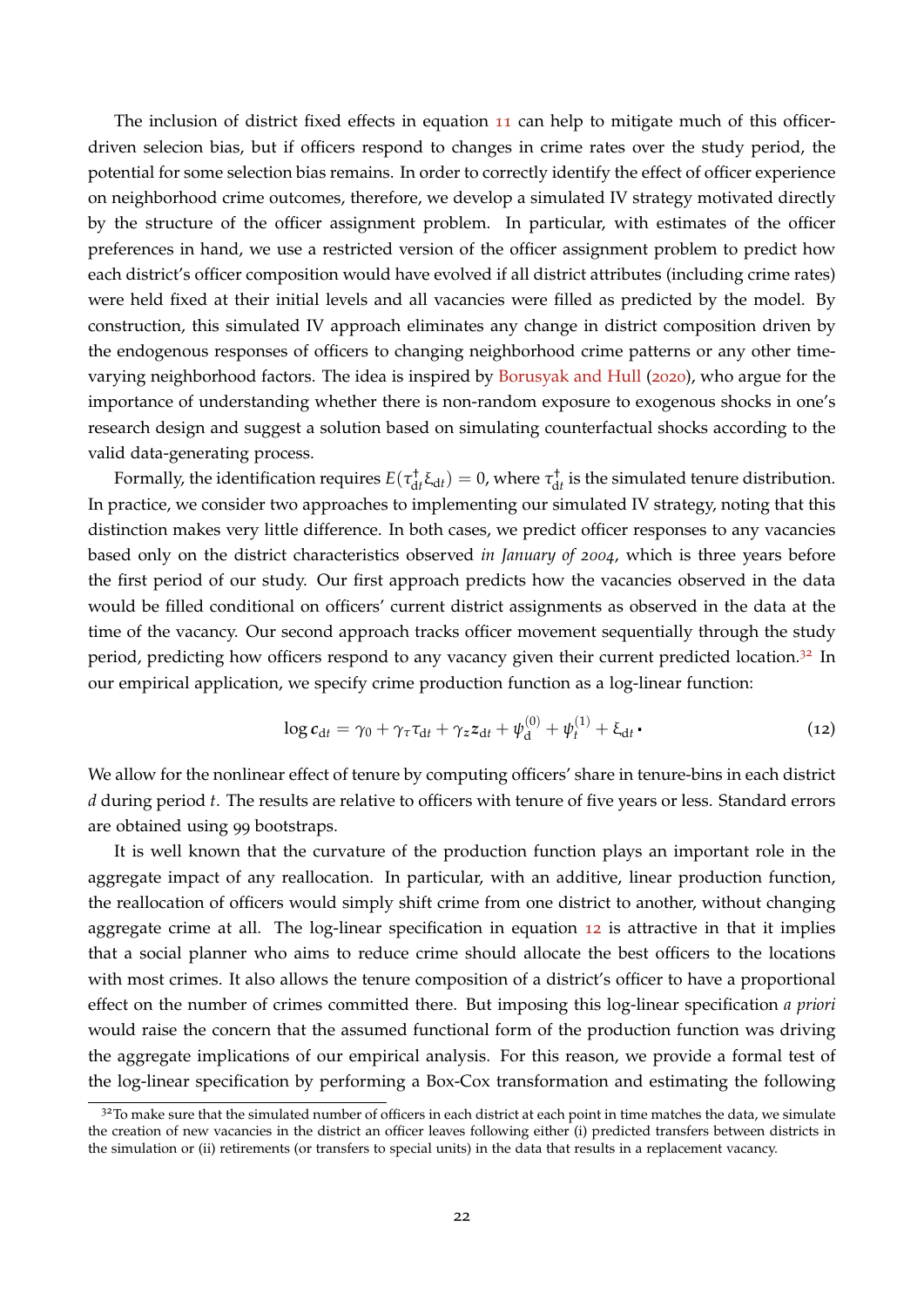non-linear model via maximum likelihood:

$$
c_{\mathrm{d}t}(\lambda) = \gamma_0 + \gamma_\tau \tau_{\mathrm{d}t} + \gamma_z z_{\mathrm{d}t} + \psi_{\mathrm{d}}^{(0)} + \psi_t^{(1)} + \xi_{\mathrm{d}t} \tag{13}
$$

where

$$
c_{dt}(\lambda) = \begin{cases} \frac{c_{dt}^{\lambda} - 1}{\lambda} & \text{if } \lambda \neq 0 \\ \log(c_{dt}) & \text{if } \lambda = 0 \end{cases}
$$
 (14)

With this specification, the parameter *λ* governs the curvature of the production function. When  $\lambda = 1$  the production function is perfectly linear. As  $\lambda$  approaches 0, the production function converges to a log-linear specification. We estimated this model as a extended version of the main specification of the production function reported in Table [4](#page-26-0). The estimated value for  $\lambda$  equals to 0.061[−0.020, 0.104], implying that the log-linear specification fits the data very well, and much better than a linear specification. For simplicity, we use the log-linear assumption throughout the remainder of our paper.

## <span id="page-24-0"></span>**5 Results**

#### **5.1 Preferences Estimates**

Table [3](#page-25-0) presents estimates for officers' preferences over district-level crime rates ( $\alpha_c$  and  $\beta_c$  in equation [9](#page-22-1)). Estimates for Black officers are reported in column 1, for Hispanic officers in column 2, and for white officers in column 3. As the coefficients in the first two rows imply, all officers, regardless of race and ethnicity, have a distaste for districts with high rates of violent crime and a greater tolerance for those with more property crime. This is consistent with descriptive evidence documenting the movement of more senior officers towards low violent crime districts shown in Figure [2](#page-9-0). The additonal interation terms shown in the final two rows, which add to those in the first two rows when the officer is female, indicate that the strength of these preferences is somewhat stronger for female officers.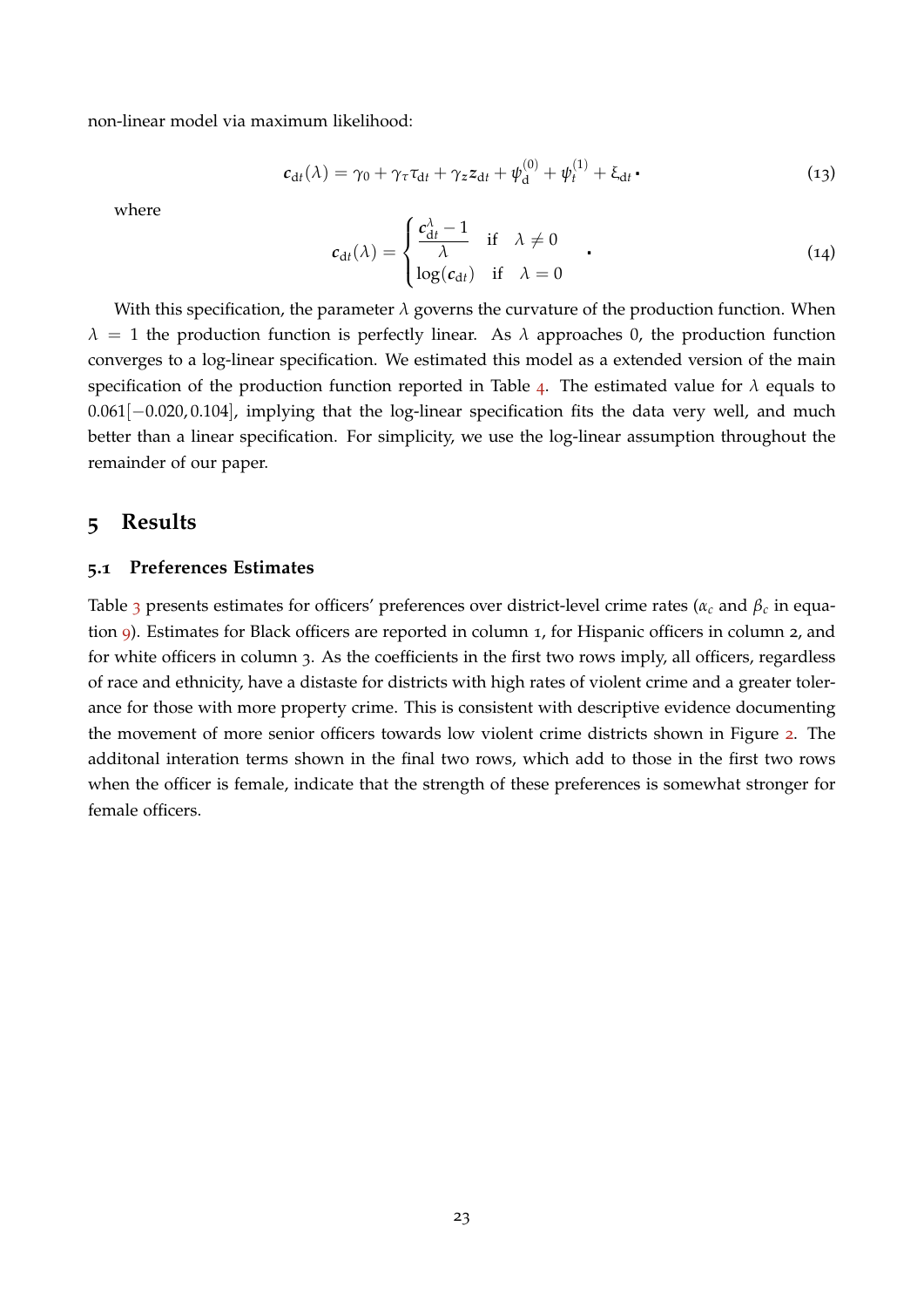|                                                                                                       |                           |                              | Main Specifications                         |                  |                           |                 |
|-------------------------------------------------------------------------------------------------------|---------------------------|------------------------------|---------------------------------------------|------------------|---------------------------|-----------------|
|                                                                                                       | Black                     |                              | Hispanic                                    |                  | White                     |                 |
|                                                                                                       | (1)                       |                              | (2)                                         |                  | (3)                       |                 |
| <b>Property Crimes</b><br><b>Violent Crimes</b><br>Interactions with Officers Characteristics: Female | $67.36***$<br>$-63.82***$ | (1.72)                       | $64.84***$<br>$(1.68)$ $-25.63***$ $(2.23)$ | (2.1)            | $89.53***$<br>$-39.71***$ | (1.3)<br>(1.36) |
| <b>Property Crimes</b><br><b>Violent Crimes</b>                                                       | $35.49***$<br>$-55.2***$  | (1.75)<br>$(1.37)$ -39.41*** |                                             | (2.21)<br>(1.87) | $22.87***$<br>$-12.31***$ | (1.3)<br>(1.13) |
| Number of Inequalities                                                                                | 1121675                   |                              | 759836                                      |                  | 1858035                   |                 |

<span id="page-25-0"></span>Table 3: Officer's Preferences over Districts

Notes: This table reports officer preferences over district-level criminality separately for Black officers (column 1), Hispanic officers (column 2), and white officers (column 3). Bootstrapped standard errors are in parentheses. ∗∗∗ *p* < 0.01, ∗∗ *p* < 0.05,<sup>∗</sup> *p* < 0.1.

Appendix [D](#page-46-1) reports additional preference parameter results. Figure [D.](#page-46-2)1 confirms that officers gain greater utility from working with residents of a similar race and ethnicity. Black officers have the greatest preference for working in majority-black districts and the lowest preference for working in majority-white districts. White and Hispanic officers are similar in their preferences in that both dislike working in majority-black districts.

Figure [D.](#page-47-0)2 presents a decomposition of average officer welfare over the course of a career, which isolates the importance of wages and preferrable district assignment. The results indicate that, in addition to higher wages, there is a sizeable non-pecuniary benefit that comes from the ability of officers to transfer to more preferable districts as they gain seniority.

#### **5.2 Estimates of Officer Seniority on Crime**

Table [4](#page-26-0) presents estimates of the impact of officer tenure on district crime rates ( $\gamma_{\tau}$  in equation [12](#page-23-0)).[33](#page--1-0) As explained before, we use a log specification in this analysis, which implies that the mean dependent variable is negative. The first three columns report estimates for violent crimes and the last three shows estimates for property crimes. Columns (1) and (4) present basic OLS estimates including controls for officer characteristics (share of Black and Hispanic officers), the number of officers. Columns (2) and (5) include month-year by district (MD) fixed effects. Finally, columns (3) and (6) instrument the officer tenure distribution using the simulated IV. Section  $E$  in the appendix presents the fit of the simulated IV.

<sup>&</sup>lt;sup>33</sup>District crime rate is calculated as the number of crimes in a month-year per 1,000 capita.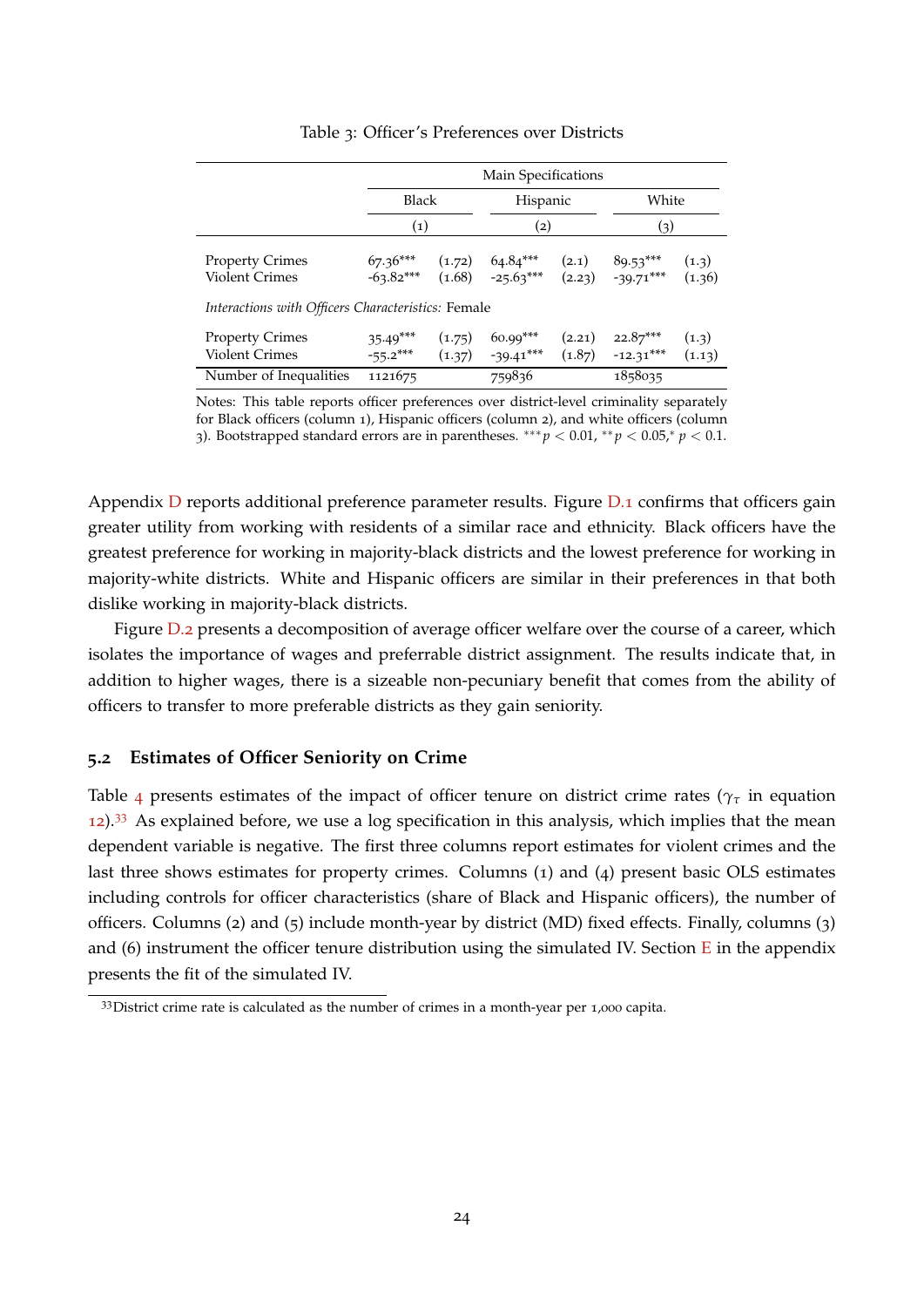| Tenure (years)           |                      | <b>Violent Crimes</b> |                       |                       |                                                                                                                                                                                                                                                          |         |
|--------------------------|----------------------|-----------------------|-----------------------|-----------------------|----------------------------------------------------------------------------------------------------------------------------------------------------------------------------------------------------------------------------------------------------------|---------|
|                          | $\left( 1\right)$    | (2)                   | (3)                   | (4)                   | (5)                                                                                                                                                                                                                                                      | (6)     |
| Share Tenure = $[5,10)$  | $-0.499***$<br>(0.1) | $-0.034$<br>(0.042)   | $-0.101**$<br>(0.045) | $0.606***$<br>(0.094) | $0.232***$                                                                                                                                                                                                                                               | $0.08*$ |
| Share Tenure = $[10,15]$ | $-2.756***$          | $-0.467***$           | $-0.191***$           | $-0.616***$           | <b>Property Crimes</b><br>(0.043)<br>(0.041)<br>$-0.278***$<br>$-0.071$<br>(0.06)<br>(0.044)<br>$0.159**$<br>0.033<br>(0.07)<br>(0.046)<br>$0.323***$<br>$-0.026$<br>(0.046)<br>(0.093)<br>$-5.213$<br>$-5.213$<br>2861<br>2861<br>X<br>X<br>X<br>X<br>X |         |
|                          | (0.111)              | (0.056)               | (0.05)                | (0.122)               |                                                                                                                                                                                                                                                          |         |
| Share Tenure = $[15,20]$ | $-2.056***$          | $-0.347***$           | $-0.202***$           | $-0.784***$           |                                                                                                                                                                                                                                                          |         |
|                          | (0.116)              | (0.07)                | (0.048)               | (0.119)               |                                                                                                                                                                                                                                                          |         |
| Share Tenure $= 20+$     | $-1.843***$          | 0.137                 | $-0.183***$           | $0.883***$            |                                                                                                                                                                                                                                                          |         |
|                          | (0.153)              | (0.093)               | (0.047)               | (0.193)               |                                                                                                                                                                                                                                                          |         |
| Mean DV                  | $-5.809$             | $-5.809$              | $-5.809$              | $-5.213$              |                                                                                                                                                                                                                                                          |         |
| Number of Observations   | 2861                 | 2861                  | 2861                  | 2861                  |                                                                                                                                                                                                                                                          |         |
| Controls                 | X                    | X                     | X                     | X                     |                                                                                                                                                                                                                                                          |         |
| Month-Year-District (MD) |                      | X                     | X                     |                       |                                                                                                                                                                                                                                                          |         |
| Sim IV                   |                      |                       | X                     |                       |                                                                                                                                                                                                                                                          |         |

<span id="page-26-0"></span>Table 4: Impact of Beat Officer Seniority on Crime - District Level

Notes: This table reports elasticities of beat officer tenure on monthly crime rates. Controls include the share of Black and Hispanic officers, the total number of officers, and fixed effects for district, month, and year. Standard errors in parentheses are clustered at the district level. ∗∗∗ *p* < 0.01, ∗∗ *p* < 0.05,<sup>∗</sup> *p* < 0.1.

The simple OLS estimates presented in columns 1 and 4 suggest that more experienced officers have a very strong effect on both violent and property crime. As discussed above, however, we expect these estimates to severely overstate the causal impact of officer experience given the ability of senior officers to transfer into less violent districts. Indeed adding controls for district fixed effects significantly reduces the magnitude of these estimates for both violent and property crimes, as shown in columns 2 and 4.

Because neighborhood crime rates evolve over the study period, there is continued potential for OLS estimates to overstate the importance of experience even with the inclusion of district fixed effects. To deal with this continued endogeneity concern, columns 3 and 6 report the results of the simulated IV specification described in Section [4](#page-21-0). These results indicate that a one percentage point increase in the share of officers with 5-10 years of experience (and reducing the share of officers with less than 5 years of experience by an equivalent amount) reduces violent crime rates by 0.10 percent. The returns to experience double to 0.20 percent for officers with 10-15 years of experience and remain roughly flat at the 0.20 level for officers with more than 15 years of experience. These results are a full order of magnitude smaller than those reported in column 1, implying substantial selection bias in simple OLS estimates. In contrast, there appear to be limited returns to officer experience in influencing property crime. The estimates for officers with more than 5 years of experience on property crime are mixed in sign, relatively small in magnitude (-0.07 to 0.08), and generally not statistically significant.

In summary, our results imply that increasing the share of more experienced officers in a district reduces violent crime, while having a negligible impact on property crime, in line with the results based on daily variation in officer assignment reported in Table [2](#page-15-0) above.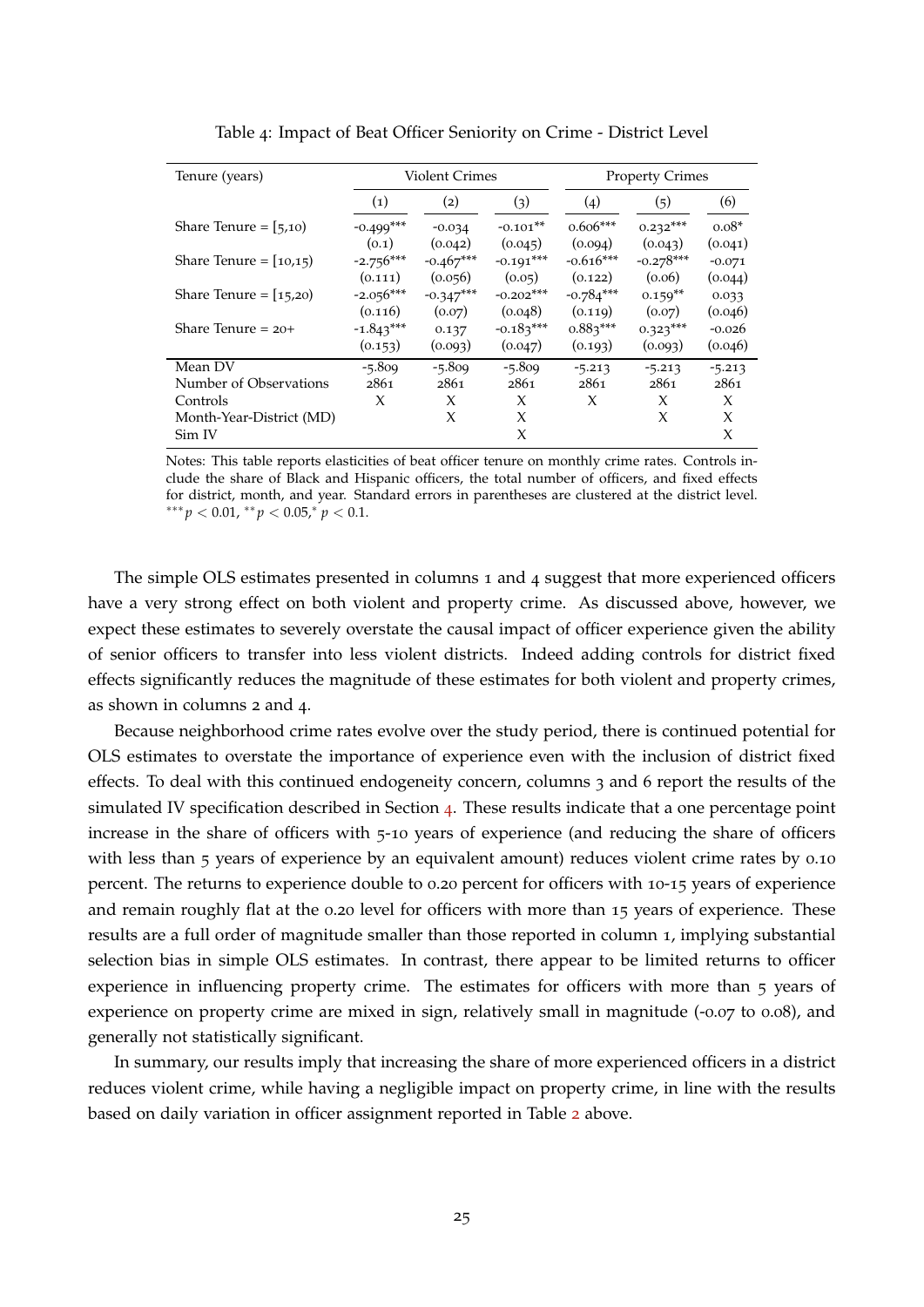## <span id="page-27-0"></span>**6 Alternative Assignments - Efficiency and Equity**

The results presented above show both significant returns to experience in policing and clear officer preferences for working in districts with lower violent crime rates. This combination raises important efficiency and equity concerns. Efficiency issues arise due to the potential misallocation of the most effective officers to neighborhoods where they have the least impact on crime. And the assignment of more experienced (and expensive) officers to higher-income, predominantly white neighborhoods raises obvious equity concerns given the effects of officer experience in reducing violent crime and their lower propensity to use of force and make discretionary non-index arrests. However, it is not clear ex-ante how police mobility, assignments, and crime would change under an alternative assignment system. This section considers the current assignment's shortcomings and outlines an alternative mechanism that may deliver welfare and equity gains.

#### **6.1 Theory**

Traditional design problems in economics often consist of finding allocation mechanisms that restore efficiency. These reforms are motivated by the observation that specific mechanisms lack desirable properties, such as stability [\(Roth and Peranson,](#page-37-11) [1999](#page-37-11)) or strategy-proofness [\(Abdulkadiroglu et al.,](#page-35-12) [2011](#page-35-12)). In our setting, efficiency and equity concerns originate not from properties of the assignment mechanism but from the priority structure, which steers experienced officers away from neighborhoods where they would have had the greatest impact. One may be tempted to introduce some randomness in the assignment system, such as a lottery system. However, a lottery would not solve the root problem unless officer mobility was severely restricted.

Building on the observation that the incentives to work in higher crime districts are weak (or non-existent), we design an alternative mechanism that introduces an incentive to work in the higher crime districts by offering monetary subsidies. Similar structures exist in various countries for medical doctors and teachers. Specifically, we maintain the bidding process with seniority preference precisely as it works under the current mechanism but introduce a set of district-experience-specific transfers. We implement this policy in a revenue-neutral way and keeps the number of positions in each district at the level observed in the data.

To provide a clear sense of the equity and efficiency properties of the current allocation mechanism, we calculate the set of net subsidies that would achieve an equitable allocation of officers by experience across districts. We do so in a manner that preserves the current average dynamic indirect utility profile to minimize any dynamic selection effects — i.e., changes in the incentive to enter the police force initially or to exit at any point in the career. In practice, we implement a head tax to collect the revenue needed for the subsidies and calculate district-specific subsidies needed at each experience level to induce enough officers to willingly self-select into each district until an equitable distribution is achieved.

Formally, let  $\mathcal{T} = \{\tau^{(1)}, \ldots, \tau^{(m)}\}$  denote the vector of officer shares for different tenure level. An equitable allocation  $\mu^\ddag$  is such that

$$
\mu^{\ddagger} = \arg\min ||\sum_{j} \mathcal{T}(\mu_j^{\ddagger}) - \mathcal{T}|| \tag{15}
$$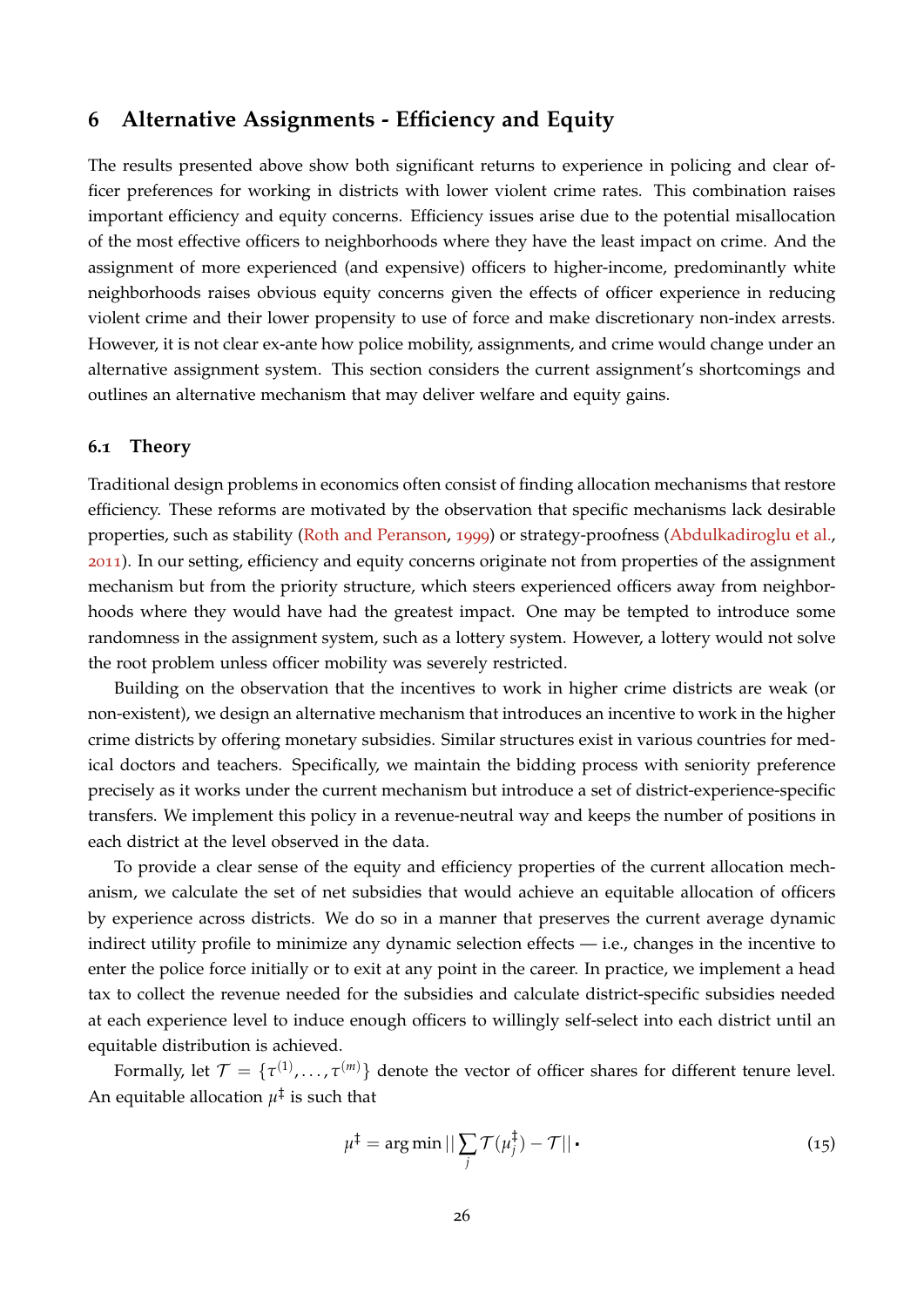Under the equitable assignment, crime outcomes are not directly targeted but rather the tenure profile of officers in each district. Any crime reductions, therefore, are attributed to the allocation component of officers. We find the set of district-experience specific wage contracts that provide sufficient incentives to reach an equitable allocation of officers across districts. Formally, let  $W$ :  $\{W_j(\tau)\}_{j\in\mathcal{D}}^{\tau\in}$  denote a set of wage-tenure district contracts and  $\mu$  denote a desirable allocation, which depends on the preferences of officers and wages across districts denoted by *µ*(*Θ*, W). The wagetenure-district contract  $W^*$  is given by:

<span id="page-28-0"></span>
$$
\mathcal{W}^{\star} = \arg \min_{\mathcal{W}^{\star}} ||\mu(\Theta, \mathcal{W}^{\star}) - \mu^{\ddagger}|| \tag{16}
$$

As stated, equation [16](#page-28-0) defines a mapping between wages and a spatial allocation of officers. Brouwer's fixed-point theorem guarantees that a solution exists. Further, for a given allocation, equation [16](#page-28-0) defines a system of  $\mathcal{D} \times \mathcal{T}$  equations with  $\mathcal{D} \times \mathcal{T}$  unknowns (wages), which guarantees a unique solution. We recover the wages following the intuition for the fixed-point iteration: increasing the wage subsidy until it reaches the target allocation.

#### **6.2 Results**

#### **6.2.1 Net Subsidies and Officer Welfare**

Figure [6](#page-29-0) presents the net subsidies for each district required to generate an equitable allocation of officers by experience across districts. The numbers reported are the average of the subsidies across all years of officer experience. Not surprisingly, a substantial positive subsidy is necessary to incentivize officers to transfer to districts with greater violent crime. For example, an annual subsidy of approximately \$6,200 is required to induce enough officers to choose the most violent neighborhood, Englewood, while officers who choose one of the safest and most desirable neighborhoods, Jefferson Park, must forgo about \$8,050 in annual pay relative to the current equilibrium.

As mentioned above, we implement these net subsidies in a manner that preserves the average dynamic indirect utility profile, which is shown in the left panel of Figure [7](#page-30-0). Under the current mechanism, the indirect utility of officers increases as they gain experience through two mechanisms: (i) higher wages and (ii) more preferable district assignments. Under equitable assignment, the latter mechanism is shut down, and so a steeper wage gradient is required to preserve the overall indirect utility profile. The right panel of Figure [7](#page-30-0) shows the wage profile under the current equilibrium and in our equitable counterfactual. In the counterfactual, officers start their careers at a lower wage on average (they gain indirect utility from more favorable initial district assignments in the counterfactual). At the same time, more seniors are compensated for the loss of favorable district assignments with significantly higher wages.

The small positive level shift in the indirect utility profile shown in the left panel of Figure [7](#page-30-0) indicates that officers on the whole gain welfare under the alternative assignment mechanism. The welfare increase is small — only about 2 percent. That an equitable allocation of officers by tenure across districts leads to only a small change in average officer welfare follows directly from two key features of the alternative assignment mechanism. First, because we have implemented equitable assignment in a manner that is revenue neutral and keeps the number of positions in each district the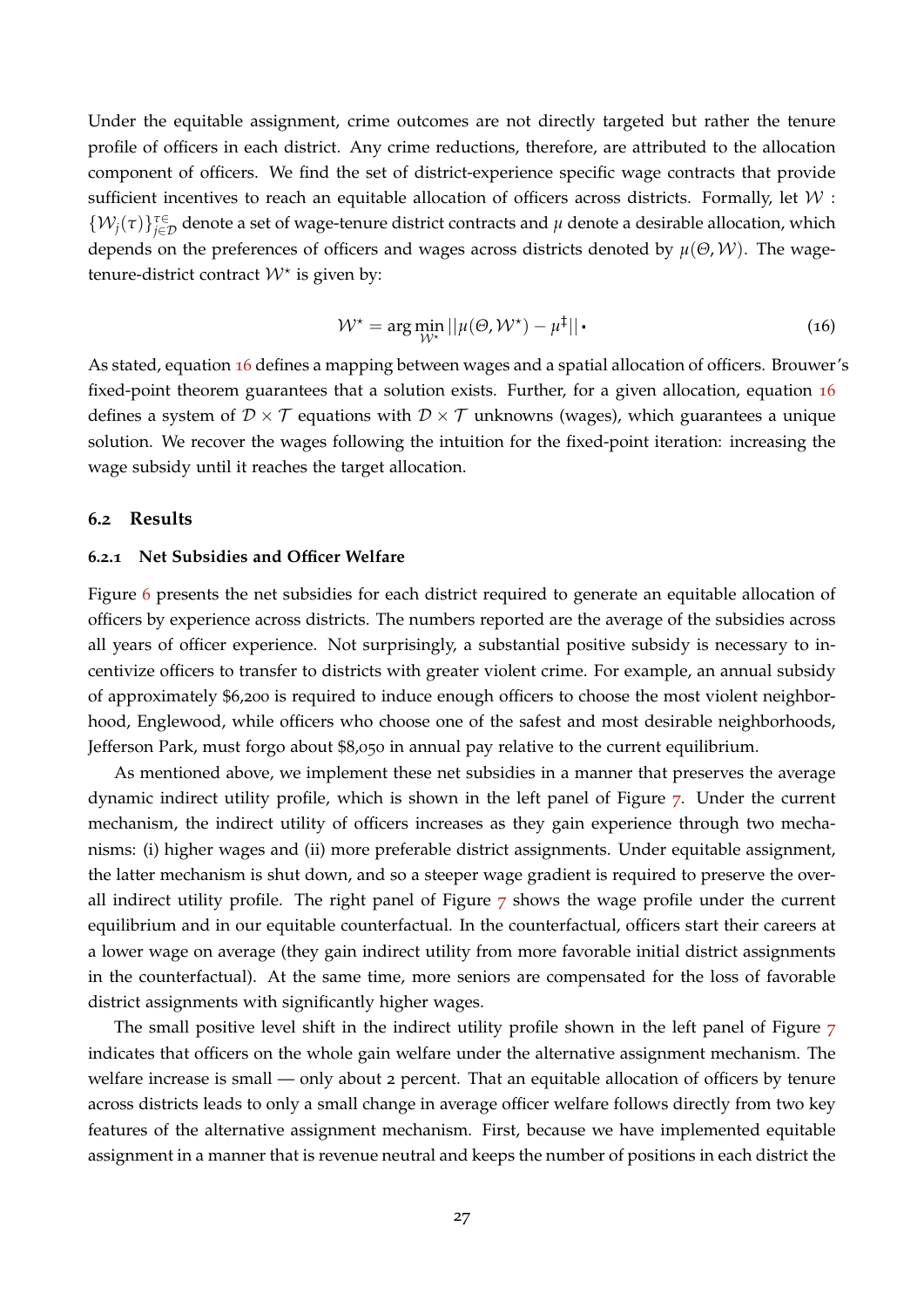

#### <span id="page-29-0"></span>Figure 6: Average Subsidy by District

**Notes:** This figure depicts the average annual subsidy required to incentivize officers to transfer to that district. Districts are listed in increasing order of the subsidy amount.

same as in the data, the alternative assignment is simply a transfer of wages and district assignments between officers. This eliminates any first-order effects on officer welfare that would occur under an alternative that, for example, used additional resources to finance a subsidy program. Second, the alternative mechanism continues to allow officers to self-select into districts, ensuring that, at each experience level, officers with especially strong preferences for a given location are able to satisfy those preferences.

While it might be surprising at first glance, the fact that the alternative mechanism generates a small overall *gain* in officer welfare relative to the current equilibrium is related to a well known limitation of the deferred acceptance allocation mechanism: that it does not respond to the intensity of preferences.<sup>[34](#page--1-0)</sup> Under the alternative mechanism, young officers have a greater opportunity to act upon intense preferences for desirable districts, rather than being "outbid" by more senior officers

<sup>&</sup>lt;sup>34</sup>To see this, consider two officers  $\{1\}$ ,  $\{2\}$  and two districts  $\{a\}$ ,  $\{b\}$ , with the preferences described by the next table. Under the current allocation, officer  $\{1\}$  gets assigned to  $\{a\}$ , and officer  $\{2\}$  is assigned  $\{b\}$  and total welfare is equal to 11. Now consider our alternative mechanism, where we implement a revenue neutral transfer,  $\{1\}$  gets assigned to  $\{b\}$ , and officer  $\{2\}$  is assigned  $\{a\}$ , total welfare is equal to 17.

| <b>Officers</b> |    |                  | Benchmark Counterfactuals |                  |  |  |  |
|-----------------|----|------------------|---------------------------|------------------|--|--|--|
| Utilities       |    | <b>Districts</b> |                           | <b>Districts</b> |  |  |  |
|                 | a  |                  | а                         | h                |  |  |  |
| $\{1\}$         | 10 |                  | h                         | 12               |  |  |  |
|                 | Q  |                  |                           |                  |  |  |  |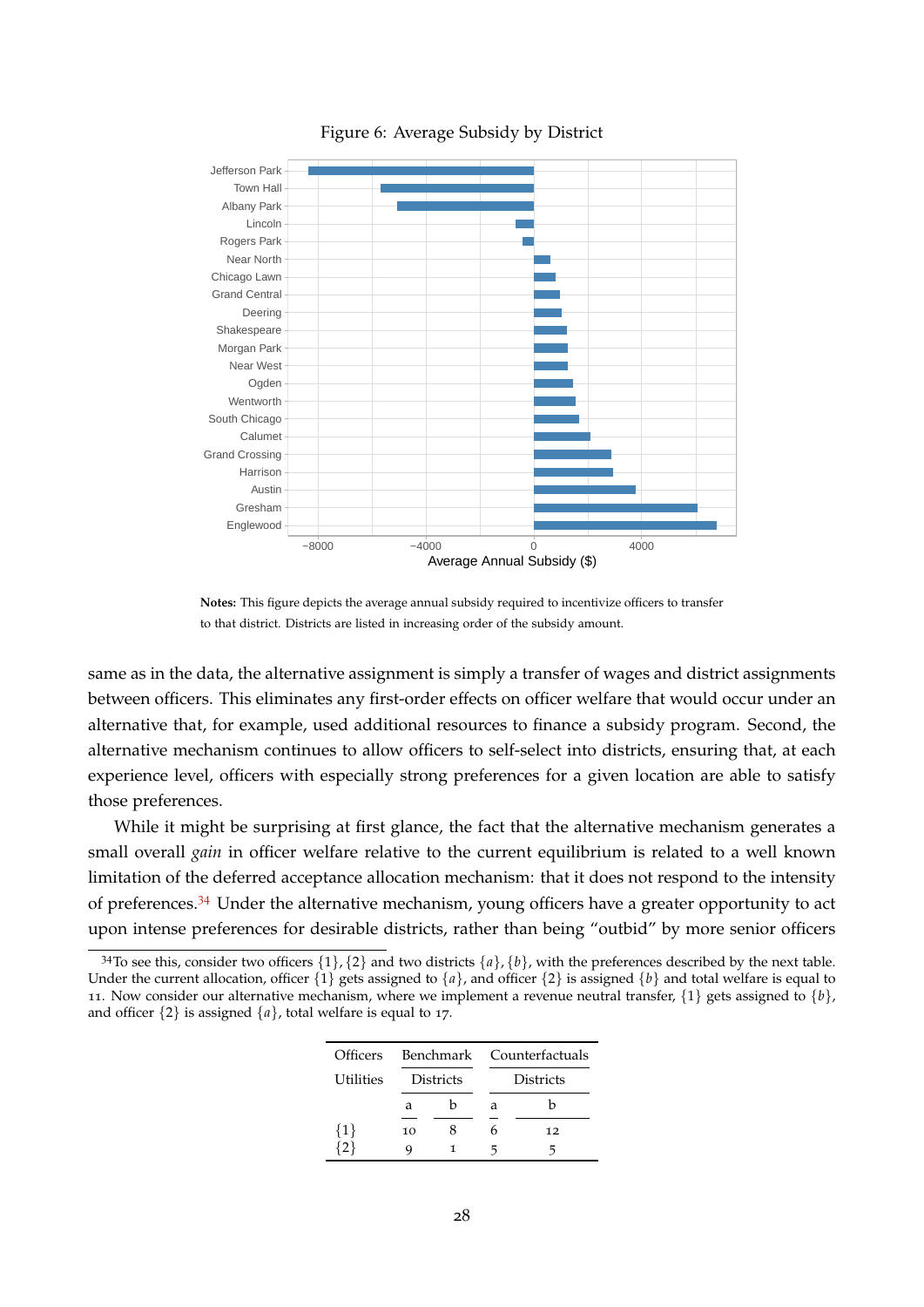

<span id="page-30-0"></span>Figure 7: Utility and Wage Profiles by Officer Seniority

**Notes:** This figure depicts the average indirect utility of officers by tenure on the left and average wage-career profile on the right. The red line displays the benchmark profiles under the current system, while the blue dashed line displays the utility and wage profiles under our proposed mechanism.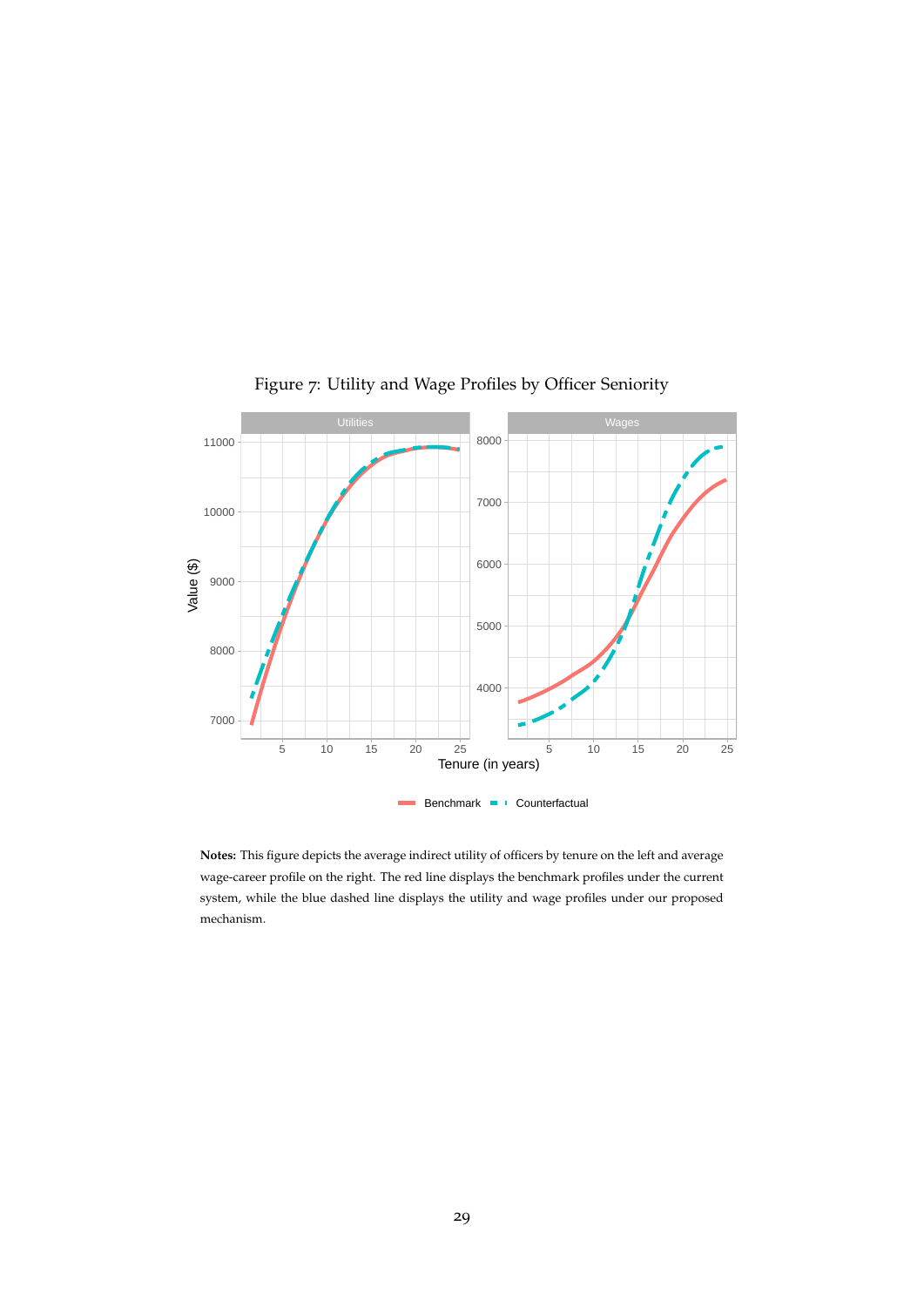with less intense preferences. Consider, for example, an officer with especially strong idiosyncratic preferences to work in a district with a low violent crime rate—e.g., Jefferson Park—perhaps because it is close to home. Under the current mechanism, this officer would typically need to wait many years to gain the seniority required to move to the district. Under the alternative mechanism, however, officers can choose to work in any district at any experience level, provided they are willing to forgo the subsidies designed to induce officers to choose higher crime districts. In this way, the alternative mechanism allows some young officers to satisfy the intensity of their preferences, and thus it yields a more efficient overall allocation.

Importantly, the fraction of Black officers working in predominantly Black neighborhoods also increases in the counterfactual equilibrium. This result is driven naturally by the fact that Black officers have *relatively* stronger preferences to work in these districts and, as a result, are more likely to respond to any subsidies on the margin. In this way, inexperienced white and Hispanic officers currently working in these districts are replaced by more senior Black officers in the counterfactual equilibrium.[35](#page--1-0)

Finally, equalizing tenure has a heterogeneous impact on officers. In particular, because districts with higher violent crime rates are subsidized in the counterfactual, officers who are more willing to work in these districts benefit under the alternative design. As Figure [C.](#page-44-0)1 shows, Black officers are more likely to work in these districts in the current equilibrium. Thus, not surprisingly, on average Black officers gain welfare (about \$3,000 per year), and white officers lose welfare (about \$2,000 per year) under the alternative assignment mechanism. While not enormous, these welfare gains (losses) may induce more (less) Black (white) officers to select into the CPD. This aligns with a long expressed policy goal of the CPD, which has failed to increase Black recruitment despite departmental efforts to increase diversity among recruits. $3<sup>6</sup>$ 

#### **6.2.2 Effects on Aggregate and Neighborhood Crime Rates**

Table [5](#page-32-0) shows the aggregate city-wide effects of the equity-based matching allocation on violent and property crime. As a benchmark, we report in the first column the monthly number of crimes per 1,000 residents in Chicago, averaged over the full period (2007-2017). The second column reports the predicted crime rates in the counterfactual assignment mechanism, which equalized officer tenure profiles across districts. The third column presents the percentage change relative to the benchmark.

We present the effect of equalizing tenure on violent crimes, property crimes and use of force. The two panels of Table [5](#page-32-0) present results based on production function estimates derived from the two broad sources of variation used in our analysis described above: (i) the simulated IV results using district-month variation and (ii) the MDD and MDSB analyses, which exploit daily vairation in officer assignment derived from the CPD's rotating schedule. There is no reason to expect these different sources of variation to lead to identical outcomes given the different sources of variation used in the analyses.

<sup>35</sup>While not explicitly incorporated in our analysis here, recent research suggests that a better match between officer and civilians on the basis of race and ethnicity leads to better police-civilian interactions along a number of dimensions (see [Ba et al.](#page-35-1) ([2021](#page-35-1))).

<sup>36</sup>See https://www.chicagotribune.com/news/breaking/ct-met-chicago-police-hiring-20180503-story.html.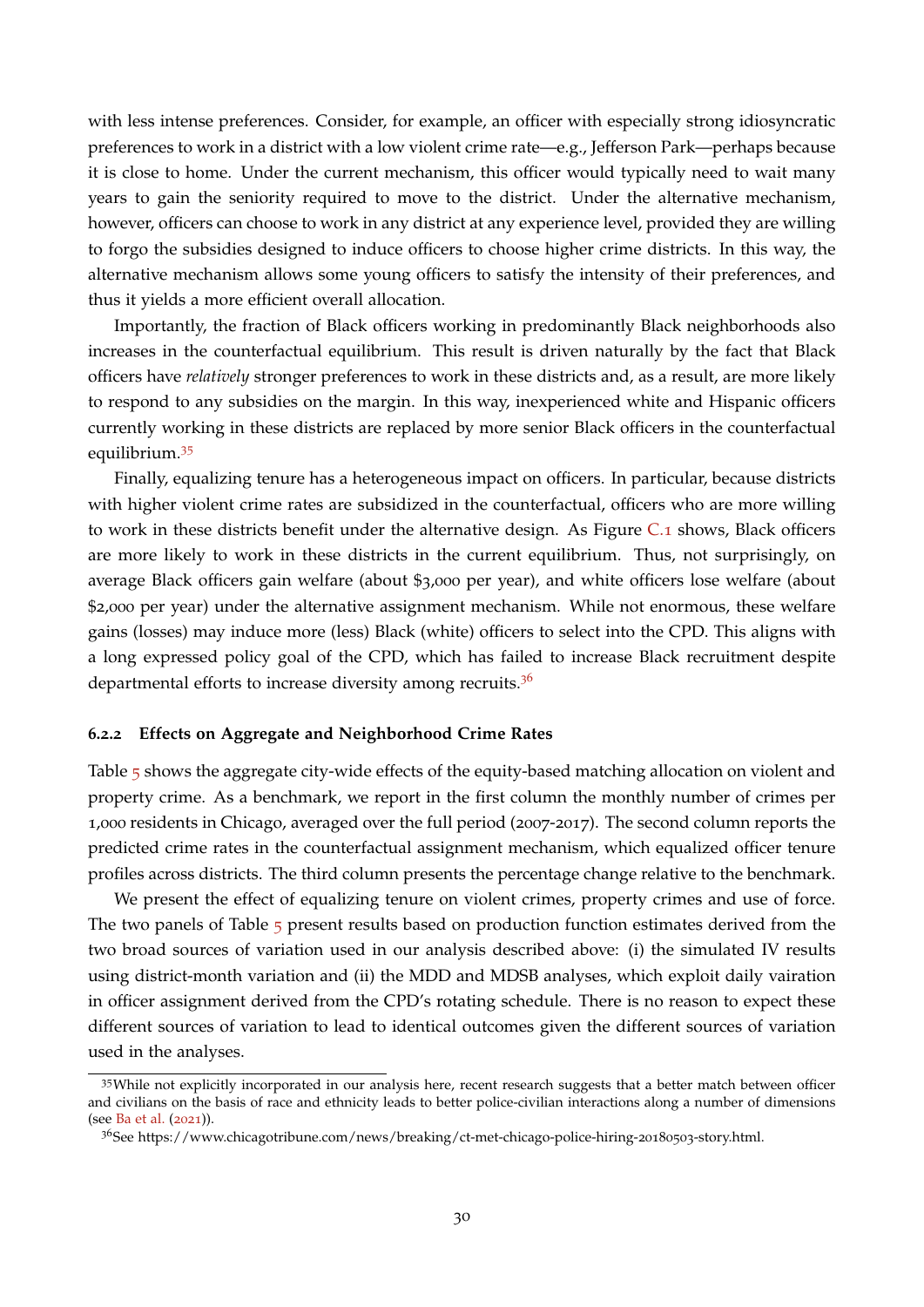|                          |                 | Monthly district variation: Sim IV |                |                 | Daily district variation |                |
|--------------------------|-----------------|------------------------------------|----------------|-----------------|--------------------------|----------------|
|                          | Benchmark       | Counterfactual                     | Change $(\% )$ | Benchmark       | Counterfactual           | Change $(\% )$ |
| Panel A: Violent Crimes  |                 |                                    |                |                 |                          |                |
| Average<br>Max-min ratio | 4.819<br>10.465 | 4.596<br>7.117                     | $-4.617$       | 4.721<br>10.120 | 4.5227<br>7.319          | $-4.2$         |
| Panel B: Property Crimes |                 |                                    |                |                 |                          |                |
| Average<br>Max-min ratio | 7.277<br>6.204  | 7.281<br>6.846                     | 0.05           | 7.416<br>7.269  | 7.421<br>7.079           | 0.06           |
| Panel C: Use of force    |                 |                                    |                |                 |                          |                |
| Average<br>Sd            |                 |                                    |                | 1.72<br>0.768   | 1.55<br>0.642            | $-10.201$      |

<span id="page-32-0"></span>Table 5: Aggregate Effects on Neighborhood Crime

Notes: This table reports the aggregated effects of the equity-based matching allocation separately for violent crimes (Panel A) and property crimes (Panel B) and use of force (Panel C). We report estimates using monthly variation at the district level and daily variation at the beat level. These estimates comes from two separate methods - simulated IV and poisson regressions with day of the week, year, month and district fixed effects. Benchmark (monthly) numbers report the average monthly number of crimes and use of force per 1,000 residents in Chicago averaged over 2007 and 2017. Max-min ratio is the ratio of the largest rate and the smallest rate. Counterfactual numbers report the crime rates in the counterfactual assignment mechanism. As there are many 0s in the use of force data, we report the sd instead of the max-min ratio.

Overall, equalizing tenure across districts would have little effect on property crime while leading to a sizable decline in the aggregate violent crime rate of -4.6% relative to the benchmark. This is a substantial effect on violent crime relative to the existing literature that studies the impact of various aspects of policing on crime.[37](#page--1-0) Interesting, counterfactuals based on crime production function estimates that exploit daily variation in assignment due to the rotational calendar structure lead to almost identical results. In this case, the estimates imply that equalizing tenure across districts leads to a -4.2% reduction relative to the benchmark.

In order to put our results into a larger context, let's recall that [Mello](#page-37-1) ([2019](#page-37-1)), for example, estimates the elasticity of violent crime to the number of officers employed by a department to be about 1.3. Thus, achieving a 4.5% decline in violent crime in Chicago would require a 3.5% increase in department size, roughly equivalent to hiring 300 new officers.<sup>[38](#page--1-0)</sup> Our alternative assignment mechanism delivers this aggregate violent crime reduction not only at no additional cost to the city but also with a predicted reduction in discretionary arrests and use of force in Chicago's poorest and most segregated Black neighborhoods. More specifically, we find that equalizing tenure would lead to a 10% reduction in use of force.

The aggregate reduction in Chicago's violent crime rate under the counterfactual comes about because, relative to the current equilibrium, more experienced officers are assigned to the districts with the highest violent crime rates. Thus, not surprisingly, the alternative assignment mechanism

<sup>&</sup>lt;sup>37</sup>The finding that tenure has little effect on property crime is generally consistent with the literature on police employment and arrest rates on property crime, which generally find either economically or statistically non-significant elasticities with respect to property crime.

 $38$ [Mello](#page-37-1) ([2019](#page-37-1)) focuses on index crimes.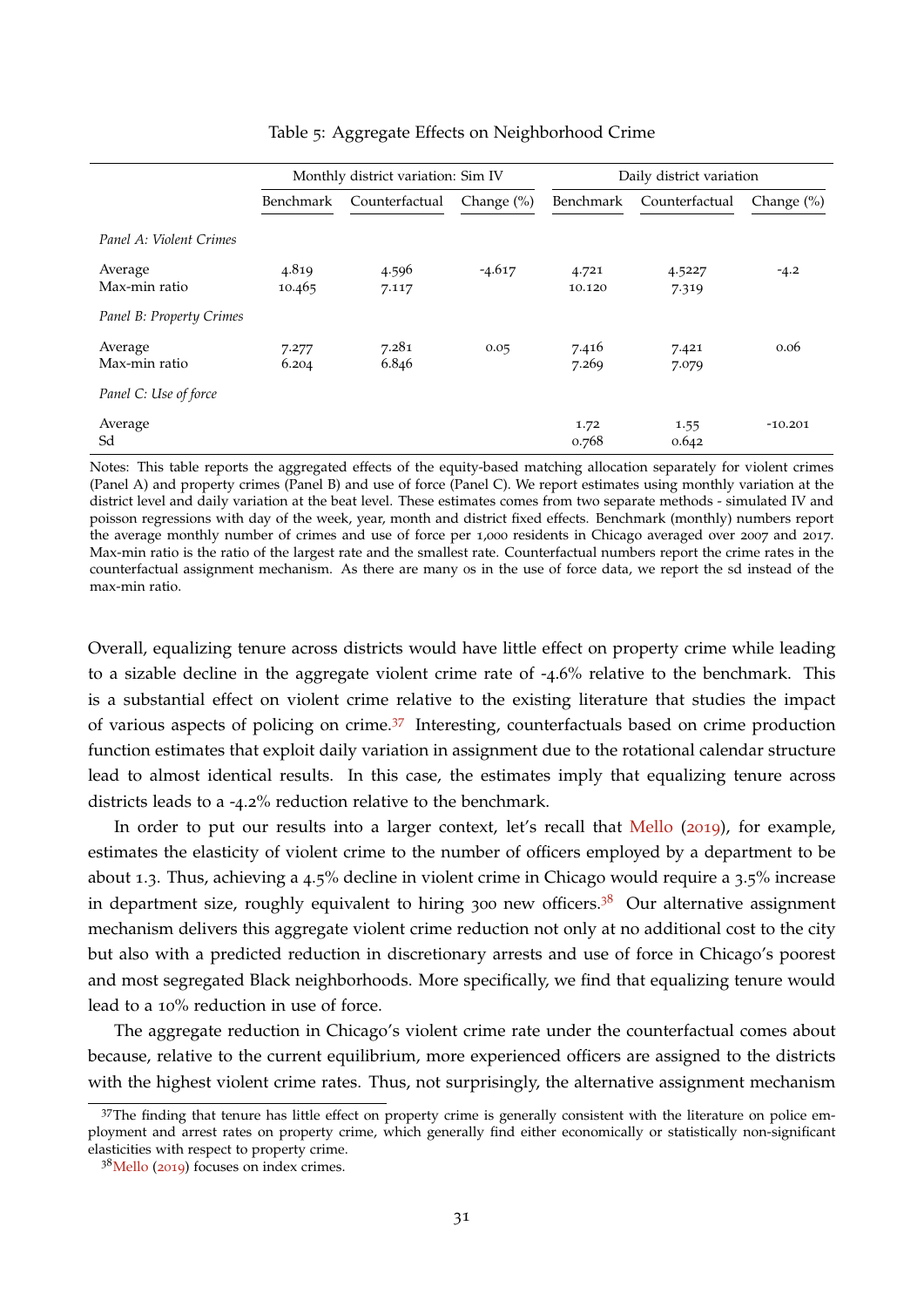also induces a significant decline in the inequality of exposure to violent crime across districts. Figure [8](#page-33-1) plots the counterfactual property and violent crime rates for each district relative to their observed levels for October 2007. The gray dashed line is a 45-degree line. Districts (circles) above this line experience additional crime in the counterfactual state relative to the benchmark. Districts (circles) below the line indicate those that experience less crime.



<span id="page-33-1"></span>Figure 8: Distributional Changes in Crime across Districts

**Notes:** This figure depicts each district's counterfactual property and violent crime rates (on the y-axis) relative to their observed October 2007 levels (on the x-axis) for all CPD districts excluding downtown. The gray dashed line is a 45-degree line.

There is a substantial reduction of violent crime in the highest crime districts. Violent crime declines by 16.8% in Engelwood, for example, under the alternative assignment mechanism. Overall, the ratio of the violent crime rate in the district with the highest versus lowest rate declines from 10.5 to 6.1 in the counterfactual, highlighting the equity benefits of a policy that allocates experienced officers more equally across the city. Finally, given the estimated effects of officer experience on discretionary arrests and use of force shown, we would also expect an equitable assignment of experienced officers to lead to a substantial reduction in these outcomes in the neighborhoods of Chicago with the highest violent crime rates as documented by the reduction in the variance of use of force in the panel C of table [5](#page-32-0).

## <span id="page-33-0"></span>**7 Conclusion**

This paper studies the impact of the seniority-based mechanism through which police officers are assigned to neighborhood districts in Chicago. Officers of all races and ethnicities exhibit a strong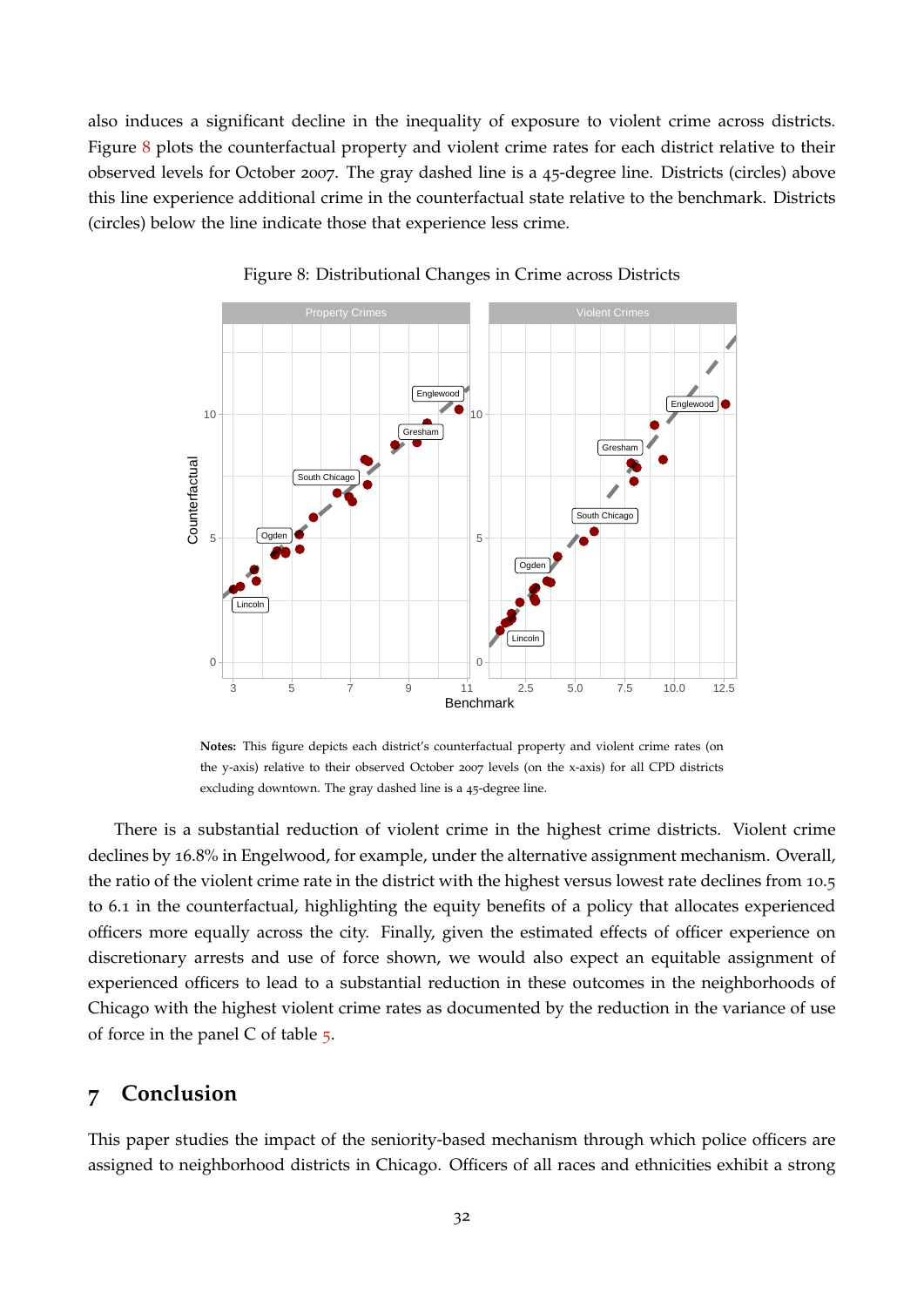preference to work in safer districts, leading to a substantial over-representation of the least experienced officers in the highest crime districts in Chicago. We find that experienced officers deter violent crime, while making fewer discretionary (non-index crime) arrests and using less force against civilians.

To assess the welfare consequences of Chicago's pure seniority-based assignment mechanism, we simulate an alternative allocation that incentivizes senior officers to choose less desirable districts. The results imply that equalizing officer tenure across districts would result in clear gains in efficiency and equity. In the counterfactual, violent crime declines sharply in the highest crime neighborhoods and by 4.6 percent in the city as a whole. There is a substantial reduction in discretionary arrests and use of force in neighborhoods with the largest fraction of Black residents. More subtly, average officer welfare improves by a small amount, as the alternative mechanism allows officers to better satisfy intense locational preferences over their full careers.

In summary, our analysis implies that there are significant costs (crime and police-civilian interactions) to employing a pure seniority-based assignment mechanism. Our results suggest that significant gains in average civilian and officer welfare, lower crime rates, reduced use of force, and a more equitable allocation of police resources across neighborhoods are all possible under a modified seniority-based mechanism.

This intervention reduces violent crime, especially in the poorest neighborhoods, without increasing arrests, use of force, or the police operating budget. Additionally, there may be welfare gains that go beyond our analysis. Deterring violent crime through the more efficient deployment of experienced, senior officers would potentially improve police-civilian interactions without deteriorating public safety [\(Lum and Nagin,](#page-36-13) [2017](#page-36-13); [Rivera and Ba,](#page-37-12) [2019](#page-37-12)), lower the criminal justice cost associated with punishing minor offenses [\(Agan et al.,](#page-35-13) [2021](#page-35-13)), reduce the cost of subjecting innocent persons to enforcement [\(Donohue and Levitt,](#page-36-11) [2001](#page-36-11); [Durlauf,](#page-36-15) [2006](#page-36-15); [Manski and Nagin,](#page-36-16) [2017](#page-36-16); [Rivera,](#page-37-6) [2022](#page-37-6)), and reduce negative spillovers of the use of force [\(Ang,](#page-35-14) [2021](#page-35-14)).

Finally, it is worth stressing that many interventions designed to lower violent crime are unlikely to achieve that goal without substantial increases to the budget (via new programs or adding new officers) or increasing police-civilian interactions. The alternative assignment mechanism proposed here decreases violent crime without sacrificing the budget or public safety. Moreover, the more equitable assignment of experienced officers to the highest crime neighborhoods also brings the potential for improving the lives of residents by helping to reduce both violence and negative interactions with the police.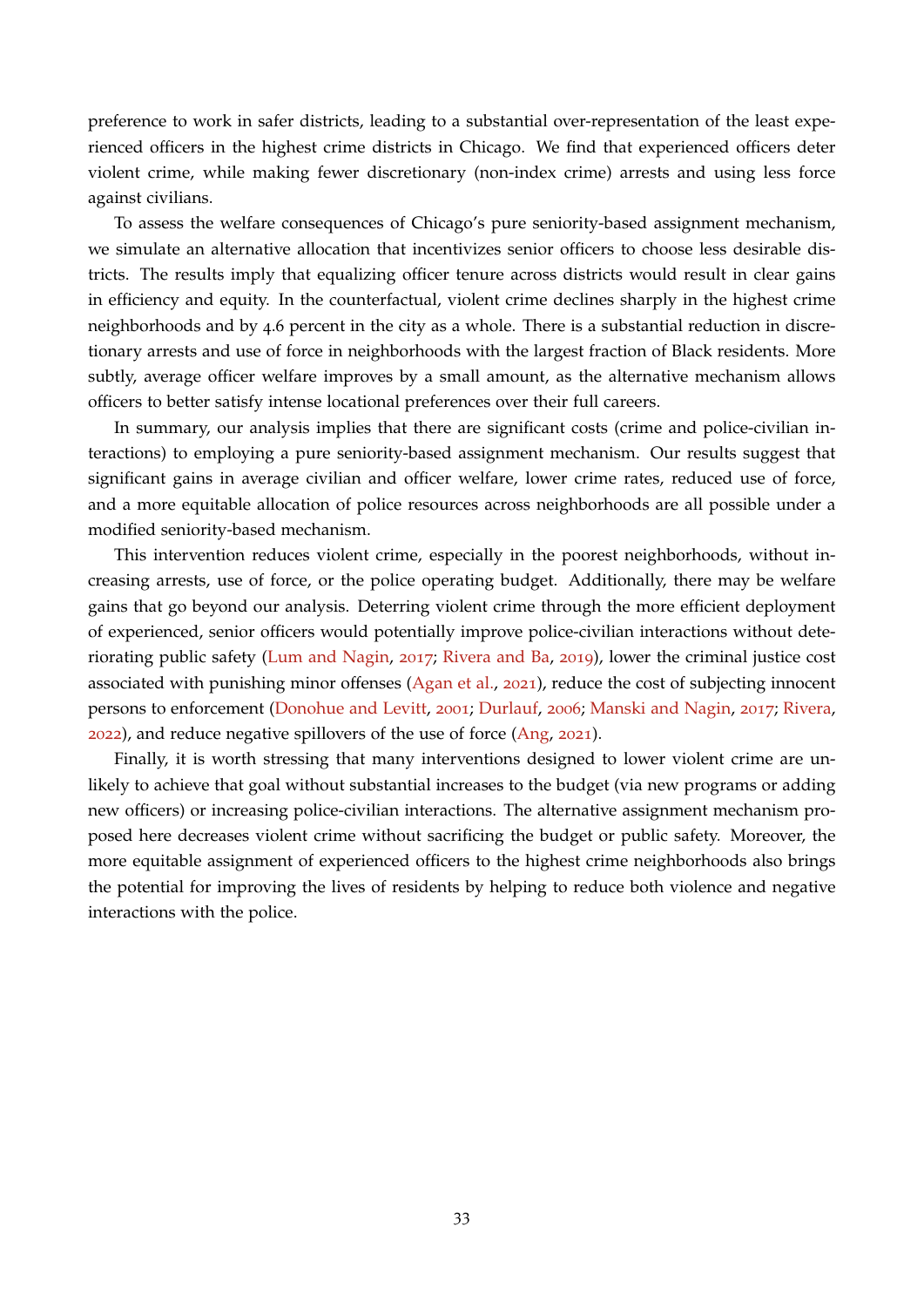## **References**

- <span id="page-35-12"></span>Abdulkadiroglu, A., Y.-K. Che, and Y. Yasuda (2011, February). Resolving Conflicting Preferences in School Choice: The Boston Mechanism Reconsidered. *American Economic Review 101*(1), 399–410.
- <span id="page-35-5"></span>Abdulkadiroglu, A. and T. Sonmez (2003, June). School Choice: A Mechanism Design Approach. *American Economic Review 93*(3), 729–747.
- <span id="page-35-7"></span>Adda, J., B. McConnell, and I. Rasul (2014). Crime and the depenalization of cannabis possession: Evidence from a policing experiment. *Journal of Political Economy 122*(5), 1130–1202.
- <span id="page-35-13"></span>Agan, A. Y., J. L. Doleac, and A. Harvey (2021, March). Misdemeanor Prosecution. Technical Report w28600, National Bureau of Economic Research.
- <span id="page-35-6"></span>Agarwal, N. and P. Somaini (2018). Demand analysis using strategic reports: An application to a school choice mechanism. *Econometrica 86*(2), 391–444.
- <span id="page-35-14"></span>Ang, D. (2021, February 2021). The effects of police violence on inner-city students. *Quarterly Journal of Economics 136*(1), 115–168.
- <span id="page-35-0"></span>Ba, B. A. (2018). Going the extra mile: the cost of complaint filing, accountability, and law enforcement outcomes in chicago. *Working paper*.
- <span id="page-35-1"></span>Ba, B. A., D. Knox, J. Mummolo, and R. Rivera (2021). The role of officer race and gender in police-civilian interactions in chicago. *Science 371*(6530), 696–702.
- <span id="page-35-9"></span>Blanes i Vidal, J. and T. Kirchmaier (2017, 09). The Effect of Police Response Time on Crime Clearance Rates. *The Review of Economic Studies 85*(2), 855–891.
- <span id="page-35-11"></span>Borusyak, K. and P. Hull (2020, September). Non-random exposure to exogenous shocks: Theory and applications. Working Paper 27845, National Bureau of Economic Research.
- <span id="page-35-2"></span>Boyd, D., H. Lankford, S. Loeb, and J. Wyckoff (2005, May). Explaining the short careers of highachieving teachers in schools with low-performing students. *American Economic Review 95*(2), 166–171.
- <span id="page-35-8"></span>Chalfin, A. and J. McCrary (2017, March). Criminal deterrence: A review of the literature. *Journal of Economic Literature 55*(1), 5–48.
- <span id="page-35-4"></span>Clotfelter, C. T., E. J. Glennie, H. F. Ladd, and J. L. Vigdor (2008). Teacher bonuses and teacher retention in low-performing schools: Evidence from the north carolina \$1,800 teacher bonus program. *Public Finance Review 36*(1), 63–87.
- <span id="page-35-3"></span>Clotfelter, C. T., H. F. Ladd, and J. L. Vigdor (2006). Teacher-student matching and the assessment of teacher effectiveness. *The Journal of Human Resources 41*(4), 778–820.
- <span id="page-35-10"></span>Combe, J., U. Dur, O. Tercieux, C. Terrier, and U. Unver (2021). A market design solution to the unequal distribution of teachers in schools.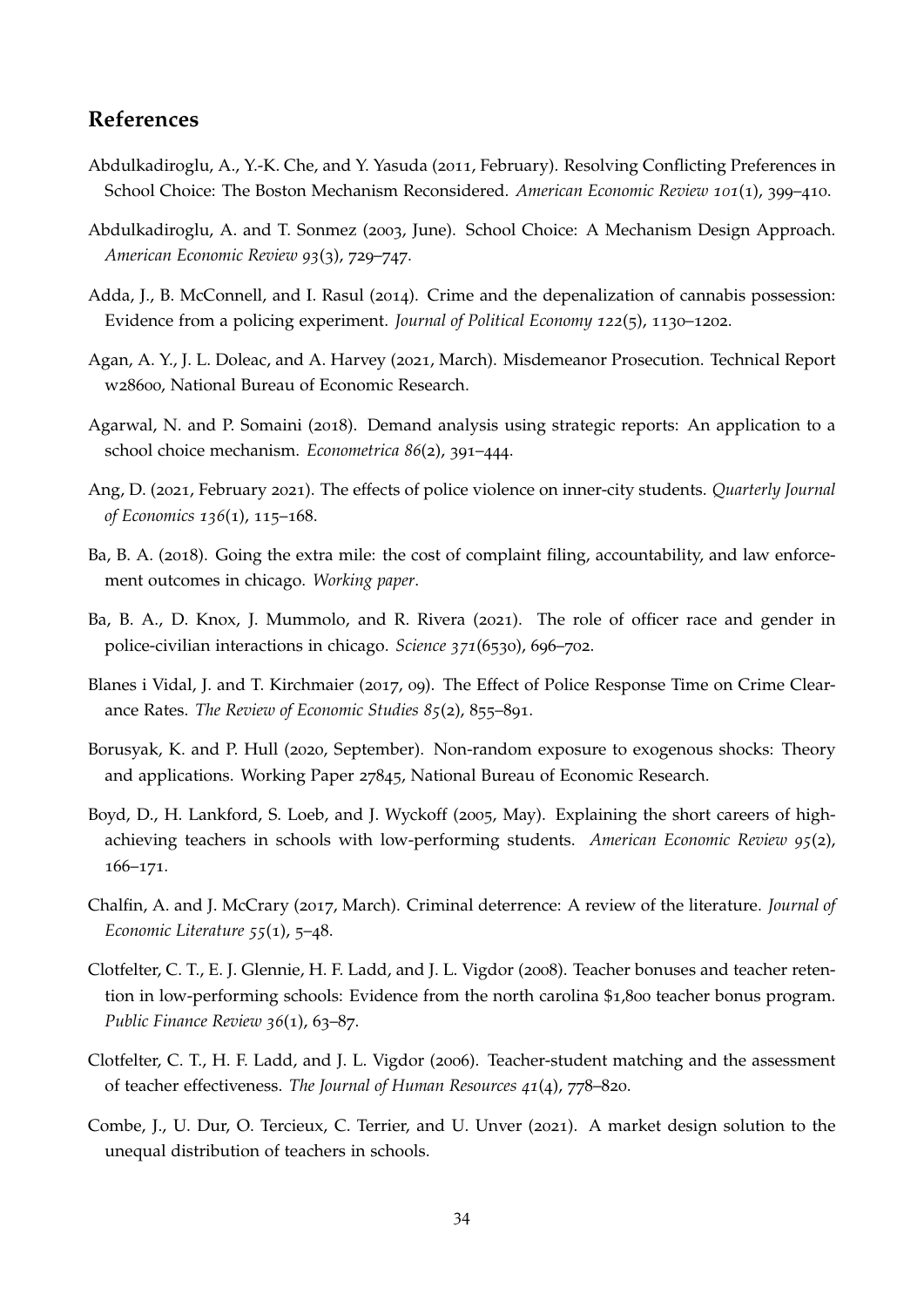- <span id="page-36-2"></span>Combe, J., O. Tercieux, and C. Terrier (2018). The design of teacher assignment: Theory and evidence.
- <span id="page-36-5"></span>Di Tella, R. and E. Schargrodsky (2004, March). Do police reduce crime? estimates using the allocation of police forces after a terrorist attack. *American Economic Review 94*(1), 115–133.
- <span id="page-36-11"></span>Donohue, J. J. and S. D. Levitt (2001). The impact of race on policing and arrests. *The Journal of Law & Economics 44*(2), 367–394.
- <span id="page-36-10"></span>Draca, M., S. Machin, and R. Witt (2011, August). Panic on the streets of london: Police, crime, and the july 2005 terror attacks. *American Economic Review 101*(5), 2157–81.
- <span id="page-36-15"></span>Durlauf, S. N. (2006). Assessing racial profiling. *The Economic Journal 116*(515), F402–F426.
- <span id="page-36-8"></span>Eeckhout, J., N. Persico, and P. E. Todd (2010, June). A theory of optimal random crackdowns. *American Economic Review 100*(3), 1104–35.
- <span id="page-36-6"></span>Evans, W. N. and E. G. Owens (2007, February). COPS and crime. *Journal of Public Economics 91*(1-2), 181–201.
- <span id="page-36-3"></span>Fack, G., J. Grenet, and Y. He (2019, April). Beyond truth-telling: Preference estimation with centralized school choice and college admissions. *American Economic Review 109*(4), 1486–1529.
- <span id="page-36-7"></span>Fu, C. and K. I. Wolpin (2017, 11). Structural Estimation of a Becker-Ehrlich Equilibrium Model of Crime: Allocating Police Across Cities to Reduce Crime. *The Review of Economic Studies 85*(4), 2097–2138.
- <span id="page-36-0"></span>Hanushek, E. A., J. F. Kain, and S. G. Rivkin (2004). Why public schools lose teachers. *The Journal of Human Resources 39*(2), 326–354.
- <span id="page-36-1"></span>Jackson, C. (2009). Student demographics, teacher sorting, and teacher quality: Evidence from the end of school desegregation. *Journal of Labor Economics 27*(2), 213–256.
- <span id="page-36-12"></span>Kelling, G. L. and J. Q. Wilson (1982). Broken windows: The police and neighborhood safety. *Atlantic Monthly 249*, 29–38.
- <span id="page-36-4"></span>Levitt, S. D. (1997, June). Using Electoral Cycles in Police Hiring to Estimate the Effect of Police on Crime. *American Economic Review 87*(3), 270–290.
- <span id="page-36-13"></span>Lum, C. and D. S. Nagin (2017). Reinventing american policing. *Crime and Justice 46*, 339–393.
- <span id="page-36-16"></span>Manski, C. F. and D. S. Nagin (2017). Assessing benefits, costs, and disparate racial impacts of confrontational proactive policing. *Proceedings of the National Academy of Sciences 114*(35), 9308– 9313.
- <span id="page-36-14"></span>Mas, A. (2006). Pay, reference points, and police performance. *The Quarterly Journal of Economics 121*(3), 783–821.
- <span id="page-36-9"></span>Mastrobuoni, G. (2020, 03). Crime is Terribly Revealing: Information Technology and Police Productivity. *The Review of Economic Studies 87*(6), 2727–2753.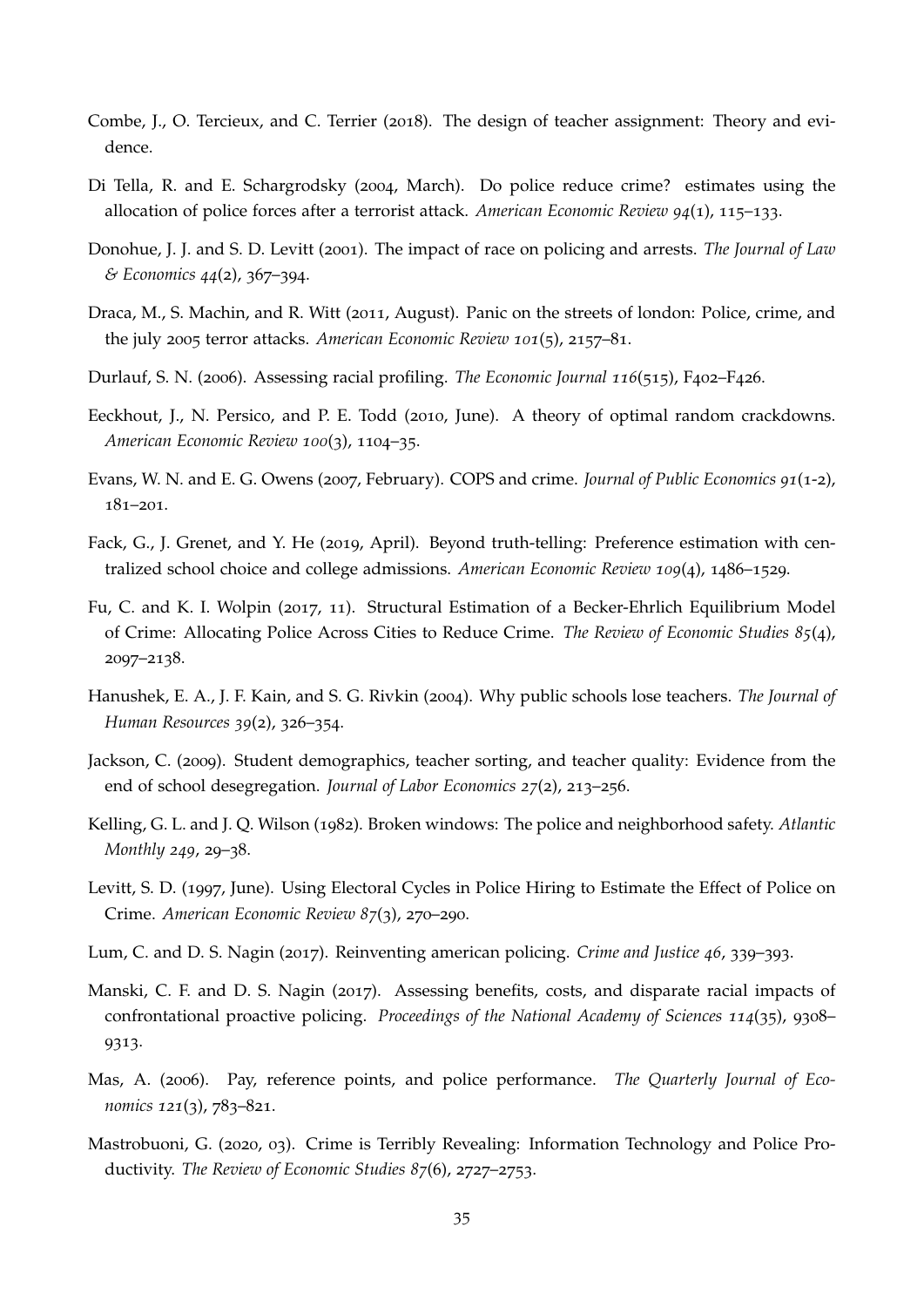- <span id="page-37-8"></span>Matzkin, R. L. (1992, March). Nonparametric and Distribution-Free Estimation of the Binary Threshold Crossing and the Binary Choice Models. *Econometrica 60*(2), 239–70.
- <span id="page-37-9"></span>Matzkin, R. L. (1993, July). Nonparametric identification and estimation of polychotomous choice models. *Journal of Econometrics 58*(1-2), 137–168.
- <span id="page-37-0"></span>McCrary, J. (2002). Using electoral cycles in police hiring to estimate the effect of police on crime: Comment. *American Economic Review 92*(4), 1236–1243.
- <span id="page-37-4"></span>McCrary, J. (2007, March). The effect of court-ordered hiring quotas on the composition and quality of police. *American Economic Review 97*(1), 318–353.
- <span id="page-37-1"></span>Mello, S. (2019). More cops, less crime. *Journal of Public Economics 172*, 174 – 200.
- <span id="page-37-5"></span>Miller, A. R. and C. Segal (2018, 09). Do Female Officers Improve Law Enforcement Quality? Effects on Crime Reporting and Domestic Violence. *The Review of Economic Studies 86*(5), 2220–2247.
- <span id="page-37-10"></span>Pakes, A., J. Porter, K. Ho, and J. Ishii (2015). Moment inequalities and their application. *Econometrica 83*(1), 315–334.
- <span id="page-37-2"></span>Pathak, P. A. (2011). The mechanism design approach to student assignment. *Annual Review of Economics 3*(1), 513–536.
- <span id="page-37-7"></span>Prendergast, C. (2021, February). Drive and wave: The response to lapd police reforms after rampart. Working paper.
- <span id="page-37-6"></span>Rivera, R. (2022). The effect of minority peers on future arrest quantity and quality. Working Paper.
- <span id="page-37-12"></span>Rivera, R. and B. A. Ba (2019). The Effect of Police Oversight on Crime and Allegations of Misconduct: Evidence from Chicago. *SSRN Electronic Journal*.
- <span id="page-37-11"></span>Roth, A. E. and E. Peranson (1999, September). The redesign of the matching market for american physicians: Some engineering aspects of economic design. *American Economic Review 89*(4), 748– 780.
- <span id="page-37-3"></span>Weisburd, S. (2019, 12). Police Presence, Rapid Response Rates, and Crime Prevention. *The Review of Economics and Statistics*, 1–45.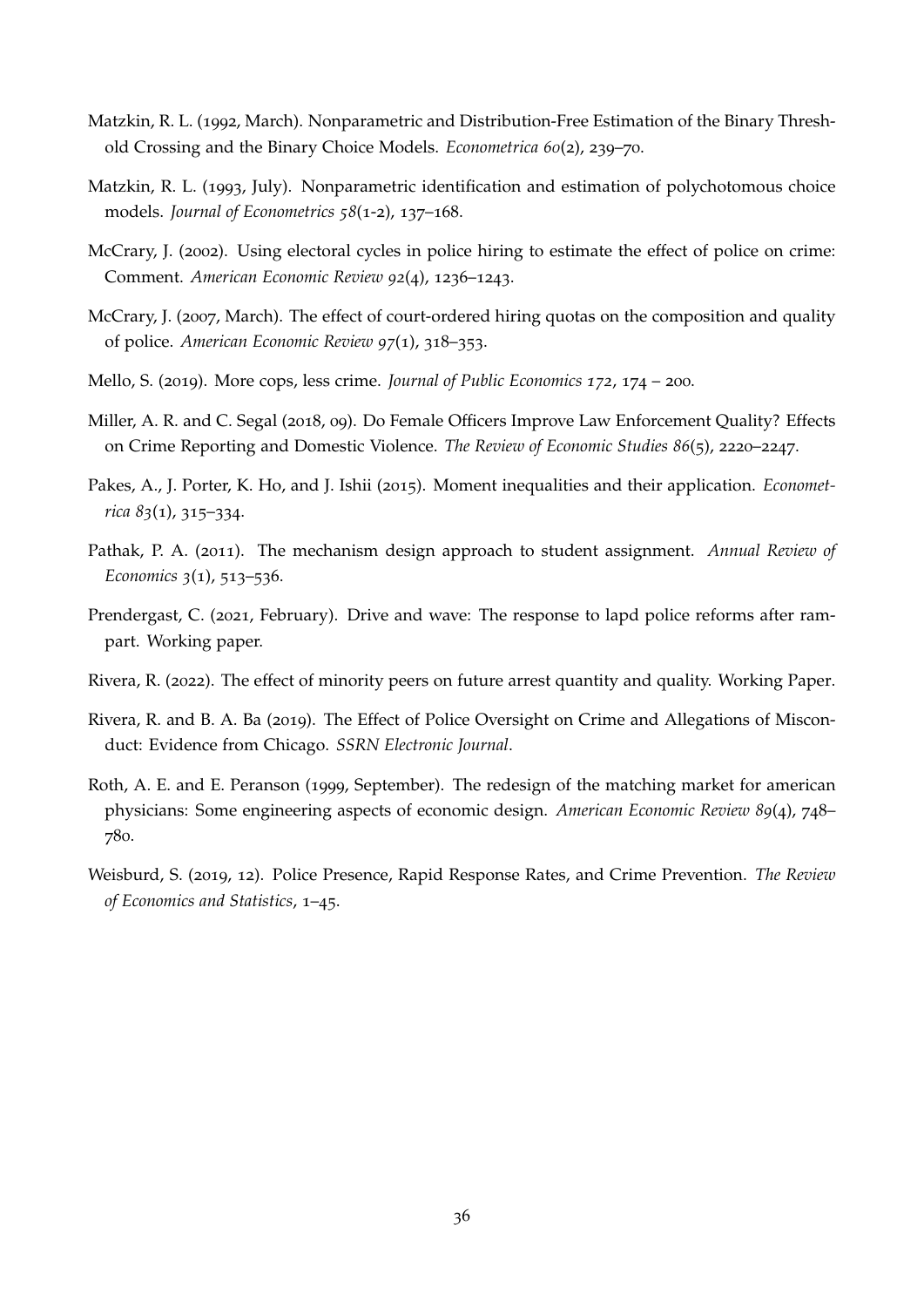## **A Data**

The data for this paper were obtained via Freedom of Information Act (FOIA) requests from the Chicago Police Department, Department of Human Resources, Department of Finance. Additional data were collected from the City of Chicago's open data portal, the decennial US Census 2014, and the American Community Survey.

## <span id="page-38-0"></span>**A.1 Source Data**

We obtained administrative records and information on sworn officers using Freedom of Information Act (FOIA) requests to the Chicago Police Department (CPD) and the city's Human Resources Department. CPD provided rosters of all available officers during our sample period (2007-2017), demographic information (race, gender, and birth year), appointment date, unit assignment history, daily shift and beat assignment histories, arrests, and use of force incidents. The Chicago Department of Human Resources provided data on officers' salary, rank, and pay grade from the collective bargaining agreement (CBA). The information about police officers is supplemented with data on reported crime incidents in the city from 2001 to 2020. The dataset contains the type of crime, the date, and the location of each incident.

## <span id="page-38-1"></span>**A.2 Officer Level Data**

For individual officer analyses, we employ arrest, use of force, and daily assignment data. Arrest data contain arresting officers, arrestees characteristics, arrest date and time, and alleged crime type for all arrests of adults between 2010 and 2019. The use of force data from 2010 to 2018 contains all reported uses of force based on tactical response report (TRR) filings by CPD officers for incidents involving adults, including date and time, subject characteristics, and officers. Daily assignment data includes information on each officer's watch and shift, start and end times, present for duty status, absence information, and assigned beat for all officers working in the geographic units between 2010 and 2017. Essentially this data allow us to observe, for patrol officers in the largest units, precisely when and where (either location or function) they worked each day, as well as their observable actions while they worked.

## <span id="page-38-2"></span>**A.3 Sample Construction**

Our primary sample consists of 16,859 distinct police officers from 2007 to 2017, resulting in a total of 1,550,177 officer-month observations. We restrict our analysis to non-probationary police officers with pay grade D<sub>1</sub> (i.e., a regular patrol or beat officer). According to the CBA and the rosters we have received via FOIA, these officers constitute the vast majority of officers. We further exclude officers who are not assigned to a geographical district, as our analysis focuses on the impact of neighborhood assignment on crime and police-civilian interactions. These sets of restrictions allow us to track patrol officers performing similar tasks and compensation based on the same pay schedule. We limit our analysis to Black, Hispanic, and white officers representing about 97% of the force. Our final sample consists of 1,060,662 monthly officers' assignments. In the initial period,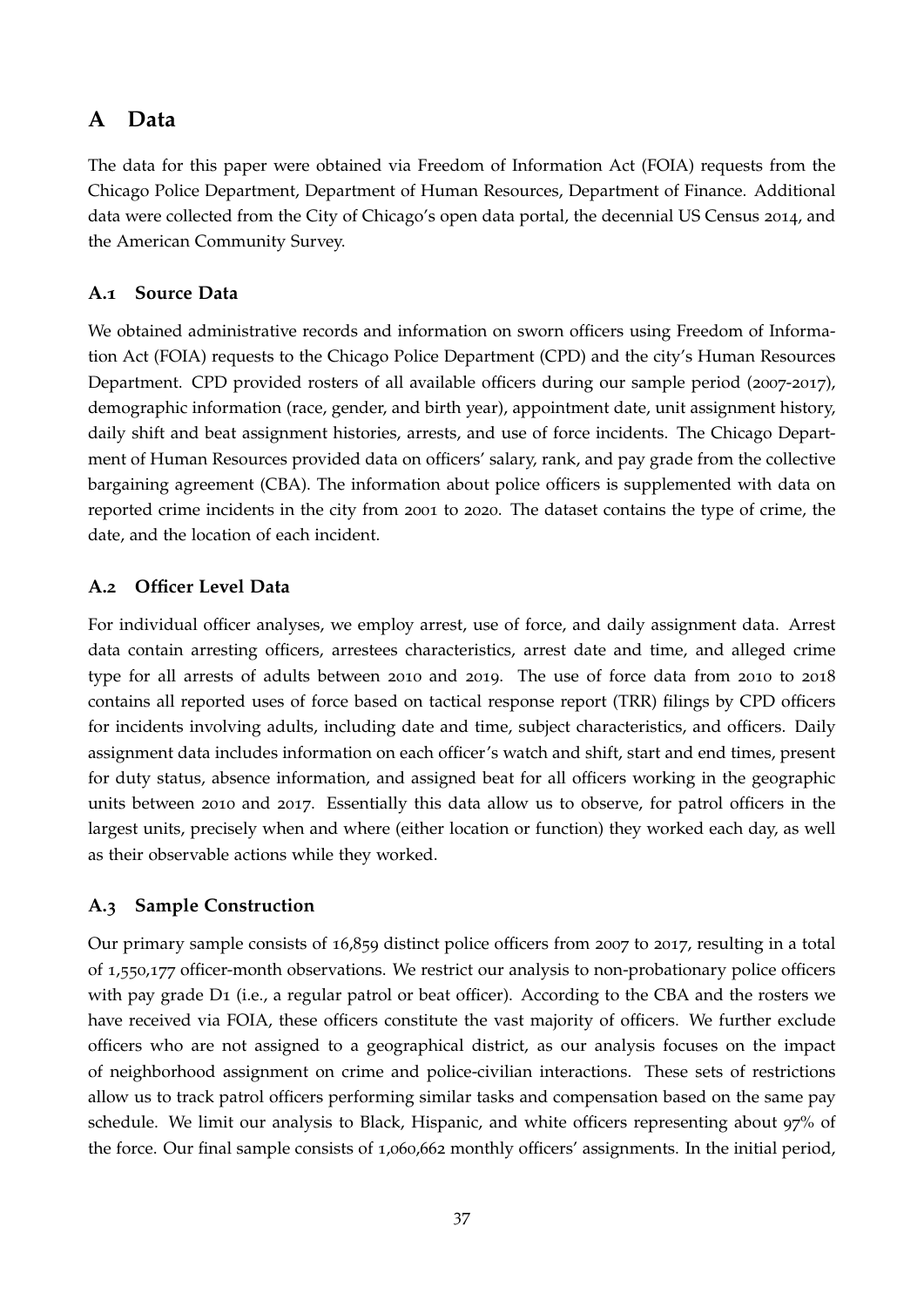our panel includes 8,313 patrol officers. During the study period, 4,531 officers retired, while CPD recruited 3,743 new officers.[39](#page--1-0)

## <span id="page-39-0"></span>**A.4 Crime**

Data from 2001 to the present are publicly available on the City of Chicago's open data portal and were downloaded on August 20th, 2020. This data contains all reported crimes in Chicago, including the date and time, case number, type and description, whether or not it was cleared by arrest, and the coordinates of the crime. This data is aggregated by district, month, and crime type. Crime types are aggregated crime types, including violent (murder, criminal sexual assault, aggrevated assault and battery, robbery, manslaughter,and and simple battery and assault), property (burglary, theft, arson, motor vehicle theft, fraud, stolen property, embezzelment, forgery, vandalism), drug (nonindex drug-related crimes), and other (warrant arrests, traffic crimes, municipal code violations, ...). Effectively, the violent and property crime categories includes all index crimes with the addition of non-index crimes that are relevant, and non-index refers to all other crimes.

**Districts and Populations** Before 2012, there were 25 geographic districts, and three of the smaller districts were absorbed by other districts during 2012, resulting in 22 districts at the beginning of 2013. The 'current' district map was obtained from the open data portal, and the pre-2012 district map was constructed using the Chicago Police Department's 2008 report.

The populations and income of these districts are based on the US 2010 Census populations and 2014 ACS, respectively. First, the pre-2012 map of districts divided into beats was used to aggregate over census tracts, which supplies the populations for pre-2012. A crosswalk was built based on overlapping areas to determine the precise frontier of units in 2012.

**Demographics** Demographic data, such as race, birth year, appointed date, and gender, are contained in multiple files. Individual data sets are merged iteratively to create a reference data set containing the maximal amount of information on individual officers across files. Officers' final demographics, which may be conflicting between files (though this is very rare), are determined by the most common non-missing value across files.

**Salary** Data on officer salary, rank, pay grade, and promotion date were obtained via FOIA request to the Department of Human Resources in 2017. They contain sworn and probationary officer information between 2002 and 2017.

**Earnings** Data on officers' annual earnings (all forms of compensation, including salary and overtime) were obtained via FOIA request to the Department of Finance in 2019.

**Unit History** Data on the history of units in which an officer worked was obtained via FOIA request from the Chicago Police Department in 2020. This data contains the assignment of each officer as well as the start and end date of the assignment.

<sup>&</sup>lt;sup>39</sup>The Chicago Police Department merged a few smaller districts in 2012, reducing the number of districts from 25 to 22. For our analysis, we use the current geographic boundaries to define districts throughout the study period consistently.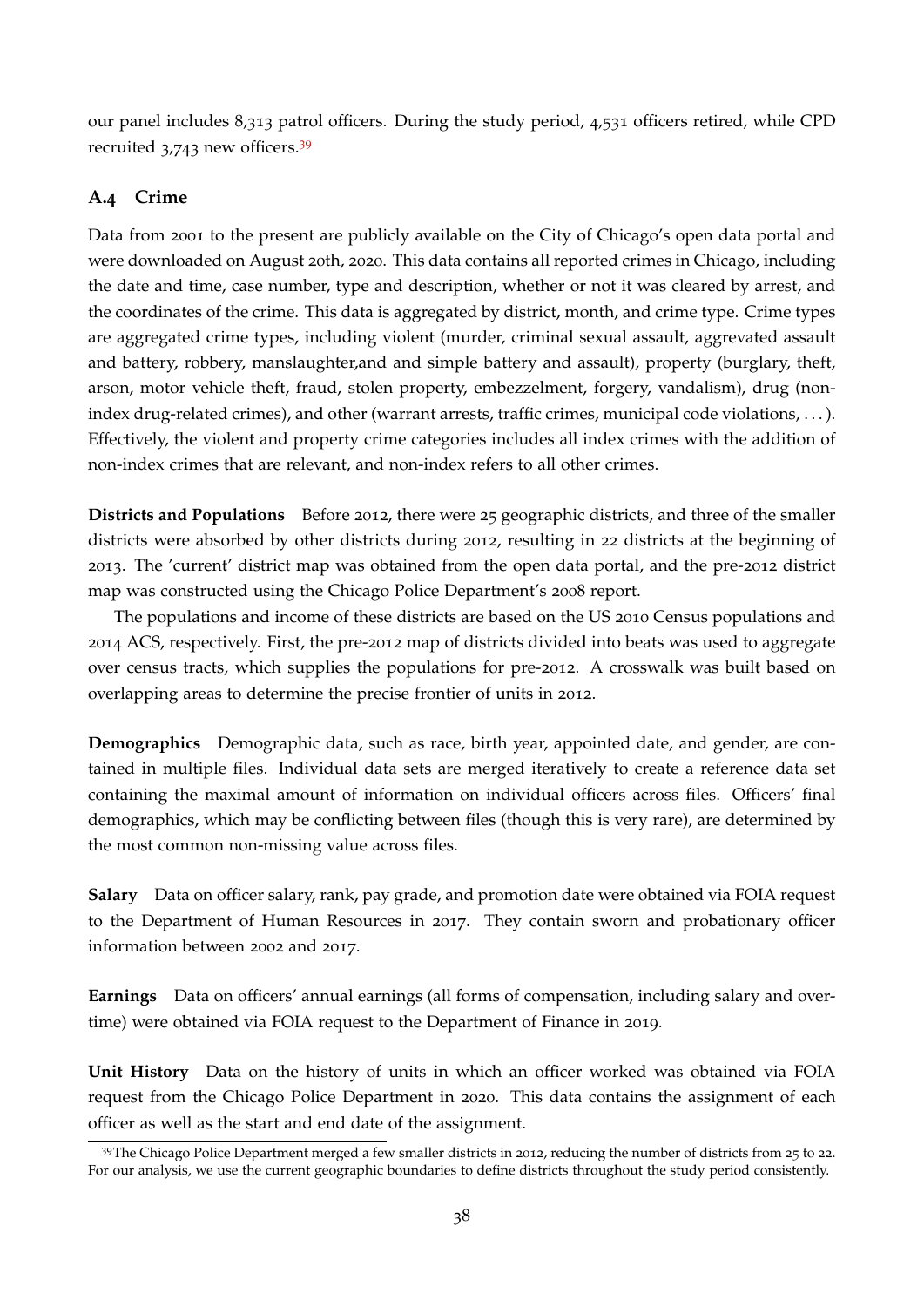**Arrests** Data on all arrests made by Chicago police officers of adults between 2010 and 2019 were obtained via FOIA request to the Chicago Police Department in 2020. This data contains the primary arresting officers, central booking number, arrest date and time, crime type, and arrestee demographics.

**Use of Force** Data on all force use incidents against adults (with known ages) reported by Chicago police officers between 2004 and 2018 were obtained via FOIA request to the Chicago Police Department in 2018. Reports are called Tactical Response Reports (TRR) and contain information on each officer using force, subject race, incident date and time, level of force used, and subject and officer status.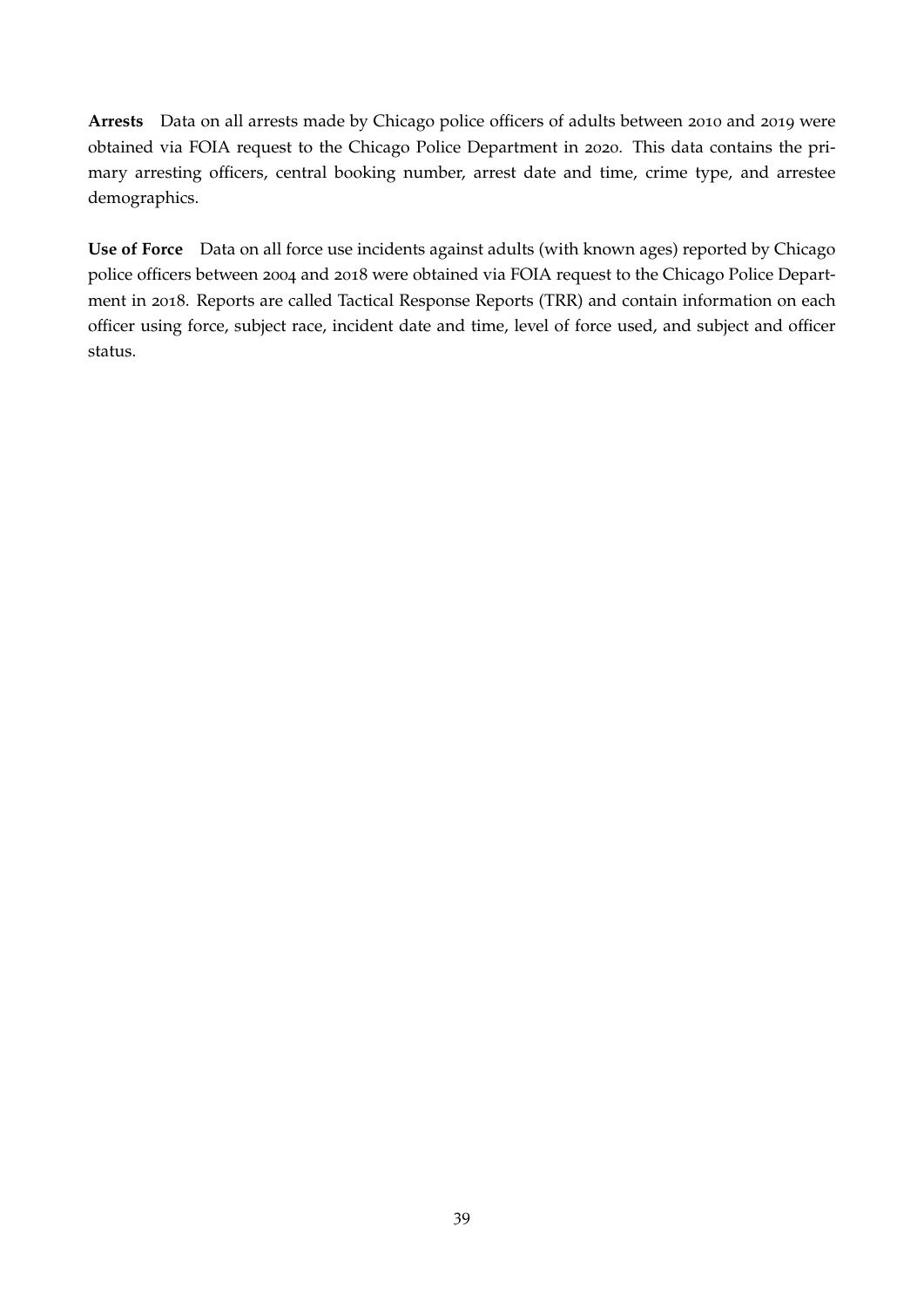# <span id="page-41-1"></span>**B Police, Crime and Segregation in Chicago**

<span id="page-41-0"></span>Figure B.1: Residential Segregation



Notes: This figure shows racial composition of each district based on 2009 boundaries.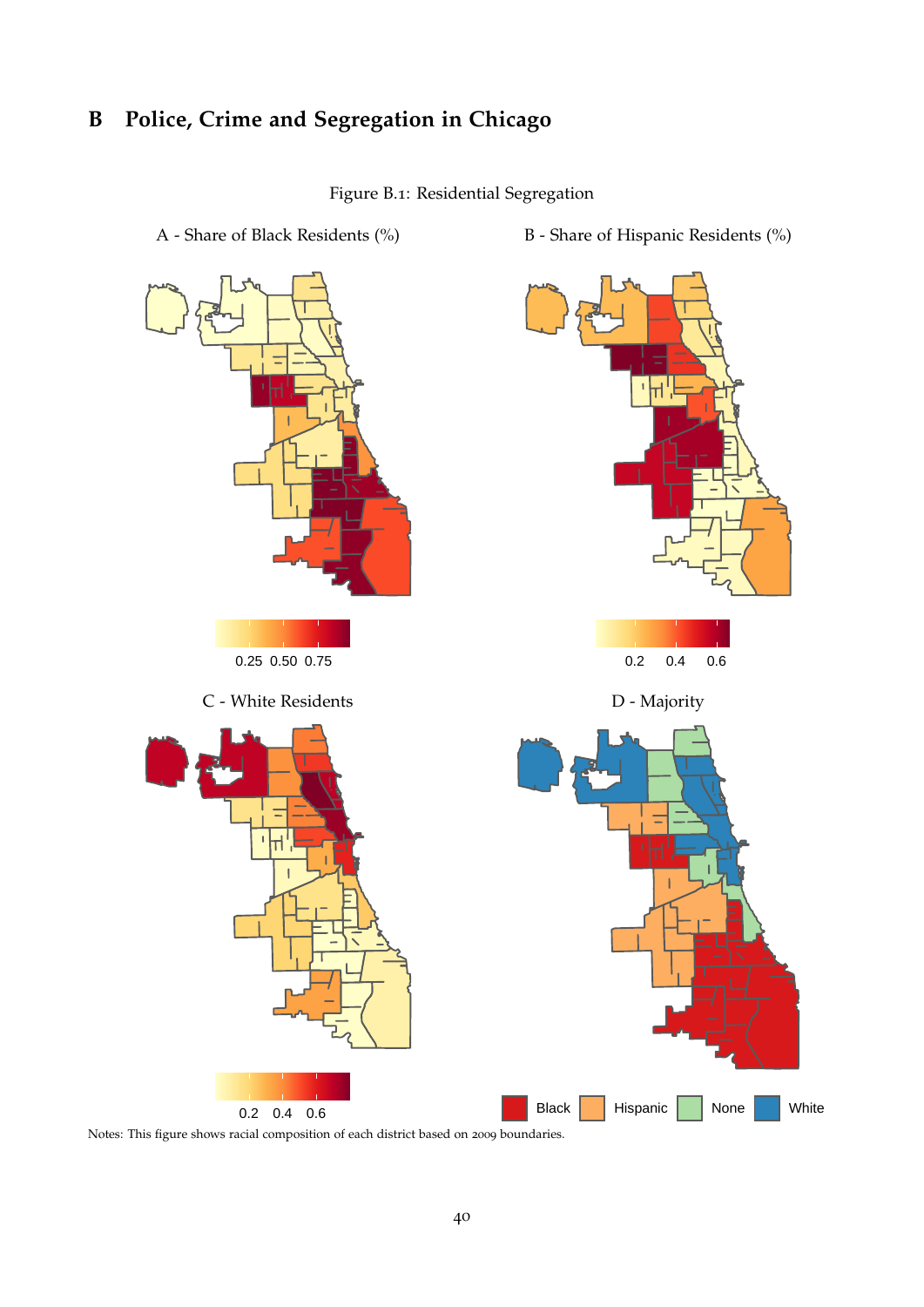## <span id="page-42-0"></span>Figure B.2: Crime Segregation

- A Property Crimes (per 1,000) B Violent Crimes (per 1,000)
- B Violent Crimes (per 1,000)



Notes: This figure shows crime composition of each district based on 2009 boundaries.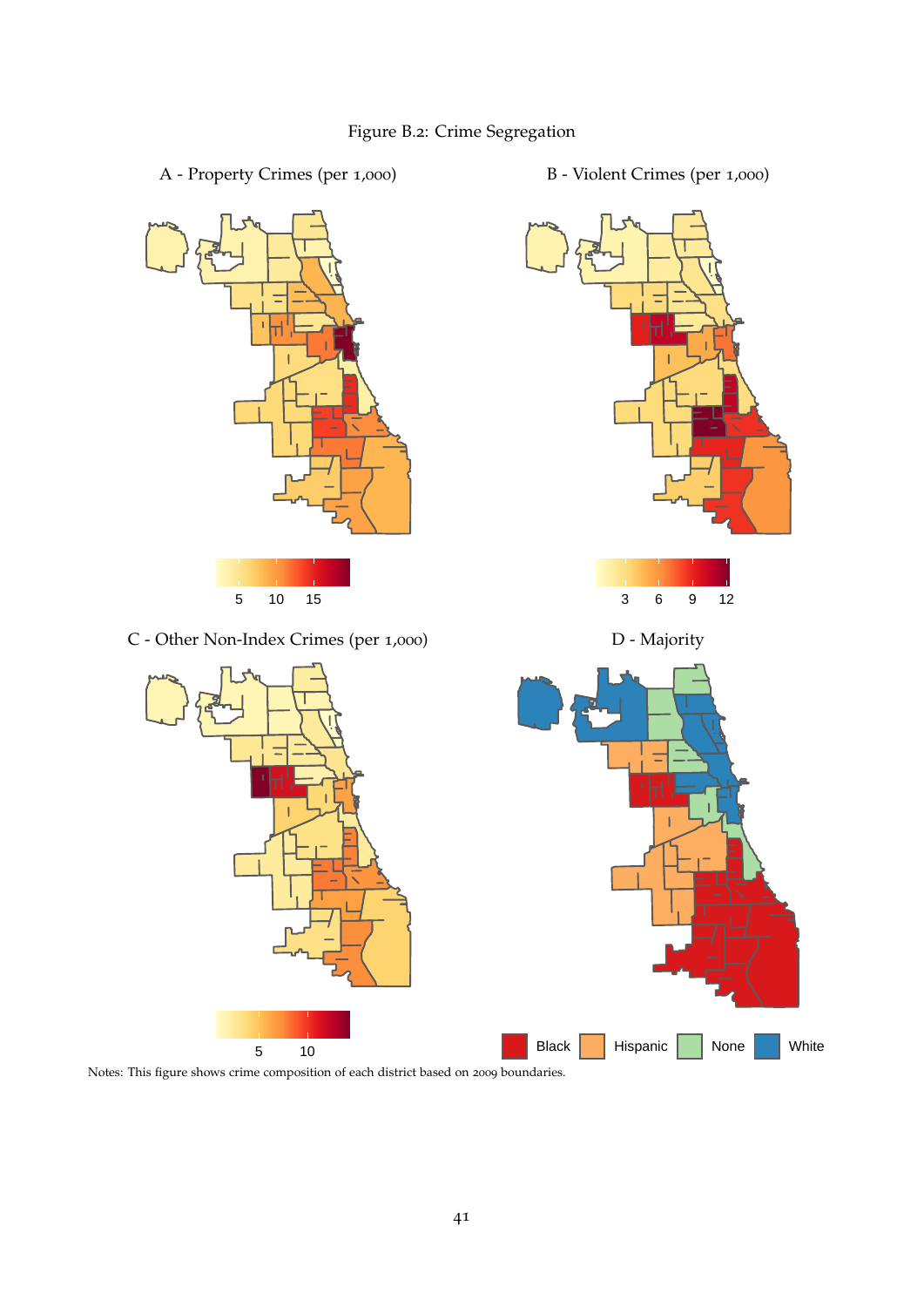## <span id="page-43-0"></span>**C Description of the CPD**

### **C.1 Police Force**

Table [6](#page-43-1) displays the changing composition of the CPD from 2007 to 2017, and can be summarized in three main facts. First, the number of officers in the sample fluctuates from year to year depending on hiring and retirements; however, the force's size declines over the sample period. This decline is due to both increasing retirements and generally lower hiring by the department. As a result, while the share of female officers has remained relatively stable, there has been a decline in Black share and an almost equivalent increase in Hispanic share over the period. Lastly, the mobility rate (likelihood of an officer switching units) fluctuates from 3% to 8%, which is in line with other public servants.[40](#page--1-0)

| Year | Number of       | Retirements | <b>New</b>      | Mobility |       |       | Share of Police Officers |
|------|-----------------|-------------|-----------------|----------|-------|-------|--------------------------|
|      | Police Officers |             | Police Officers | Rate     | Black | Hisp. | Female                   |
| 2007 | 8310            |             |                 |          | 0.30  | 0.18  | 0.26                     |
| 2008 | 8582            | 346         | 616             | 0.05     | 0.29  | 0.19  | 0.26                     |
| 2009 | 8727            | 182         | 521             | 0.06     | 0.29  | 0.20  | 0.26                     |
| 2010 | 8816            | 312         | 281             | 0.06     | 0.29  | 0.20  | 0.26                     |
| 2011 | 8627            | 271         | 112             | 0.06     | 0.28  | 0.21  | 0.26                     |
| 2012 | 8482            | 446         | 127             | 0.08     | 0.28  | 0.21  | 0.26                     |
| 2013 | 8135            | 292         | 104             | 0.03     | 0.28  | 0.21  | 0.25                     |
| 2014 | 7909            | 467         | 76              | 0.03     | 0.28  | 0.21  | 0.25                     |
| 2015 | 8096            | 463         | 661             | 0.08     | 0.26  | 0.23  | 0.24                     |
| 2016 | 7954            | 612         | 310             | 0.05     | 0.26  | 0.24  | 0.24                     |
| 2017 | 7787            | 802         | 433             | 0.03     | 0.25  | 0.25  | 0.24                     |

<span id="page-43-1"></span>

|  | Table 6: Officers' characteristics |
|--|------------------------------------|
|  |                                    |

Notes: This table presents characteristics of CPD officers who have pay grade level "D1".

### **C.2 Officers Over Time**

Figure [C.](#page-44-0)1 displays the changing tenure composition of the force over the sample period. Despite the increasing retirements over time, the force has grown consistently older between 2007 and 2017. Accounting for 25% of the force in 2007, officers with more than 15 years of experience represent 35% of the sample in 2017. While the 11-15 years group has remained roughly constant at about one-fourth of the force, the lack of recruitment in the early 2010s has led to a lower share of lowerexperience (at most ten years) officers in the 2017 sample.

<sup>40</sup>About 8% of teachers move to another school each year according to the National Center for Education Statistics. See https://www.scilearn.com/teacher-turnover/.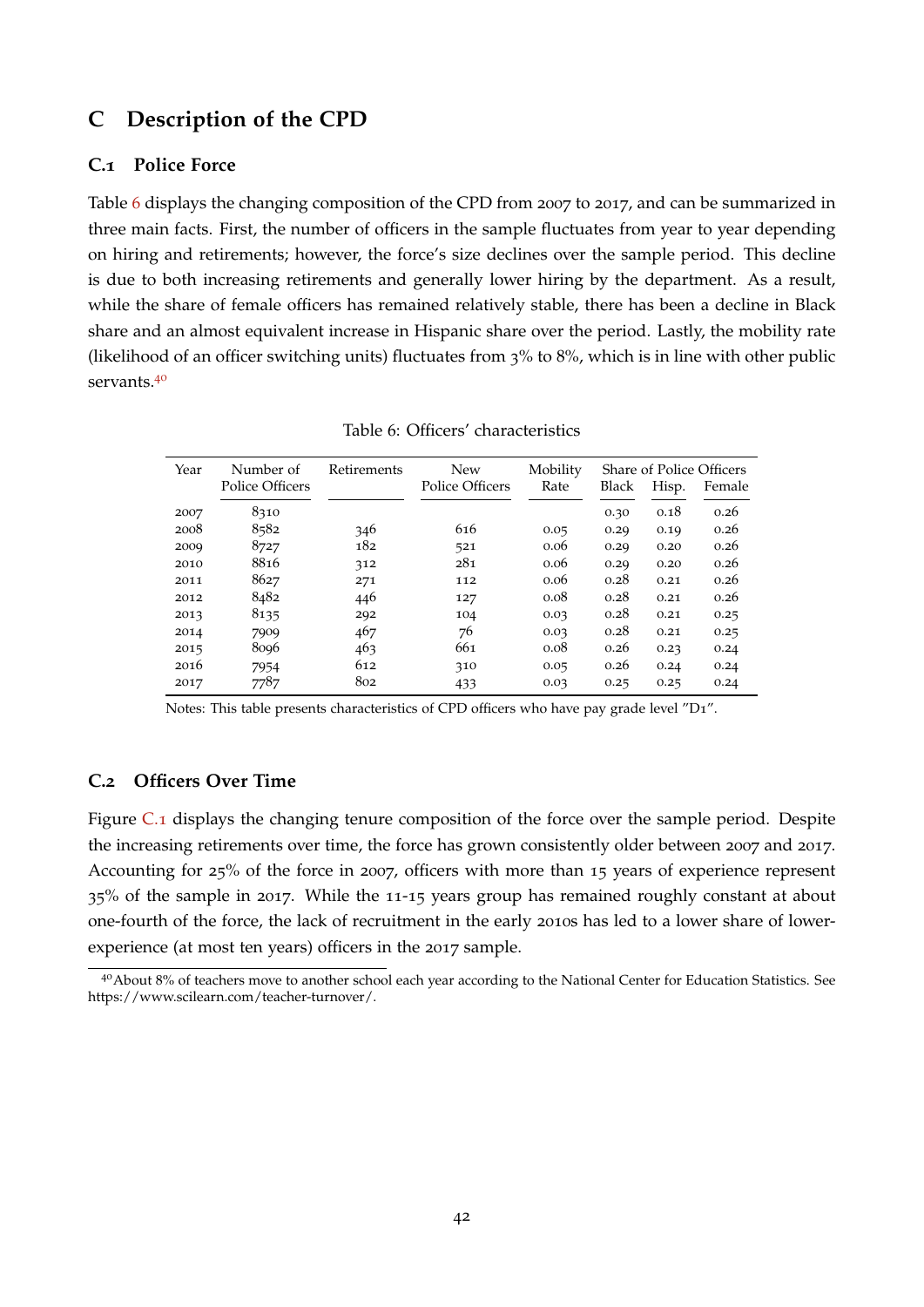

<span id="page-44-0"></span>Figure C.1: Dynamics of Tenure

Notes: This figure displays the changing tenure composition of CPD officers over time.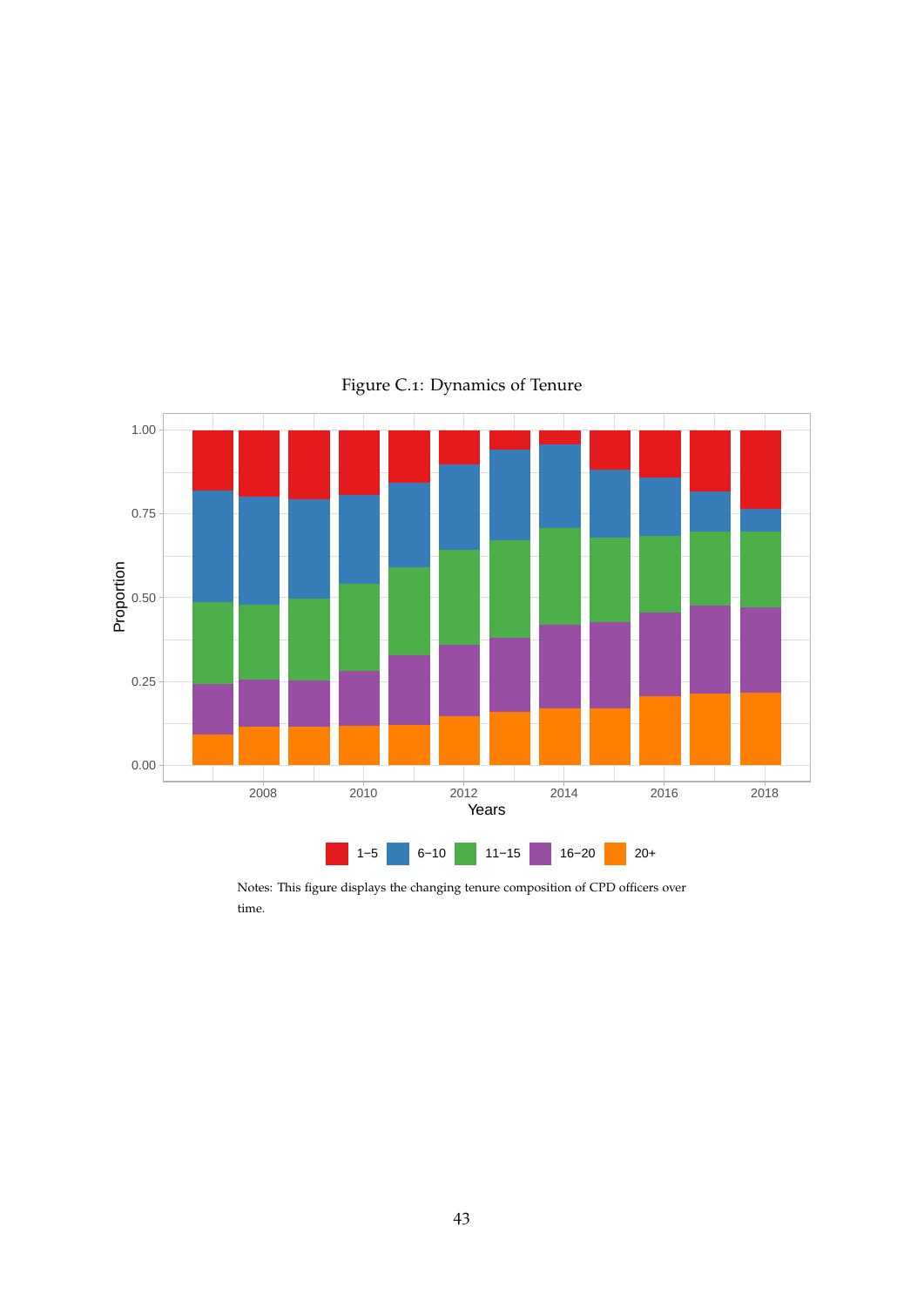<span id="page-45-0"></span>

| Mobility              | <b>Property Crimes</b> | <b>Violent Crimes</b>                                                              |  |
|-----------------------|------------------------|------------------------------------------------------------------------------------|--|
| Status                | Before After           | Before After                                                                       |  |
| N <sub>o</sub><br>Yes |                        | $0.00610$ $0.00609$ $0.00384$ $0.00383$<br>$0.00617$ $0.00631$ $0.00429$ $0.00398$ |  |

Table 7: Characteristics of the Districts Before and After a Move

Notes: This table reports property crime rates and violent crime rates before and after a move.

## **C.3 The Dynamics of Crime**

Then, we consider how crime has changed in Chicago over the same period. Figure [C.](#page-45-1)2 displays the linear trends of crime rates over the sample period for a subset of districts (neighborhoods) in Chicago. The figure shows that while crime decreases everywhere, the declines have been most significant in the more violent neighborhoods. Thus, while crime has been declining in all districts, these changes have generally preserved the relative ranking of violent crime rates, which is important for the simulated IV.

<span id="page-45-1"></span>



 $\sim$   $\sim$ Grand Crossing -Ogden - Wentworth

Notes: This figure displays the linear crime rate trends over the sample period for a subset of districts.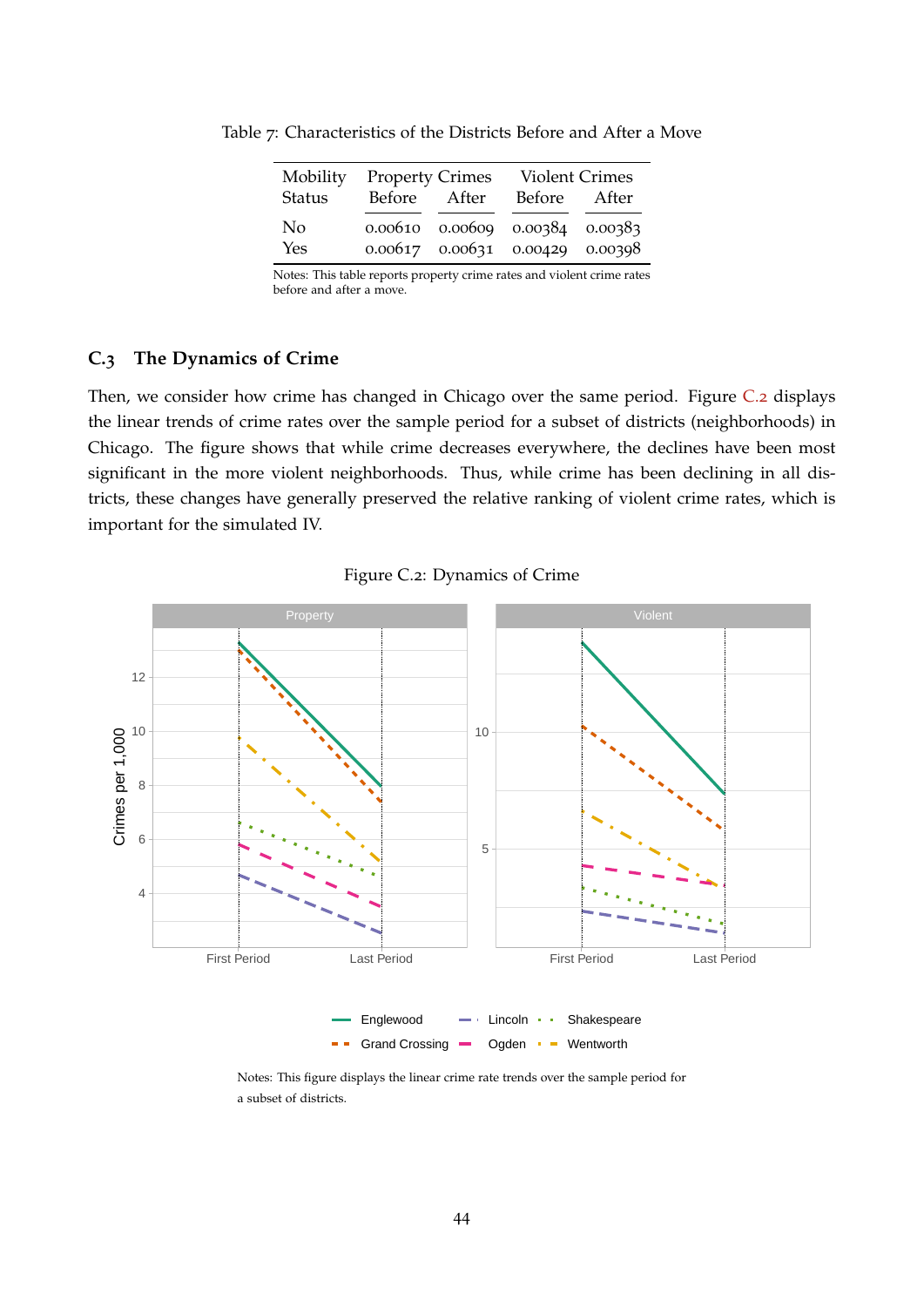# <span id="page-46-1"></span>**D Additional Figures**

| Mobilities | All  |      | Black Hisp. | White |
|------------|------|------|-------------|-------|
| $\Omega$   | 0.68 | 0.68 | 0.68        | 0.67  |
| 1          | 0.21 | 0.21 | 0.21        | 0.22  |
| 2          | 0.07 | 0.07 | 0.06        | 0.07  |
| $2+$       | 0.04 | 0.03 | 0.04        | 0.04  |

<span id="page-46-0"></span>Table 8: Number of Moves

Notes: This table lists the share of officers by officer race and the number of total moves during the sample period.



<span id="page-46-2"></span>Figure D.1: Fixed Effects Estimates by Residential Racial Composition

**Notes:** This box plot depicts district fixed effects by officer race. Boxes represent the 25th and 75th percentile, while whiskers represent the min and max.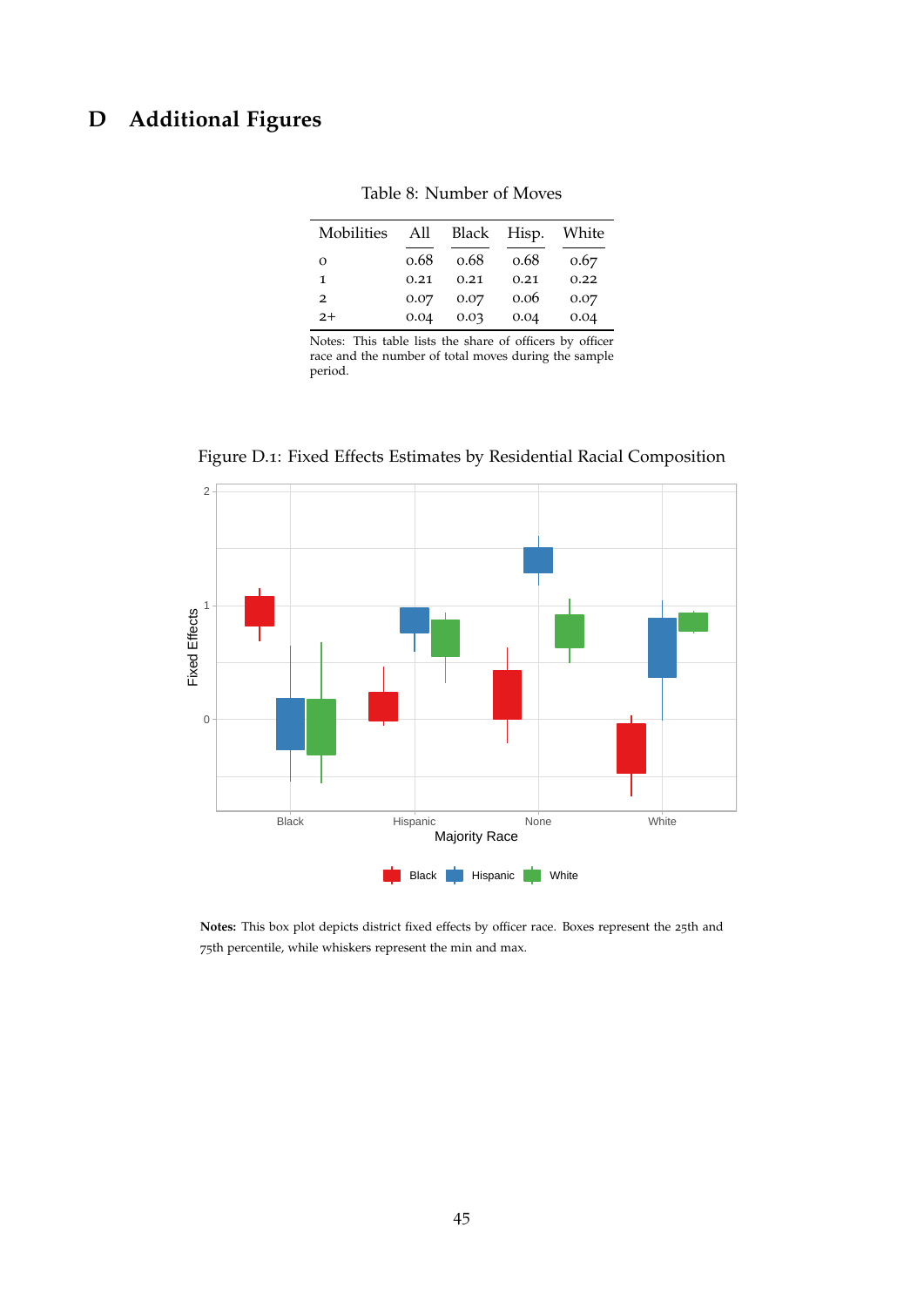

<span id="page-47-0"></span>Figure D.2: Utility Decomposition

Notes: This figure displays the wage schedule and normalized officer utility by officer tenure. The wage schedule set forth in the CBA ensures that officers receive higher wages as they gain more experience, as evidenced by the blue step-wise pattern. However, the steeper red line makes clear that officers also receive a sizeable non-pecuniary benefit from the ability to transfer to more preferable districts as they gain seniority.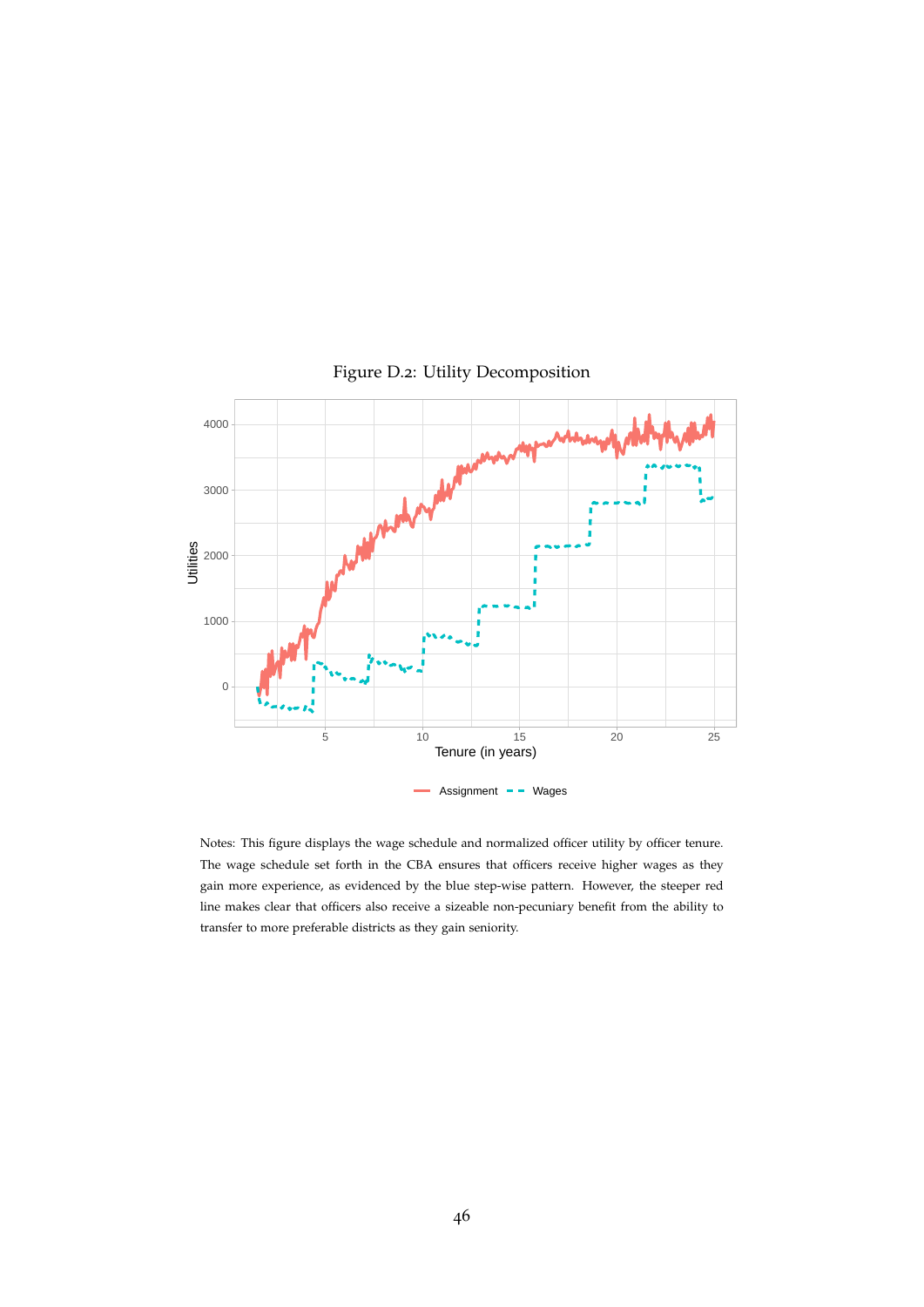<span id="page-48-0"></span>

Figure E.1: Crime Production Function Fit (Simulated IV)

**Notes:** This figures displays the fit of the simulated IV. The gray dashed line is a 45-degree line.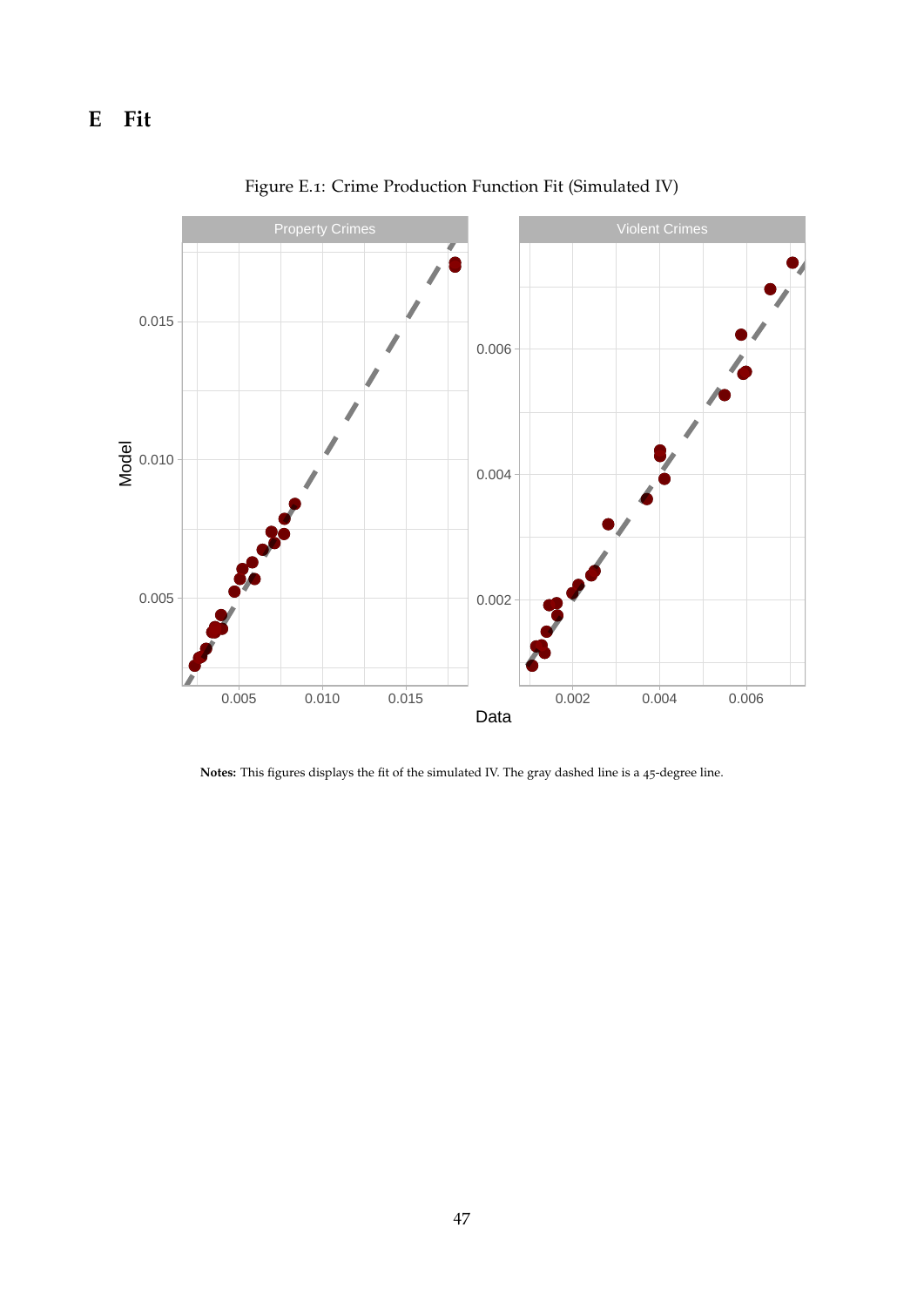## <span id="page-49-0"></span>**F Verification of Calendar System**

In this section, we provide additional tests for whether the CPD rotational calendar is actually abided by in practice and that the composition of officers on a specific day is not driven by self selection patterns which would bias our identification of more tenured officers could choose not to work on days they believe to be high crime on short notice.

There are multiple ways to test the validity of the calendar assignment system. First, ignoring the rotations with 3-day weekend rules (much less common than 4-2 DOGs), vacation days, etc., most officers officers work 4 of every 6 days. In line with this, the likelihood an officer in the data who is working on a specific day of the week is working on that day of the week next week is 67% (65% for officers working as beat officers on a given day). Second, the 4-2 schedule is by far the most common working pattern in the data: 54% of observations in the data belong to a 4-2 spell alone, with the next most common being  $5-2$  and  $4-3$  spells (at  $7\%$  and  $3\%$  respectively).

We test for violations of this system, ensuring that the calendar is abided by in practice, and more experienced officers cannot induce variations away from this schedule or self-select in and out of working certain days or shifts.

|                    |                   | DoW Next Week     | N. Days                 | Start Hr.   | End Hr.<br>Watch Dur.<br>(6)<br>(5)<br>$\left( 4\right)$<br>$0.052***$<br>$-0.003***$<br>(0.000)<br>(0.000)<br>8.95<br>13.5<br>11.7<br>8421366<br>8421366<br>Watch<br>Watch<br>PO-Day<br>PO-Day |  |
|--------------------|-------------------|-------------------|-------------------------|-------------|-------------------------------------------------------------------------------------------------------------------------------------------------------------------------------------------------|--|
|                    | $\left( 1\right)$ | $\left( 2\right)$ | $\left( 3\right)$       |             |                                                                                                                                                                                                 |  |
| (Intercept)        | $0.645***$        | $0.540***$        |                         |             |                                                                                                                                                                                                 |  |
|                    | (0.000)           | (0.001)           |                         |             |                                                                                                                                                                                                 |  |
| Tenure             | $0.002***$        | $0.000***$        | $-0.005***$             | $-0.035***$ |                                                                                                                                                                                                 |  |
|                    | (0.000)           | (0.000)           | (0.001)                 | (0.000)     |                                                                                                                                                                                                 |  |
|                    |                   |                   |                         |             |                                                                                                                                                                                                 |  |
| Mean DV            | 0.673             | 0.545             | 15.9                    |             |                                                                                                                                                                                                 |  |
| N Obs.             | 8354098           | 3258457           | 528803                  | 8421366     |                                                                                                                                                                                                 |  |
| FE                 |                   |                   | YM                      | Watch       |                                                                                                                                                                                                 |  |
| Level:             | PO-Day            | PO-Day, Beat PO   | PO-YM                   | PO-Day      |                                                                                                                                                                                                 |  |
| $R^2$ (proj model) | 0.001             | 0.000             | 0.018<br>0.002<br>0.000 | 0.003       |                                                                                                                                                                                                 |  |

#### <span id="page-49-1"></span>Table 9: Verification of Calendar System

∗∗∗ *p* < 0.01; ∗∗ *p* < 0.05; <sup>∗</sup> *p* < 0.1

Notes: This table displays the associations between officer tenure and various outcomes related to working schedule and duration using the daily assignment data. Column (1) and (2) display the effect of tenure on the likelihood of working the following week on a given day conditional on working that day in the current week (e.g., if the officer worked this Monday, the likelihood they will work the next Monday). Column (1) is for all police officers, and Column (2) is for officers working a beat officers on a given day. Column (3) is at the officer-year-month level and the outcome is the number of days an officer works in given month, including year-month fixed effects; Columns (4)-(6) are at the officer-day level with watch (shift) fixed effects to correct for fixed differences, and the outcomes are starting hour, ending hour, and watch (shift) duration.

Table [9](#page-49-1) displays various regressions testing the calendar's implications. Our main assumption is that if officers could select out of working on specific days and this was related to seniority, then tenure should be related to deviations from the calendar system.

Column (1) displays a regression of officer tenure on the likelihood of working the following day of week (e.g., working next Monday given the officer worked this Monday). The coefficient on tenure is 0.3% of the intercept, and the  $R^2 = 0.0009$ . Column (2) displays the same but only for shifts as beat officers (e.g., likelihood of working as a beat officer the next Monday given working as a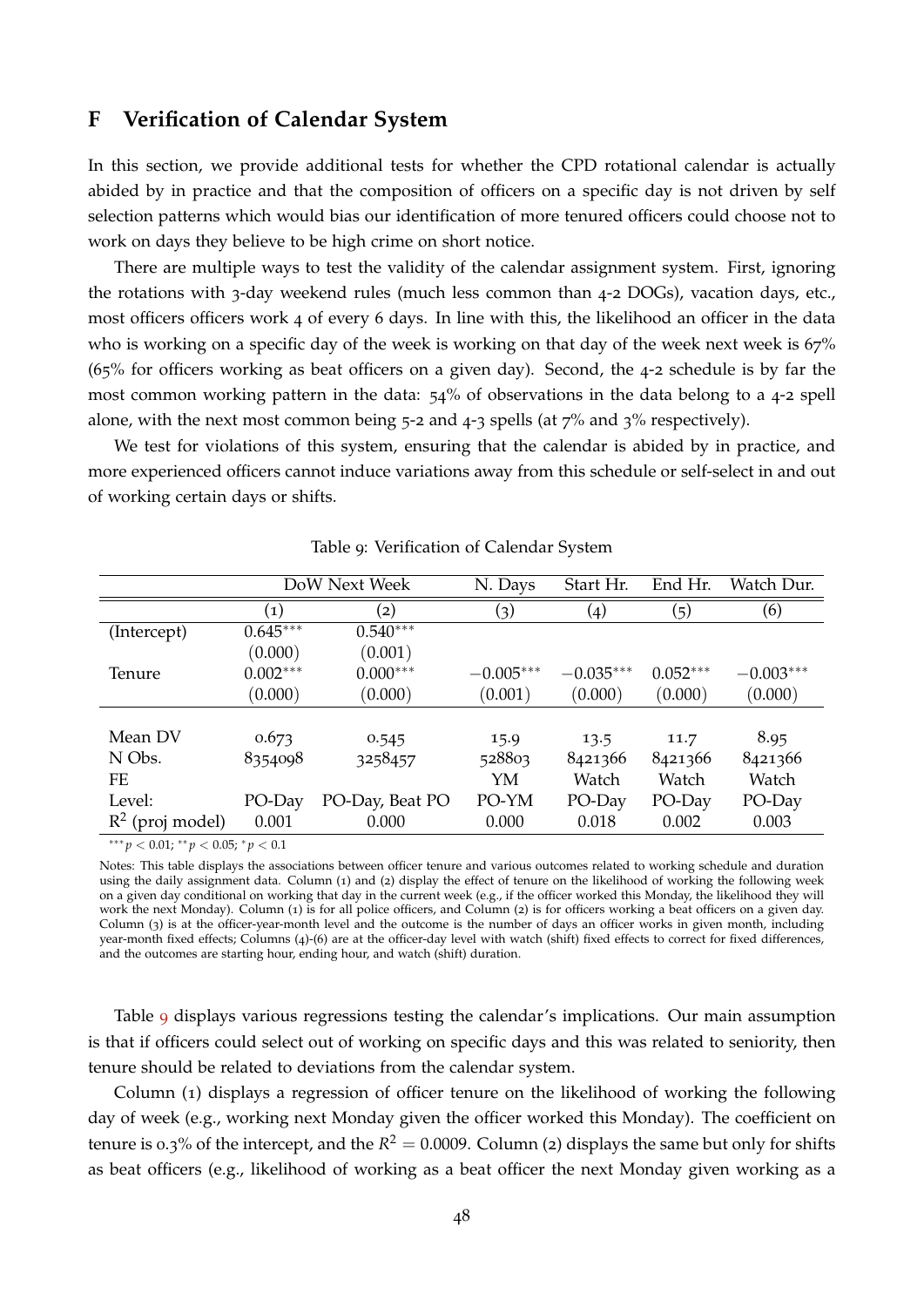beat officer this Monday), and the coefficient is 0.01% of the intercept with  $R^2 = 0.00003$ . Essentially, tenure has no economically significant relationship with deviations from the main 4-2 pattern for all officers and those working as beat officers on a given day. Column (3) displays a regression of tenure on the number of days an officer works in a month; again, tenure has an economically insignificant effect and explains virtually none of the variation.

Though tenured officers still abide by the schedules and rotation, and thus cannot select their working days based on short-run crime trends, we may be concerned, however, that more tenured officers are able to choose how long or what times the work regardless of their watch assignment and DOG. Columns (4)-(6) display the results of regressions of tenure on start hour, end hour, and duration. Overall, tenure has an economically insignificant effect on each of these outcomes.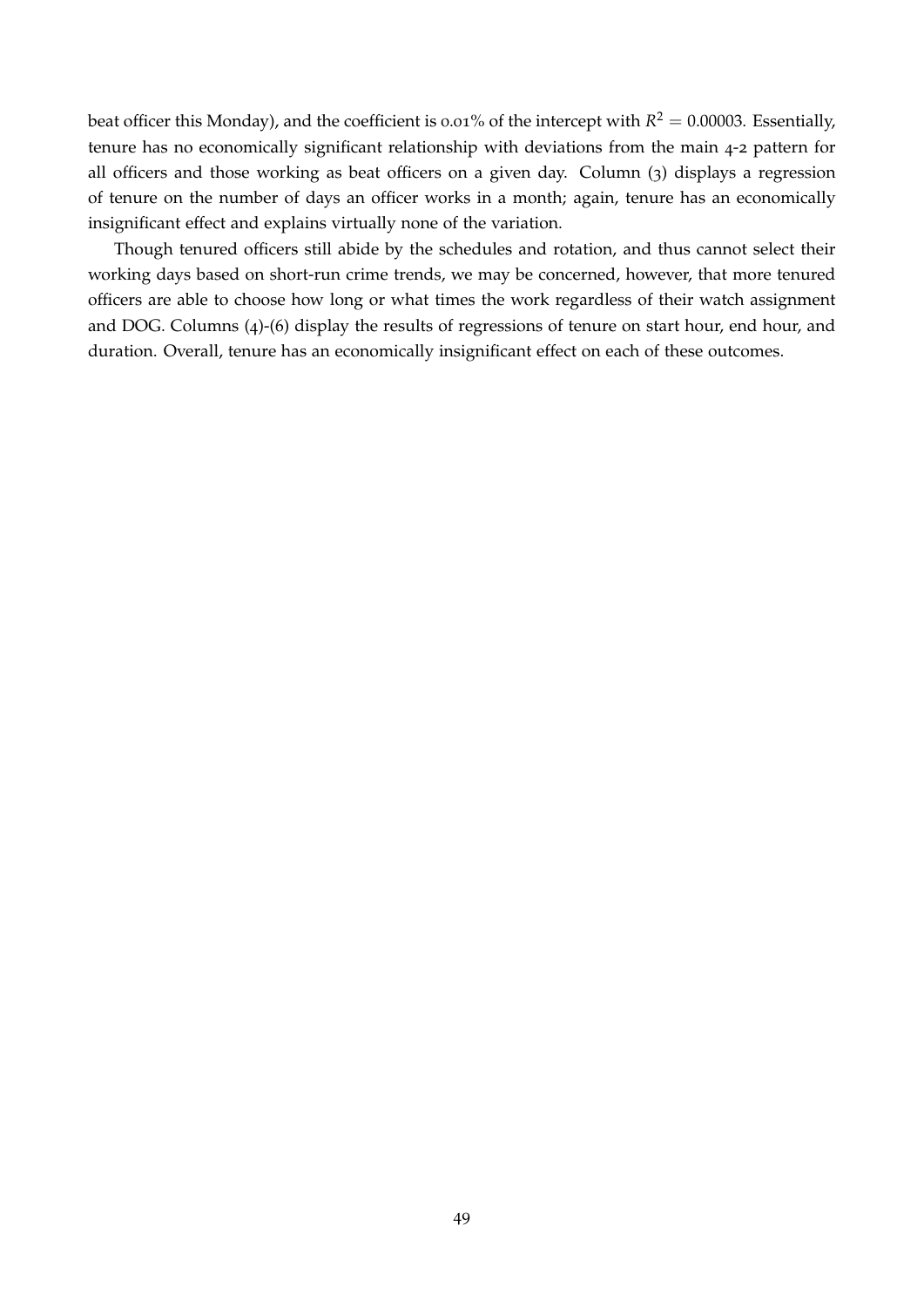|                   |                              |                              | <b><i>JANUARY</i></b>                        |                        |                              |                         | MAY               |                                                                   |                                                       |                      |                                                                            |                                 |                                |                             | <b>SEPTEMBER</b>                      |                      |                                       |                               |                        |                                   |
|-------------------|------------------------------|------------------------------|----------------------------------------------|------------------------|------------------------------|-------------------------|-------------------|-------------------------------------------------------------------|-------------------------------------------------------|----------------------|----------------------------------------------------------------------------|---------------------------------|--------------------------------|-----------------------------|---------------------------------------|----------------------|---------------------------------------|-------------------------------|------------------------|-----------------------------------|
| <b>s</b>          | м                            | п                            | w                                            | п                      | Е                            | s                       | s                 | Ħ                                                                 | т                                                     | w                    |                                                                            | 86-75-8                         | s<br>$H$ <sup>B</sup>          | s                           | м                                     |                      | W                                     |                               | Е                      |                                   |
|                   |                              |                              |                                              | magnesis               | $\overline{\mathbf{z}}$<br>× | 3                       |                   |                                                                   |                                                       |                      |                                                                            | .<br>6.86                       | 2<br><b>HL</b> 60              |                             |                                       | 1212                 |                                       | $\bullet$                     | 4                      | 5                                 |
|                   | . 5 .                        | 6                            |                                              | 8 .                    | 8.13-21<br>۰ و               | 12.12.<br>10            | H.A.B<br>3        | 870 H                                                             | $4 \cdot 5$                                           |                      | <b>MANISE</b><br>$6 - 7$                                                   | 5, 56, 78<br>.8.                | kT<br>8.711<br>9               | <b>16 N.Y.</b><br>6         | $\overline{11}$<br>$N \wedge N$<br>7. | 14<br>* 8            | 9                                     | 16.01<br>10٠                  | 8.884<br>$-11$         | 12                                |
| n n<br>11         | -12 -                        | .13                          | $RBA$ 54<br>z                                | $15 -$                 | $\cdot$ 16 $\cdot$           | N'di<br>17              | 36,737<br>10      | <b>R88</b><br>.11.                                                |                                                       | $.12 - 13$           | 15.04.25                                                                   | 34.76.61<br>$14 \cdot 15$       | 16.16<br>16                    | 16.24.86<br>13              | $-14$                                 |                      | $\cdot$   • 15 $\cdot$   • 16 $\cdot$ | 36,25.6<br>.17.               | $-18$                  | 19                                |
| 18                | 44.43                        | 45.46<br>20.                 |                                              | 61 82<br>作用子<br>$22 -$ | \$3.85<br>$86-293$<br>23.    | 83 4H<br>\$9.00.0<br>24 | $36.00 - 2$<br>17 | 63.64<br>76.25.5<br>.18.                                          |                                                       |                      | 8825.06<br>$\cdot$ 19 $\cdot$ 20 $\cdot$ 21 $\cdot$ 22 $\cdot$             | BmB                             | 61.48<br><b>NO</b><br>65<br>23 | 5.0.15<br>20                | <b>ISAA</b><br>24<br>$-21$            | mass se manier       | <b>WISSIM</b><br>$22 \cdot 23$        | 653                           | 5.15<br>24.25          | 48<br>26                          |
| ×<br>10K<br>25    | 26-                          | 12.85.9<br>.27.              | 54<br>$28 -$                                 | \$4.75.26<br>29.       | 14 8 8 8 8<br>30-            | 18.61<br>31             |                   | $24$ $\frac{11}{2}$ $\frac{13}{2}$<br>$25^{\circ}$                | 10.00<br>.26                                          | n n n! n             | $.27 - 28 - 29$                                                            | $2.56$ 31<br><b>TRAIN</b>       | 144<br>K4<br>76.38<br>30       | 27                          | .28.                                  | $29 -$               | 504                                   |                               |                        | 66                                |
|                   |                              |                              | <b>FEBRUARY</b>                              |                        |                              |                         | 31"               |                                                                   |                                                       | <b>UNI</b>           |                                                                            |                                 |                                |                             |                                       |                      | <b>OCTOBER</b>                        |                               |                        |                                   |
| s                 | M                            | T                            | W                                            | τ                      | F                            | s                       | s                 | M<br>14-75-19                                                     |                                                       | W.                   | T.<br>soals eas a son a sa                                                 | п                               | 'S                             | $\mathbf{s}$                | M                                     | $\pi$                |                                       |                               | F                      | $\sf s$                           |
| 1                 | 2.                           | 3 <sup>o</sup>               |                                              | 5<br>7575.00           | 6<br>$n \times n$<br>54.7    | 7<br>64 14763           | 79.75.5           | 1.1<br>$n \approx n$<br>$5 - 4$                                   | $^{4.5}$                                              | $\overline{n}$       |                                                                            | 4 - - 5 -                       | 6<br>$\overline{1}$            |                             |                                       | 51/3                 |                                       | $\cdot$ 1<br>$\star$          | $\cdot$ 2              | з                                 |
| 8                 | ٠ و                          | .10 <sub>°</sub><br>65.64    | - 11                                         | œ.                     | $13 -$                       | 14                      | 7                 | 8.                                                                |                                                       |                      |                                                                            | . 12                            | 13                             | 4                           |                                       | $.5 - 6 -$           | .7.                                   | 8                             | - 9                    | 10<br>44.0                        |
| 300<br>15         | <b>A</b> Co.                 | .17<br>ie ca                 |                                              | n(n)<br>18.019.20      | $-100A$<br>$-0.4$            | B.M<br>21<br>۰ü         | 14                | 1225.3<br>.15.<br>241                                             | 14<br><sup>1</sup> 16<br>63.64                        | .17.                 | <b>D/MT</b><br>· 18 ·                                                      | 5607<br> • 19                   | n <sub>n</sub><br>20<br>i ai   | <b>KNT</b><br>11            | 36.23.75<br>$\overline{a}$            | 79.8.22<br>$12 - 13$ | 8.01<br>.14.                          | B(2)<br>.15.                  | .16<br>8.14            | 17<br>48                          |
| 7.843<br>22       |                              | 54                           | $-23 - 24 - 25 - 26$                         | 2526.8                 | <b>AGS</b><br>$-27-$         | <b>19 (1753)</b><br>28  | 21                | 144                                                               | $22 \cdot 23 \cdot 24 \cdot 25 \cdot 26$              |                      |                                                                            |                                 | $\overline{1}$<br>27           | 18                          | .19.<br>o a                           | -20<br>4544          | 21                                    | 24                            | $-23-$<br>66.41        | 24                                |
|                   |                              |                              |                                              |                        |                              |                         | 28                |                                                                   | $.29 - 30$                                            |                      |                                                                            |                                 |                                | n <sub>n</sub><br>25        | 5.58<br>$-26$                         | - 21                 | $\overline{1}$<br>28,                 | 29.                           | $-30$                  | $\overline{a}$<br>31              |
|                   |                              |                              | <b>MARCH</b>                                 |                        |                              |                         |                   | i di l<br>65.66<br><b>JULY</b>                                    |                                                       |                      |                                                                            |                                 |                                | EMB<br><b>NOV</b><br>l al m |                                       |                      |                                       |                               | u u                    |                                   |
| $\mathbf{s}$      | M                            | Ŧ                            | w                                            |                        | F                            | s<br>81.22              | $\mathbf{s}$      | M<br>$\overline{\mathbf{s}}$<br>т<br>w<br>F<br><b>NYSIL</b><br>58 |                                                       |                      |                                                                            |                                 |                                | w<br>s<br>м<br>T<br>×<br>Е  |                                       |                      |                                       |                               | <b>s</b>               |                                   |
| 1<br>8.19 8       | $\mathbf{r}$<br><b>1315W</b> | з<br>$1576/75$ 85            |                                              | <b>KNIF</b>            | $-6$<br><b>NOR</b>           | 7<br>M.E. E             | $n \leq n$        | 39,74,25<br>k.r                                                   |                                                       |                      | 2<br>18.05                                                                 | -3<br>79.74.                    | 4<br><b>With</b>               | 1                           | $\overline{\mathbf{z}}$               | - 3<br>٠<br>73.14    | 4<br>٠                                | 5                             | 6                      | 7                                 |
| 8                 |                              | $9 \cdot 10$                 | m                                            | $4.12 -$               | $-13-$                       | 14                      | 5                 | .6.1                                                              | $+7+$                                                 | $B$ <sup>*</sup>     | ۹                                                                          | $-10$                           | 11                             | 8                           | ۰9<br>15-68                           | 10۰                  | Ħ                                     | 12                            | $13 -$                 | 14<br>u es                        |
| <b>WAIR</b><br>15 | $.16 - 17$                   | <b>60810 00810 0</b>         | 18                                           | 14.75-76<br>19.        | 79.06M<br>.20                | <b>JR 277</b><br>21     | 14.75.00<br>12    | 14<br><b>WARN</b> EAST                                            | B/IB<br>$-13 - 14$                                    | MAI.                 | .15.016.<br>\$5.64                                                         | .17.<br>68.65                   | 19.36<br>18<br>166             | 0.61<br>15                  | <b>'16</b><br>me:                     |                      | 6145                                  | 19<br><b>BM</b>               | 20<br>An.              | $\overline{u}$<br>21<br><b>MA</b> |
| 38.52.5<br>22     |                              | 43.64                        | $23 \cdot 24 \cdot 25 \cdot 26$              | tian                   | 34.81.8<br>.27.              | n n<br>14<br>28         | 75.19.29<br>19    | 44 NAM 14<br>۵۵۰-                                                 | n.m<br>$\cdot$ 21 $\cdot$                             | $45 - 8.016$<br>.22. | natz is<br>$\overline{M}$<br>$23 -$                                        | 3.518<br>$-24$                  | n <sub>0</sub><br>$38 -$<br>25 | $\overline{nn}$<br>22       | $\overline{11}$<br>$-23-$             | $-24$                | .25                                   |                               | $27-$                  | $34 - 88$<br>28                   |
| <b>ANN</b><br>29  | <b>N.H.H.I.I.</b>            | <b>Walker</b><br>$-30 - -31$ |                                              |                        |                              |                         | 39.75.3<br>26     | <b>10.04.05</b><br>$-27-$                                         | $-28$                                                 | 29                   |                                                                            | ti-68<br>30 · · 31 ·            | a ti                           | 29                          | ir sa<br>$-30$                        |                      |                                       |                               |                        | 48.63                             |
|                   |                              |                              | <b>APRIL</b>                                 |                        |                              |                         |                   |                                                                   |                                                       | <b>AUGUS</b>         | гτ                                                                         |                                 |                                |                             | ä40                                   |                      | <b>DECEMBER</b>                       |                               |                        |                                   |
| $\mathbf{s}$      | м                            |                              | W                                            |                        | F                            | s                       | $\mathbf{s}$      | м                                                                 |                                                       | w                    | π                                                                          | л                               | $\mathbf{s}$<br>T              | s                           | M                                     |                      | w                                     |                               |                        | s<br>$\overline{\phantom{a}}$     |
| 35.8              | <b>NAME</b>                  |                              |                                              | $1 - 2 - 3$<br>nan     | <b>15.75.M</b>               | 75.54.7                 | 2                 | $3 \cdot \cdot$<br><b>A.IS.P</b>                                  |                                                       |                      | 6                                                                          | 7.                              | 8                              |                             |                                       | $\cdot$ 1 $\cdot$    | 2.                                    | $.3 -$                        | $\cdot$ 4              | 5                                 |
| 5                 | $.6 - 7$<br>$\overline{u}$   |                              |                                              |                        | $9 \cdot 10 \cdot$           | 11                      | 9                 |                                                                   | ∗ 10 ∗ 11 ≀                                           | $75-16$<br>$-12.$    |                                                                            | $75 - 76 - 71$<br>$13 \cdot 14$ | 76-731<br>15<br>0.44           | 3675.76<br>6                | 14 71/41<br>$-7.$                     | 4.8<br>J6 73 7       | MTN00                                 | 22.<br><b>B-REFE</b><br>ىلىھە | 31<br>727576<br>11     | 14 TLN<br>12<br>uu                |
| nan<br>12         | 56,548<br>.13.               |                              |                                              | $-882$<br>16 -         | n <sub>1</sub><br>.17.       | 18                      | 16                | $\overline{\mathbf{m}}$<br>.17.<br><b>15 OF</b>                   | <b>KRR</b><br>$\cdot$ 18 $\cdot$                      | B/2A                 | 0.344<br>$\cdot$ 19 $\cdot$ $\cdot$ 20 $\cdot$ $\cdot$ 21 $\cdot$<br>62.83 | (0, 0.3)<br>63.64               | $14 - 7576$<br>22<br>se es     | 73.54.75<br>13              | 48<br>$-14 - 15$<br>te us             |                      | $\mathbf{H}$<br>$^{\circ}16:$         |                               | $17 \cdot 18 \cdot$    | W.<br>19                          |
| 19                | 20                           |                              | 65.43                                        | F.,<br>$23 -$          | max<br>$24 -$                | 16/06/0<br>25           | 23                | 4.01                                                              | 841<br>$24 \cdot 25 \cdot 26 \cdot 27 \cdot 28 \cdot$ | 8.01                 | 72.25.34                                                                   | 14 13767                        | 11. 8.51<br>29                 | 82.79.3<br>20               | 19.04.2<br>14<br>.21.                 |                      | $23 - 24$                             |                               | a es<br>35.88.3<br>25. | 13.61<br>5.2<br>26                |
| 0.01<br>26        | 12797<br>27۰                 |                              | $\cdot$ 28 $\cdot$ - 29 $\cdot$ - 30 $\cdot$ |                        |                              |                         | n ko<br>n n<br>30 | ua.<br>14 AMM<br>$-31.$                                           | <b>WEE</b>                                            |                      |                                                                            |                                 |                                | 27                          | $-28 -$                               | $-29-$               |                                       | $.30 \cdot .31$               |                        |                                   |

<span id="page-51-0"></span>Figure F.1: 2015 CPD Operations Calendar

 $\omega$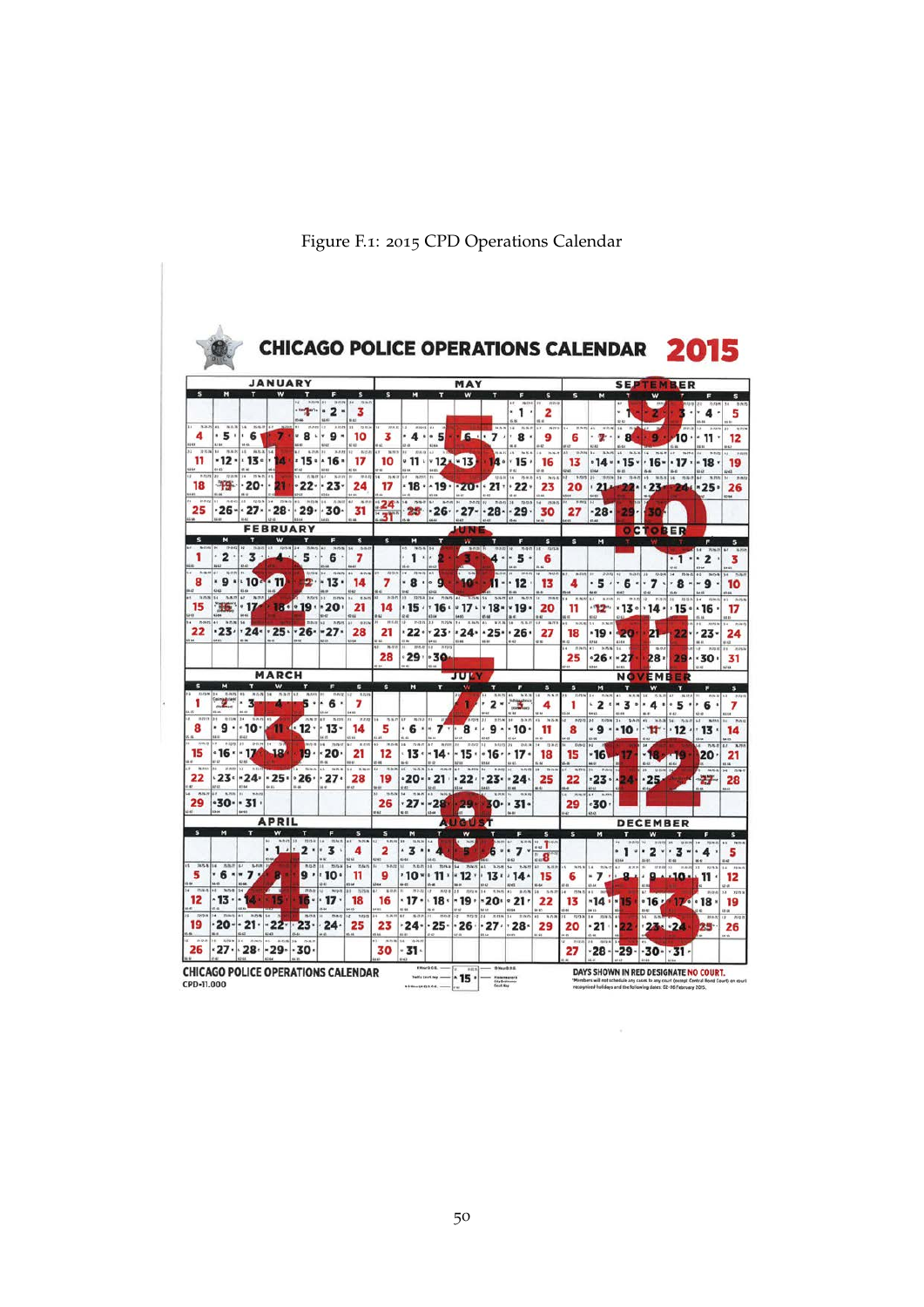## <span id="page-52-0"></span>**G First experience**

In this section, we document whether PO who are initially assigned to more violent district are more deterrent than the other officers. We use the same MDSB specification, additionally controlling for the effect of first assignment in the most violent districts (6,7 and 11).

We also test to see if officers whose first geographical units had high violent crime are more likely to be promoted or served in a special unit later on. While this is not a perfect test for the effect of experience with violent crime on career trajectory, it will help us determine if one's starting unit is of first order concern or likely to be related to selection on officer unobservables. Table [10](#page-52-1) displays the results of regressing whether or not the officer is ever in a special (non-geographic and non-academy) unit (Columns (1) and (2)) or ever promoted beyond D1 ((Columns (3) and (4))on their first unit being high crime (6, 7, or 11), with even columns containing officer demographic controls. The sample includes all officers after 2000 and those for whom a first geographic unit was identified (N=8641). The results show that while race and gender are related to career trajectory, one's first geographic unit being high crime is largely unrelated.

|                         |                   | Special Unit | Promotion (Non-D <sub>1</sub> ) |                    |  |
|-------------------------|-------------------|--------------|---------------------------------|--------------------|--|
|                         | $\left( 1\right)$ | (2)          | (3)                             | $\left( 4 \right)$ |  |
| First Unit = High Crime | 0.015             | 0.016        | 0.016                           | 0.017              |  |
|                         | (0.01)            | (0.01)       | (0.013)                         | (0.013)            |  |
| <b>Black</b>            |                   | $-0.054$ **  |                                 | $-0.042***$        |  |
|                         |                   | (0.018)      |                                 | (0.014)            |  |
| Hispanic                |                   | $-0.047***$  |                                 | $-0.025**$         |  |
|                         |                   | (0.014)      |                                 | (0.011)            |  |
| Male                    |                   | $0.024*$     |                                 | $0.014*$           |  |
|                         |                   | (0.013)      |                                 | (0.007)            |  |
| Mean DV                 | 0.14              | 0.14         | 0.101                           | 0.101              |  |
| Number of Observations  | 7221              | 7173         | 7221                            | 7173               |  |

<span id="page-52-1"></span>Table 10: Effect of First Assignment on Promotion

Notes: This table displays the association between an officer's career advancement and whether their first geographic unit assignment was in a high crime district. High crime districts are defined as districts 5, 6, and 11. The outcome variables are whether the officer was ever in a nontraining and non-geographic district ('Special Unit') (columns (1) and (2)) and whether the officer was ever promoted past the most common and initial rank of D1 (e.g., to detective, sergeant, etc.) (columns (3) and (4)). Even columns contain controls for whether the officer is Black, Hispanic, or Male. All specifications include start-year fixed effects. Standard errors clustered at the start year level are in parentheses.  $*** p < 0.01, ** p < 0.05, * p < 0.1$ .